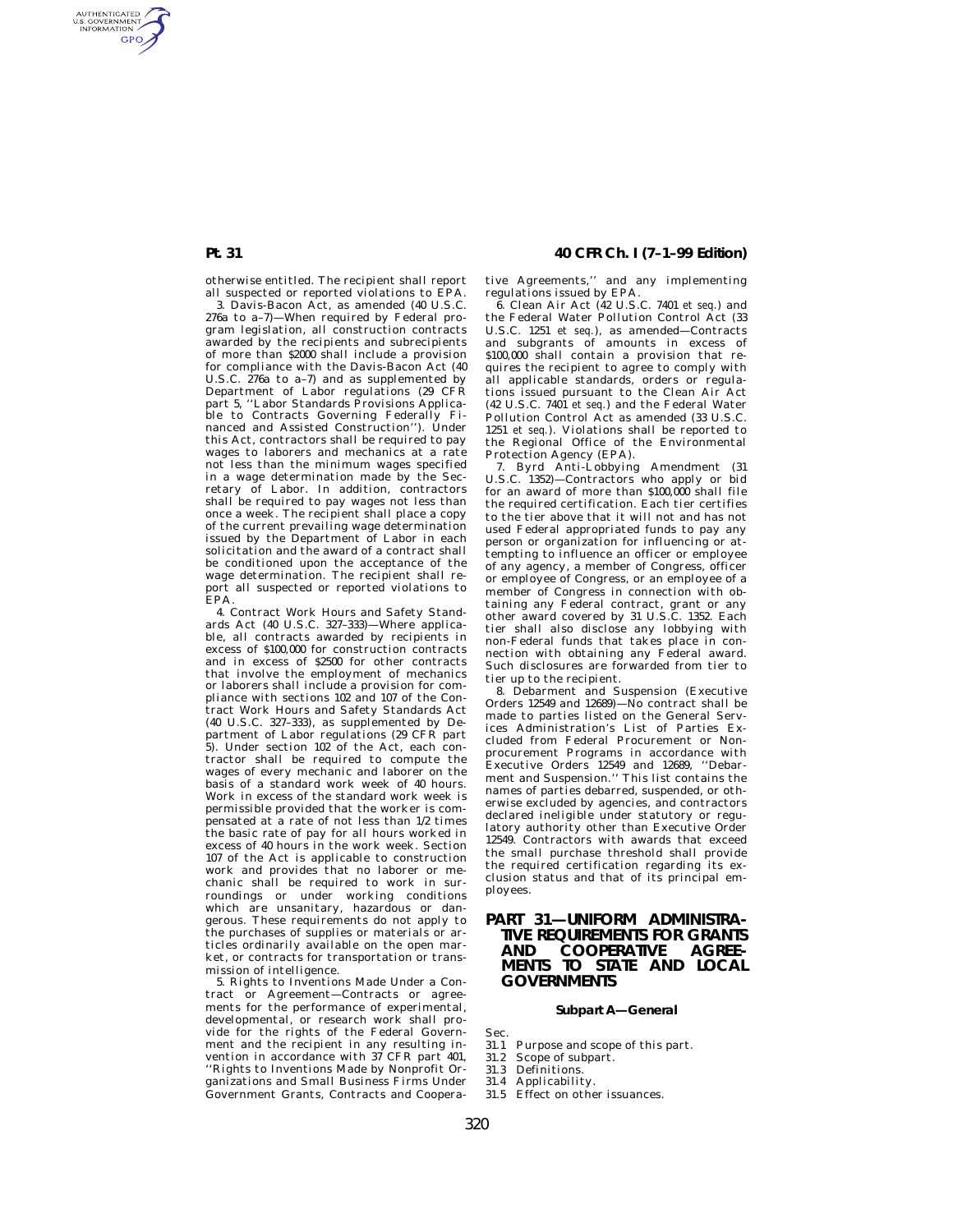31.6 Additions and exceptions.

#### **Subpart B—Pre-Award Requirements**

- 31.10 Forms for applying for grants.
- 31.11 State plans.
- 31.12 Special grant or subgrant conditions for "high-risk" grantees.
- 31.13 Principal environmental statutory provisions applicable to EPA assistance awards.

#### **Subpart C—Post-Award Requirements**

#### FINANCIAL ADMINISTRATION

- 31.20 Standards for financial management systems.
- 31.21 Payment.
- 31.22 Allowable costs.
- 31.23 Period of availability of funds.
- 31.24 Matching or cost sharing.
- 31.25 Program income.
- 31.26 Non-Federal audit.

# CHANGES, PROPERTY, AND SUBAWARDS

- 31.30 Changes.
- 31.31 Real property.
- 31.32 Equipment.
- 31.33 Supplies.
- 31.34 Copyrights.
- 31.35 Subawards to debarred and suspended parties.
- 31.36 Procurement.

# 31.37 Subgrants.

#### REPORTS, RECORDS, RETENTION, AND ENFORCEMENT

- 31.40 Monitoring and reporting program performance.
- 31.41 Financial reporting.
- 31.42 Retention and access requirements for records.
- 31.43 Enforcement.
- 31.44 Termination for convenience.
- 31.45 Quality assurance.

#### **Subpart D—After-the-Grant Requirements**

- 31.50 Closeout.
- 31.51 Later disallowances and adjustments.
- 31.52 Collection of amounts due.

#### **Subpart E—Entitlement [Reserved]**

#### **Subpart F—Disputes**

- 31.70 Disputes.
- APPENDIX A TO PART 31—AUDIT REQUIRE-MENTS FOR STATE AND LOCAL GOVERN-MENT RECIPIENTS

AUTHORITY: 33 U.S.C. 1251 *et seq.*; 42 U.S.C. 7401 *et seq.*; 42 U.S.C. 6901 *et seq.*; 42 U.S.C. 300f *et seq.*; 7 U.S.C. 136 *et seq.*; 15 U.S.C. 2601 *et seq.*; 42 U.S.C. 9601 *et seq.*; 20 U.S.C. 4011 *et seq.*; 33 U.S.C. 1401 *et seq.*

SOURCE: 53 FR 8075 and 8087, Mar. 11, 1988, unless otherwise noted.

#### **Subpart A—General**

### **§ 31.1 Purpose and scope of this part.**

This part establishes uniform administrative rules for Federal grants and cooperative agreements and subawards to State, local and Indian tribal governments.

#### **§ 31.2 Scope of subpart.**

This subpart contains general rules pertaining to this part and procedures for control of exceptions from this part.

#### **§ 31.3 Definitions.**

As used in this part:

*Accrued expenditures* mean the charges incurred by the grantee during a given period requiring the provision of funds for:

(1) Goods and other tangible property received;

(2) Services performed by employees, contractors, subgrantees, subcontractors, and other payees; and

(3) Other amounts becoming owed under programs for which no current services or performance is required, such as annuities, insurance claims, and other benefit payments.

*Accrued income* means the sum of:

(1) Earnings during a given period from services performed by the grantee and goods and other tangible property delivered to purchasers, and

(2) Amounts becoming owed to the grantee for which no current services or performance is required by the grantee.

*Acquisition cost* of an item of purchased equipment means the net invoice unit price of the property including the cost of modifications, attachments, accessories, or auxiliary apparatus necessary to make the property usable for the purpose for which it was acquired. Other charges such as the cost of installation, transportation, taxes, duty or protective in-transit insurance, shall be included or excluded from the unit acquisition cost in accordance with the grantee's regular accounting practices.

*Administrative* requirements mean those matters common to grants in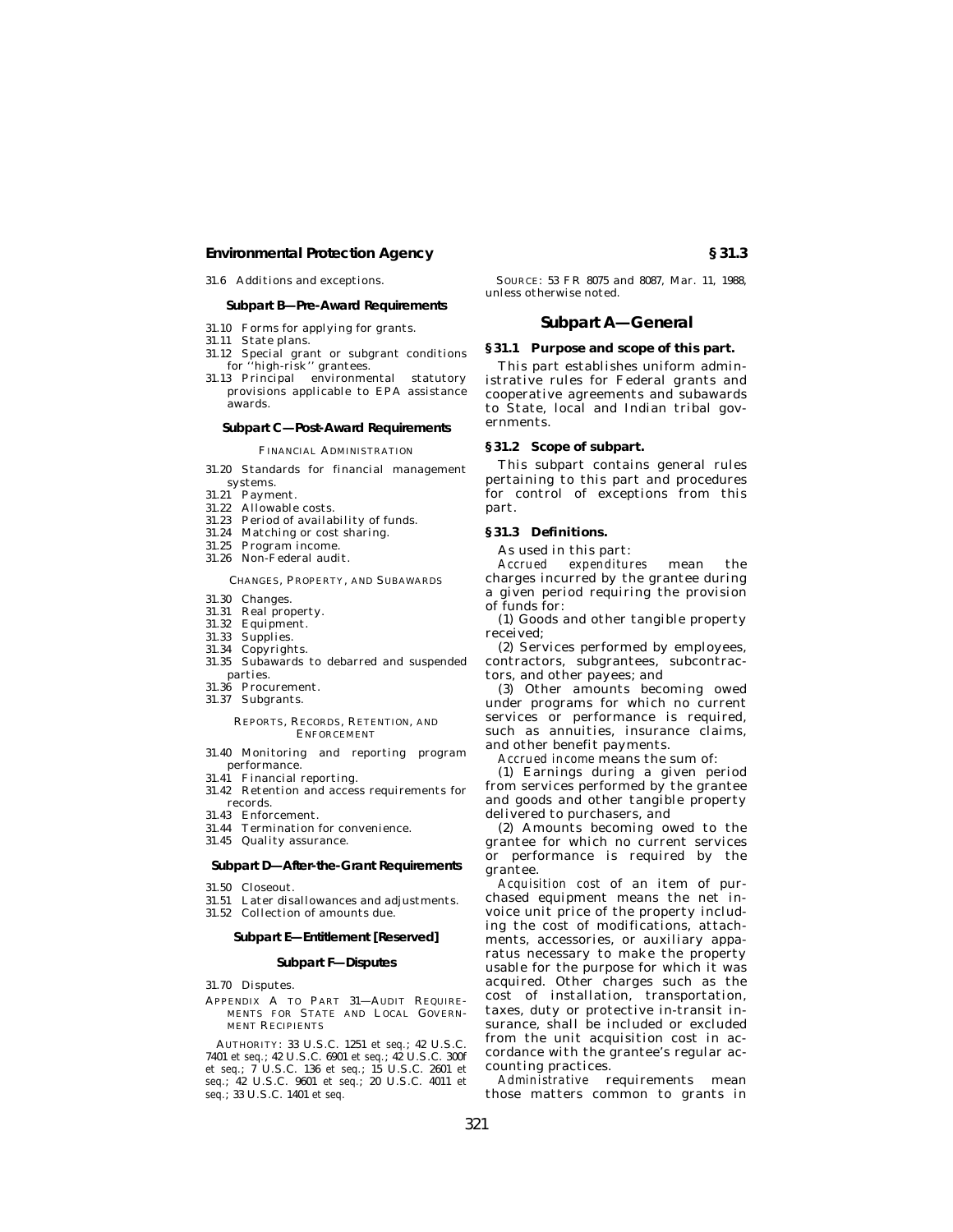# **§ 31.3 40 CFR Ch. I (7–1–99 Edition)**

general, such as financial management, kinds and frequency of reports, and retention of records. These are distinguished from *programmatic* requirements, which concern matters that can be treated only on a program-by-program or grant-by-grant basis, such as kinds of activities that can be supported by grants under a particular program.

*Awarding agency* means (1) with respect to a grant, the Federal agency, and (2) with respect to a subgrant, the party that awarded the subgrant.

*Cash contributions* means the grantee's cash outlay, including the outlay of money contributed to the grantee or subgrantee by other public agencies and institutions, and private organizations and individuals. When authorized by Federal legislation, Federal funds received from other assistance agreements may be considered as grantee or subgrantee cash contributions.

*Contract* means (except as used in the definitions for *grant* and *subgrant* in this section and except where qualified by *Federal*) a procurement contract under a grant or subgrant, and means a procurement subcontract under a contract.

*Cost sharing or matching* means the value of the third party in-kind contributions and the portion of the costs of a federally assisted project or program not borne by the Federal Government.

*Cost-type contract* means a contract or subcontract under a grant in which the contractor or subcontractor is paid on the basis of the costs it incurs, with or without a fee.

*Equipment* means tangible, nonexpendable, personal property having a useful life of more than one year and an acquisition cost of \$5,000 or more per unit. A grantee may use its own definition of equipment provided that such definition would at least include all equipment defined above.

*Expenditure report* means: (1) For nonconstruction grants, the SF–269 ''Financial Status Report'' (or other equivalent report); (2) for construction grants, the SF–271 ''Outlay Report and Request for Reimbursement'' (or other equivalent report).

*Federally recognized Indian tribal government* means the governing body or a

governmental agency of any Indian tribe, band, nation, or other organized group or community (including any Native village as defined in section 3 of the Alaska Native Claims Settlement Act, 85 Stat 688) certified by the Secretary of the Interior as eligible for the special programs and services provided by him through the Bureau of Indian Affairs.

*Government* means a State or local government or a federally recognized Indian tribal government.

*Grant* means an award of financial assistance, including cooperative agreements, in the form of money, or property in lieu of money, by the Federal Government to an eligible grantee. The term does not include technical assistance which provides services instead of money, or other assistance in the form of revenue sharing, loans, loan guarantees, interest subsidies, insurance, or direct appropriations. Also, the term does not include assistance, such as a fellowship or other lump sum award, which the grantee is not required to account for.

*Grantee* means the government to which a grant is awarded and which is accountable for the use of the funds provided. The grantee is the entire legal entity even if only a particular component of the entity is designated in the grant award document.

*Local government* means a county, municipality, city, town, township, local public authority (including any public and Indian housing agency under the United States Housing Act of 1937) school district, special district, intrastate district, council of governments (whether or not incorporated as a nonprofit corporation under State law), any other regional or interstate government entity, or any agency or instrumentality of a local government.

*Obligations* means the amounts of orders placed, contracts and subgrants awarded, goods and services received, and similar transactions during a given period that will require payment by the grantee during the same or a future period.

*OMB* means the U.S. Office of Management and Budget.

*Outlays* (expenditures) mean charges made to the project or program. They may be reported on a cash or accrual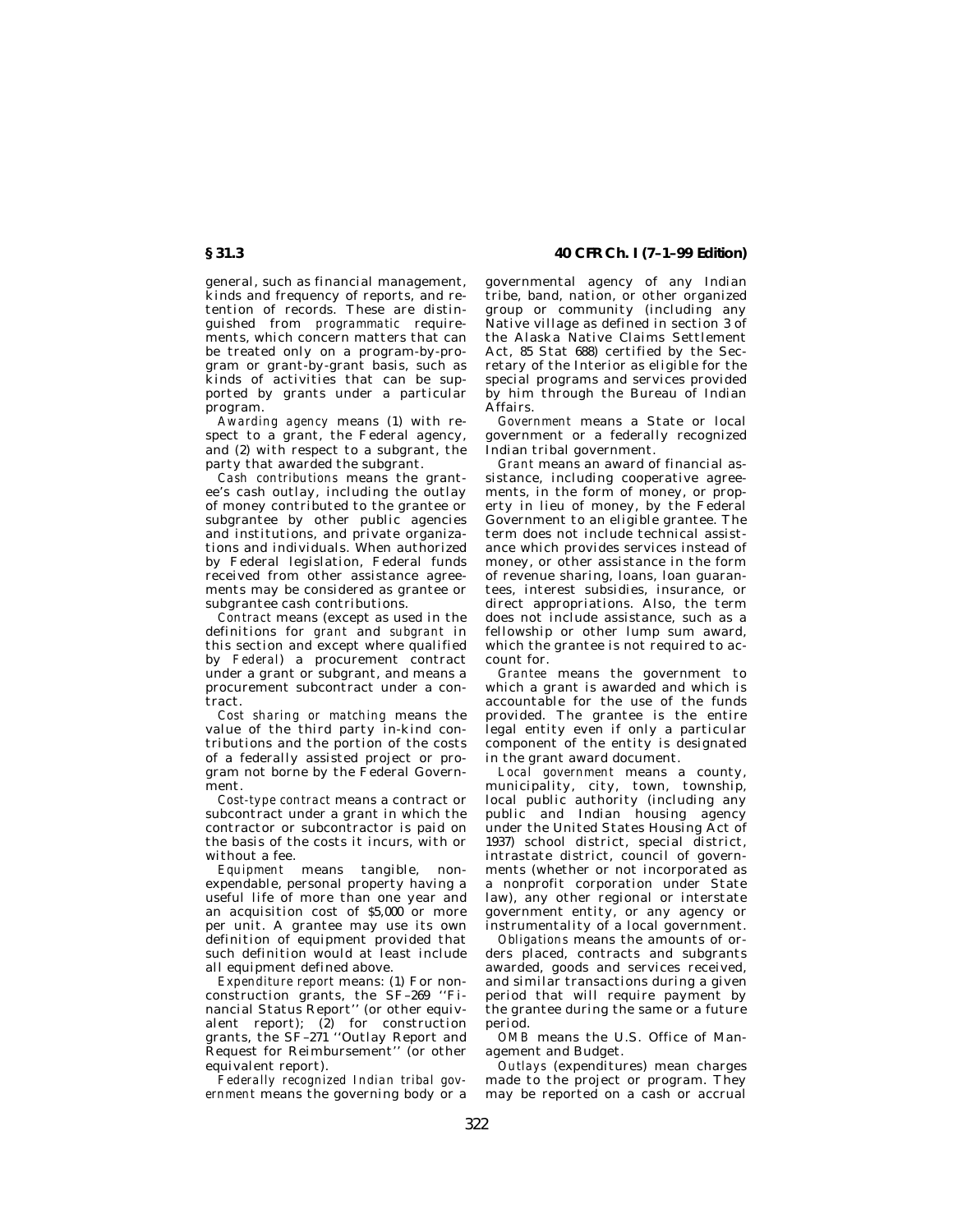basis. For reports prepared on a cash basis, outlays are the sum of actual cash disbursement for direct charges for goods and services, the amount of indirect expense incurred, the value of in-kind contributions applied, and the amount of cash advances and payments made to contractors and subgrantees. For reports prepared on an accrued expenditure basis, outlays are the sum of actual cash disbursements, the amount of indirect expense incurred, the value of inkind contributions applied, and the new increase (or decrease) in the amounts owed by the grantee for goods and other property received, for services performed by employees, contractors, subgrantees, subcontractors, and other payees, and other amounts becoming owed under programs for which no current services or performance are required, such as annuities, insurance claims, and other benefit payments.

*Percentage of completion method* refers to a system under which payments are made for construction work according to the percentage of completion of the work, rather than to the grantee's cost incurred.

*Prior approval* means documentation evidencing consent prior to incurring specific cost.

*Real property* means land, including land improvements, structures and appurtenances thereto, excluding mov-.<br>able machinery and equipment.

*Share,* when referring to the awarding agency's portion of real property, equipment or supplies, means the same percentage as the awarding agency's portion of the acquiring party's total costs under the grant to which the acquisition costs under the grant to which the acquisition cost of the property was charged. Only costs are to be counted—not the value of third-party in-kind contributions.

*State* means any of the several States of the United States, the District of Columbia, the Commonwealth of Puerto Rico, any territory or possession of the United States, or any agency or instrumentality of a State exclusive of local governments. The term does not include any public and Indian housing agency under United States Housing Act of 1937.

*Subgrant* means an award of financial assistance in the form of money, or

property in lieu of money, made under a grant by a grantee to an eligible subgrantee. The term includes financial assistance when provided by contractual legal agreement, but does not include procurement purchases, nor does it include any form of assistance which is excluded from the definition of *grant* in this part.

*Subgrantee* means the government or other legal entity to which a subgrant is awarded and which is accountable to the grantee for the use of the funds provided.

*Supplies* means all tangible personal property other than *equipment* as defined in this part.

*Suspension* means depending on the context, either (1) temporary withdrawal of the authority to obligate grant funds pending corrective action by the grantee or subgrantee or a decision to terminate the grant, or (2) an action taken by a suspending official in accordance with agency regulations implementing E.O. 12549 to immediately exclude a person from participating in grant transactions for a period, pending completion of an investigation and such legal or debarment proceedings as may ensue.

*Termination* means permanent withdrawal of the authority to obligate previously-awarded grant funds before that authority would otherwise expire. It also means the voluntary relinquishment of that authority by the grantee or subgrantee. *Termination* does not include:

(1) Withdrawal of funds awarded on the basis of the grantee's underestimate of the unobligated balance in a prior period;

(2) Withdrawal of the unobligated balance as of the expiration of a grant;

(3) Refusal to extend a grant or award additional funds, to make a competing or noncompeting continuation, renewal, extension, or supplemental award; or

(4) Voiding of a grant upon determination that the award was obtained fraudulently, or was otherwise illegal or invalid from inception.

*Terms of a grant or subgrant* mean all requirements of the grant or subgrant, whether in statute, regulations, or the award document.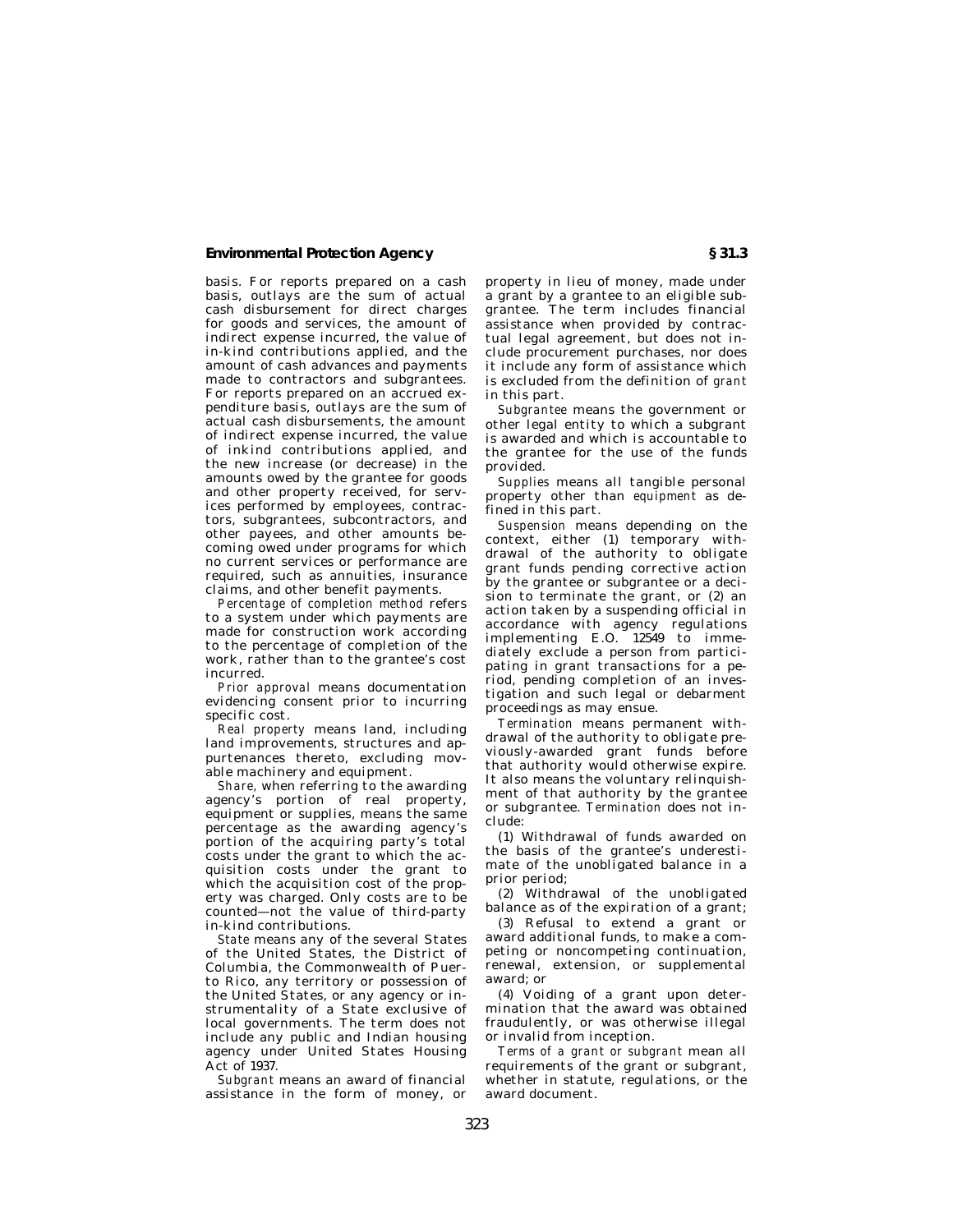*Third party in-kind contributions* mean property or services which benefit a federally assisted project or program and which are contributed by non-Federal third parties without charge to the grantee, or a cost-type contractor under the grant agreement.

*Unliquidated obligations* for reports prepared on a cash basis mean the amount of obligations incurred by the grantee that has not been paid. For reports prepared on an accrued expenditure basis, they represent the amount of obligations incurred by the grantee for which an outlay has not been recorded.

*Unobligated balance* means the portion of the funds authorized by the Federal agency that has not been obligated by the grantee and is determined by deducting the cumulative obligations from the cumulative funds authorized.

#### **§ 31.4 Applicability.**

(a) *General.* Subparts A–D of this part apply to all grants and subgrants to governments, except where inconsistent with Federal statutes or with regulations authorized in accordance with the exception provision of § 31.6, or:

(1) Grants and subgrants to State and local institutions of higher education or State and local hospitals.

(2) The block grants authorized by the Omnibus Budget Reconciliation Act of 1981 (Community Services; Preventive Health and Health Services; Alcohol, Drug Abuse, and Mental Health Services; Maternal and Child Health Services; Social Services; Low-Income Home Energy Assistance; States' Program of Community Development Block Grants for Small Cities; and Elementary and Secondary Education other than programs administered by the Secretary of Education under Title V, Subtitle D, Chapter 2, Section 583 the Secretary's discretionary grant program) and Titles I–III of the Job Training Partnership Act of 1982 and under the Public Health Services Act (Section 1921), Alcohol and Drug Abuse Treatment and Rehabilitation Block Grant and Part C of Title V, Mental Health Service for the Homeless Block Grant).

(3) Entitlement grants to carry out the following programs of the Social Security Act:

(i) Aid to Needy Families with Dependent Children (Title IV–A of the Act, not including the Work Incentive Program (WIN) authorized by section 402(a)19(G); HHS grants for WIN are subject to this part);

(ii) Child Support Enforcement and Establishment of Paternity (Title IV–D of the Act);

(iii) Foster Care and Adoption Assistance (Title IV–E of the Act);

(iv) Aid to the Aged, Blind, and Disabled (Titles I, X, XIV, and XVI–AABD of the Act); and

(v) Medical Assistance (Medicaid) (Title XIX of the Act) not including the State Medicaid Fraud Control program authorized by section  $1903(a)(6)(B)$ .

(4) Entitlement grants under the following programs of The National School Lunch Act:

(i) School Lunch (section 4 of the Act),

(ii) Commodity Assistance (section 6 of the Act),

(iii) Special Meal Assistance (section 11 of the Act),

(iv) Summer Food Service for Children (section 13 of the Act), and

(v) Child Care Food Program (section 17 of the Act).

(5) Entitlement grants under the following programs of The Child Nutrition Act of 1966:

(i) Special Milk (section 3 of the Act), and

(ii) School Breakfast (section 4 of the Act).

(6) Entitlement grants for State Administrative expenses under The Food Stamp Act of 1977 (section 16 of the Act).

(7) A grant for an experimental, pilot, or demonstration project that is also supported by a grant listed in paragraph (a)(3) of this section;

(8) Grant funds awarded under subsection 412(e) of the Immigration and Nationality Act (8 U.S.C. 1522(e)) and subsection 501(a) of the Refugee Education Assistance Act of 1980 (Pub. L.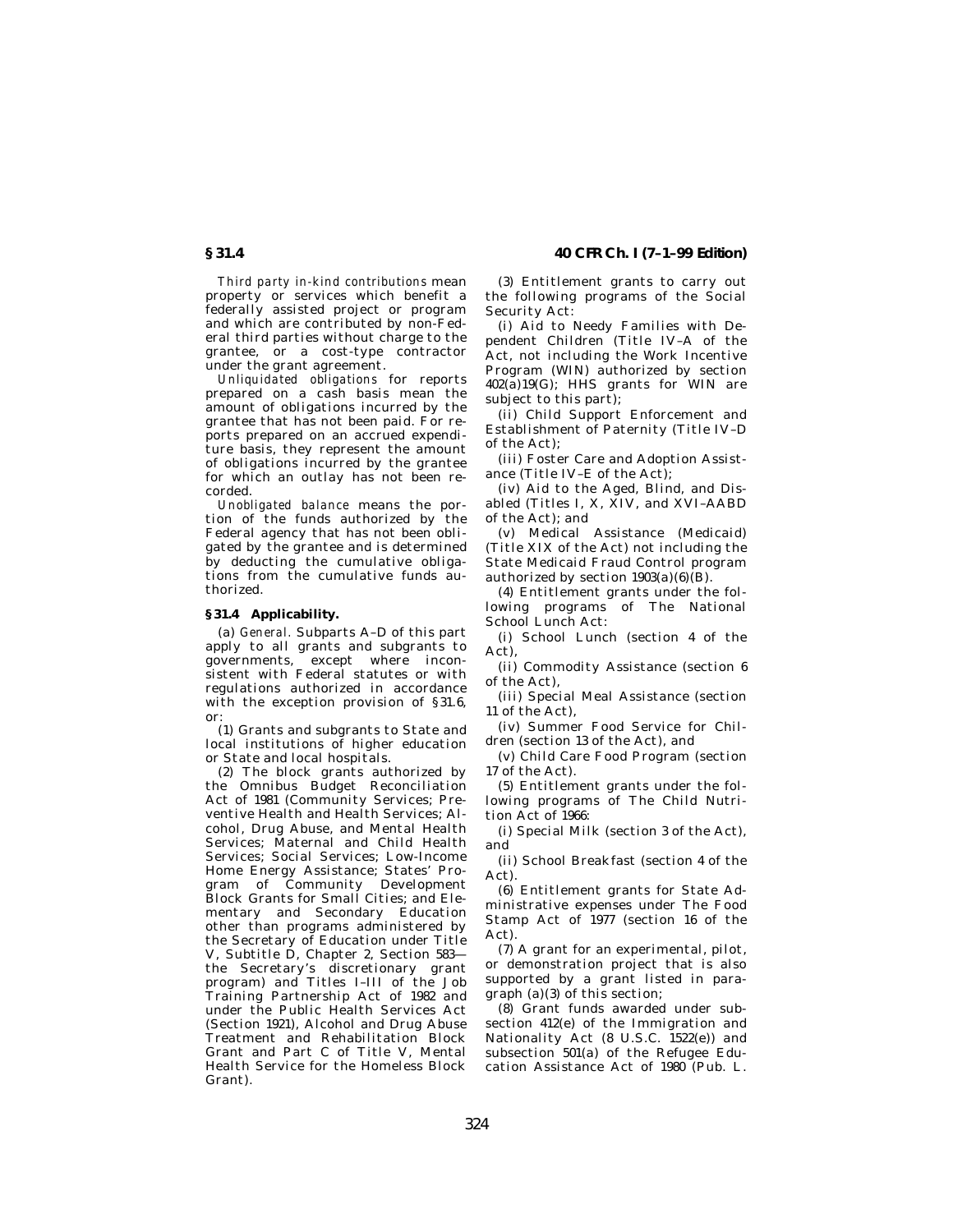96–422, 94 Stat. 1809), for cash assistance, medical assistance, and supplemental security income benefits to refugees and entrants and the administrative costs of providing the assistance and benefits;

(9) Grants to local education agencies under 20 U.S.C. 236 through 241–1(a), and 242 through 244 (portions of the Impact Aid program), except for 20 U.S.C.  $238(d)(2)(c)$  and  $240(f)$  (Entitlement Increase for Handicapped Children); and

(10) Payments under the Veterans Administration's State Home Per Diem Program (38 U.S.C. 641(a)).

(b) *Entitlement programs.* Entitlement programs enumerated above in § 31.4(a) (3) through (8) are subject to subpart E.

#### **§ 31.5 Effect on other issuances.**

All other grants administration provisions of codified program regulations, program manuals, handbooks and other nonregulatory materials which are inconsistent with this part are superseded, except to the extent they are required by statute, or authorized in accordance with the exception provision in §31.6.

#### **§ 31.6 Additions and exceptions.**

(a) For classes of grants and grantees subject to this part, Federal agencies may not impose additional administrative requirements except in codified regulations published in the FEDERAL REGISTER.

(b) Exceptions for classes of grants or grantees may be authorized only by OMB.

(c) Exceptions on a case-by-case basis and for subgrantees may be authorized by the affected Federal agencies.

(1) In the Environmental Protection Agency, the Director, Grants Administration Division, is authorized to grant the exceptions.

(2) [Reserved]

(d) The EPA Director is also authorized to approve exceptions, on a class or an individual case basis, to EPA program—specific assistance regulations other than those which implement statutory and executive order requirements.

[53 FR 8068 and 8087, Mar. 11, 1988, and amended at 53 FR 8075, Mar. 11, 1988]

# **Subpart B—Pre-Award Requirements**

#### **§ 31.10 Forms for applying for grants.**

(a) *Scope.* (1) This section prescribes forms and instructions to be used by governmental organizations (except hospitals and institutions of higher education operated by a government) in applying for grants. This section is not applicable, however, to formula grant programs which do not require applicants to apply for funds on a project basis.

(2) This section applies only to applications to Federal agencies for grants, and is not required to be applied by grantees in dealing with applicants for subgrants. However, grantees are encouraged to avoid more detailed or burdensome application requirements for subgrants.

(b) *Authorized forms and instructions for governmental organizations.* (1) In applying for grants, applicants shall only use standard application forms or those prescribed by the granting agency with the approval of OMB under the Paperwork Reduction Act of 1980.

(2) Applicants are not required to submit more than the original and two copies of preapplications or applications.

(3) Applicants must follow all applicable instructions that bear OMB clearance numbers. Federal agencies may specify and describe the programs, functions, or activities that will be used to plan, budget, and evaluate the work under a grant. Other supplementary instructions may be issued only with the approval of OMB to the extent required under the Paperwork Reduction Act of 1980. For any standard form, except the SF–424 facesheet, Federal agencies may shade out or instruct the applicant to disregard any line item that is not needed.

(4) When a grantee applies for additional funding (such as a continuation or supplemental award) or amends a previously submitted application, only the affected pages need be submitted. Previously submitted pages with information that is still current need not be resubmitted.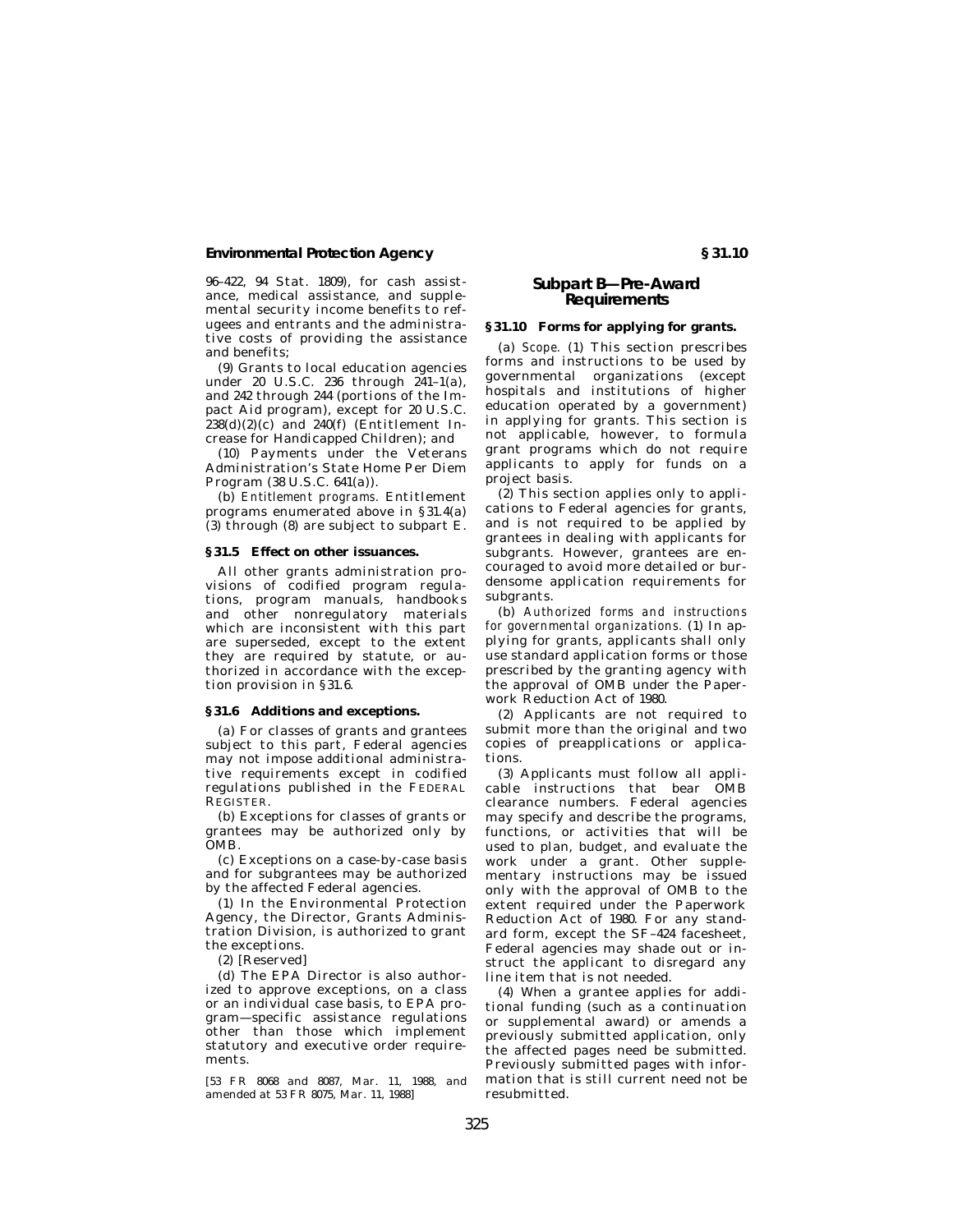**§ 31.11 40 CFR Ch. I (7–1–99 Edition)**

#### **§ 31.11 State plans.**

(a) *Scope.* The statutes for some programs require States to submit plans before receiving grants. Under regulations implementing Executive Order 12372, ''Intergovernmental Review of Federal Programs,'' States are allowed to simplify, consolidate and substitute plans. This section contains additional provisions for plans that are subject to regulations implementing the Executive Order.

(b) *Requirements.* A State need meet only Federal administrative or programmatic requirements for a plan that are in statutes or codified regulations.

(c) *Assurances.* In each plan the State will include an assurance that the State shall comply with all applicable Federal statutes and regulations in effect with respect to the periods for which it receives grant funding. For this assurance and other assurances required in the plan, the State may:

(1) Cite by number the statutory or regulatory provisions requiring the assurances and affirm that it gives the assurances required by those provisions,

(2) Repeat the assurance language in the statutes or regulations, or

(3) Develop its own language to the extent permitted by law.

(d) *Amendments.* A State will amend a plan whenever necessary to reflect: (1) New or revised Federal statutes or regulations or (2) a material change in any State law, organization, policy, or State agency operation. The State will obtain approval for the amendment and its effective date but need submit for approval only the amended portions of the plan.

#### **§ 31.12 Special grant or subgrant conditions for ''high-risk'' grantees.**

(a) A grantee or subgrantee may be considered ''high risk'' if an awarding agency determines that a grantee or subgrantee:

(1) Has a history of unsatisfactory performance, or

(2) Is not financially stable, or

(3) Has a management system which does not meet the management standards set forth in this part, or

(4) Has not conformed to terms and conditions of previous awards, or

(5) Is otherwise not responsible; and if the awarding agency determines that an award will be made, special conditions and/or restrictions shall correspond to the high risk condition and shall be included in the award.

(b) Special conditions or restrictions may include:

(1) Payment on a reimbursement basis;

(2) Withholding authority to proceed to the next phase until receipt of evidence of acceptable performance within a given funding period;

(3) Requiring additional, more detailed financial reports;

(4) Additional project monitoring;

(5) Requiring the grantee or subgrantee to obtain technical or management assistance; or

(6) Establishing additional prior approvals.

(c) If an awarding agency decides to impose such conditions, the awarding official will notify the grantee or subgrantee as early as possible, in writing, of:

(1) The nature of the special conditions/restrictions;

(2) The reason(s) for imposing them;

(3) The corrective actions which must be taken before they will be removed and the time allowed for completing the corrective actions and

(4) The method of requesting reconsideration of the conditions/restrictions imposed.

#### **§ 31.13 Principal environmental statutory provisions applicable to EPA assistance awards.**

Grantees shall comply with all applicable Federal laws including:

(a) Section 306 of the Clean Air Act, (42 U.S.C. 7606).

(b) Section 508 of the Federal Water Pollution Control Act, as amended, (33 U.S.C. 1368).

(c) Section 1424(e) of the Safe Drinking Water Act, (42 U.S.C. 300h–3(e)).

[53 FR 8075, Mar. 11, 1988]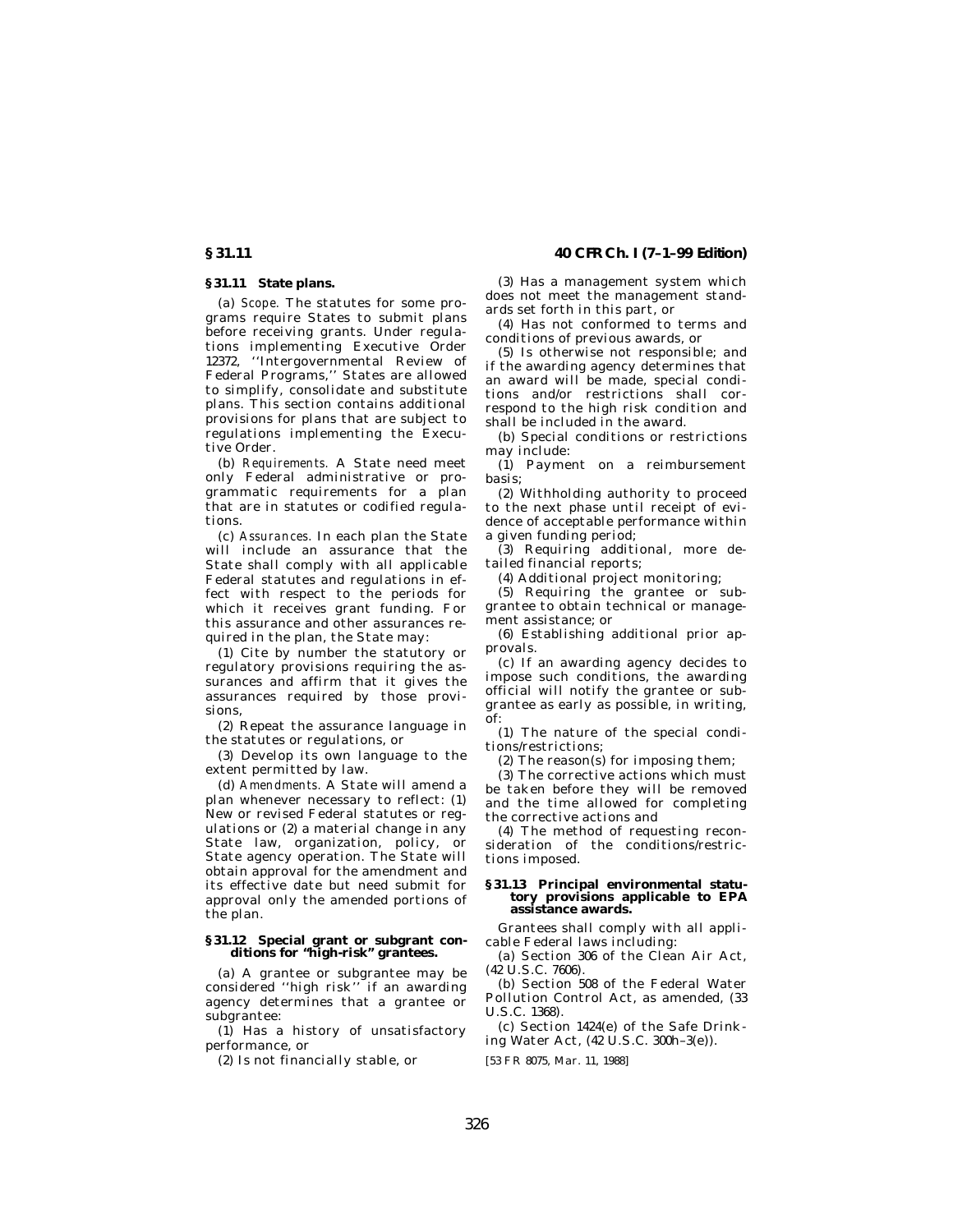# **Subpart C—Post-Award Requirements**

#### FINANCIAL ADMINISTRATION

#### **§ 31.20 Standards for financial management systems.**

(a) A State must expand and account for grant funds in accordance with State laws and procedures for expending and accounting for its own funds. Fiscal control and accounting procedures of the State, as well as its subgrantees and cost-type contractors, must be sufficient to—

(1) Permit preparation of reports required by this part and the statutes authorizing the grant, and

(2) Permit the tracing of funds to a level of expenditures adequate to establish that such funds have not been used in violation of the restrictions and prohibitions of applicable statutes.

(b) The financial management systems of other grantees and subgrantees must meet the following standards:

(1) *Financial reporting.* Accurate, current, and complete disclosure of the financial results of financially assisted activities must be made in accordance with the financial reporting requirements of the grant or subgrant.

(2) *Accounting records.* Grantees and subgrantees must maintain records which adequately identify the source and application of funds provided for financially-assisted activities. These records must contain information pertaining to grant or subgrant awards and authorizations, obligations, unobligated balances, assets, liabilities, outlays or expenditures, and income.

(3) *Internal control.* Effective control and accountability must be maintained for all grant and subgrant cash, real and personal property, and other assets. Grantees and subgrantees must adequately safeguard all such property and must assure that it is used solely for authorized purposes.

(4) *Budget control.* Actual expenditures or outlays must be compared with budgeted amounts for each grant or subgrant. Financial information must be related to performance or productivity data, including the development of unit cost information whenever appropriate or specifically required in the grant or subgrant agree-

ment. If unit cost data are required, estimates based on available documentation will be accepted whenever possible.

(5) *Allowable cost.* Applicable OMB cost principles, agency program regulations, and the terms of grant and subgrant agreements will be followed in determining the reasonableness, allowability, and allocability of costs.

(6) *Source documentation.* Accounting records must be supported by such source documentation as cancelled checks, paid bills, payrolls, time and attendance records, contract and subgrant award documents, etc.

(7) *Cash management.* Procedures for minimizing the time elapsing between the transfer of funds from the U.S. Treasury and disbursement by grantees and subgrantees must be followed whenever advance payment procedures are used. Grantees must establish reasonable procedures to ensure the receipt of reports on subgrantees' cash balances and cash disbursements in sufficient time to enable them to prepare complete and accurate cash transactions reports to the awarding agency. When advances are made by letterof-credit or electronic transfer of funds methods, the grantee must make drawdowns as close as possible to the time of making disbursements. Grantees must monitor cash drawdowns by their subgrantees to assure that they conform substantially to the same standards of timing and amount as apply to advances to the grantees.

(c) An awarding agency may review the adequacy of the financial management system of any applicant for financial assistance as part of a preaward review or at any time subsequent to award.

#### **§ 31.21 Payment.**

(a) *Scope.* This section prescribes the basic standard and the methods under which a Federal agency will make payments to grantees, and grantees will make payments to subgrantees and contractors.

(b) *Basic standard.* Methods and procedures for payment shall minimize the time elapsing between the transfer of funds and disbursement by the grantee or subgrantee, in accordance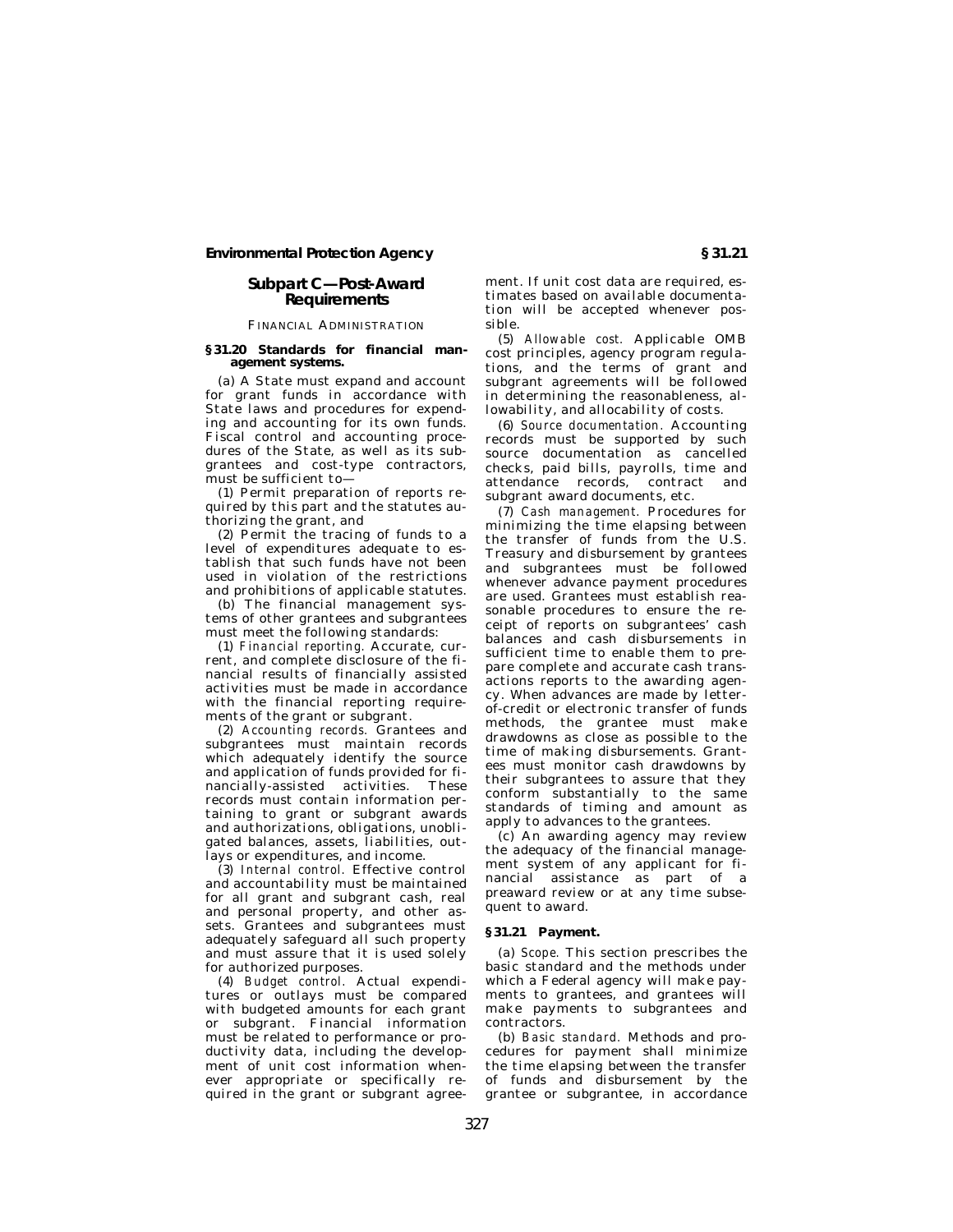with Treasury regulations at 31 CFR part 205.

(c) *Advances.* Grantees and subgrantees shall be paid in advance, provided they maintain or demonstrate the willingness and ability to maintain procedures to minimize the time elapsing between the transfer of the funds and their disbursement by the grantee or subgrantee.

(d) *Reimbursement.* Reimbursement shall be the preferred method when the requirements in paragraph (c) of this section are not met. Grantees and subgrantees may also be paid by reimbursement for any construction grant. Except as otherwise specified in regulation, Federal agencies shall not use the percentage of completion method to pay construction grants. The grantee or subgrantee may use that method to pay its construction contractor, and if it does, the awarding agency's payments to the grantee or subgrantee will be based on the grantee's or subgrantee's actual rate of disbursement.

(e) *Working capital advances.* If a grantee cannot meet the criteria for advance payments described in paragraph (c) of this section, and the Federal agency has determined that reimbursement is not feasible because the grantee lacks sufficient working capital, the awarding agency may provide cash or a working capital advance basis. Under this procedure the awarding agency shall advance cash to the grantee to cover its estimated disbursement needs for an initial period generally geared to the grantee's disbursing cycle. Thereafter, the awarding agency shall reimburse the grantee for its actual cash disbursements. The working capital advance method of payment shall not be used by grantees or subgrantees if the reason for using such method is the unwillingness or inability of the grantee to provide timely advances to the subgrantee to meet the subgrantee's actual cash disbursements.

(f) *Effect of program income, refunds, and audit recoveries on payment.* (1) Grantees and subgrantees shall disburse repayments to and interest earned on a revolving fund before requesting additional cash payments for the same activity.

(2) Except as provided in paragraph (f)(1) of this section, grantees and subgrantees shall disburse program income, rebates, refunds, contract settlements, audit recoveries and interest earned on such funds before requesting additional cash payments.

(g) *Withholding payments.* (1) Unless otherwise required by Federal statute, awarding agencies shall not withhold payments for proper charges incurred by grantees or subgrantees unless—

(i) The grantee or subgrantee has failed to comply with grant award conditions or

(ii) The grantee or subgrantee is indebted to the United States.

(2) Cash withheld for failure to comply with grant award condition, but without suspension of the grant, shall be released to the grantee upon subsequent compliance. When a grant is suspended, payment adjustments will be made in accordance with §31.43(c).

(3) A Federal agency shall not make payment to grantees for amounts that are withheld by grantees or subgrantees from payment to contractors to assure satisfactory completion of work. Payments shall be made by the Federal agency when the grantees or subgrantees actually disburse the withheld funds to the contractors or to escrow accounts established to assure satisfactory completion of work.

(h) *Cash depositories.* (1) Consistent with the national goal of expanding the opportunities for minority business enterprises, grantees and subgrantees are encouraged to use minority banks (a bank which is owned at least 50 percent by minority group members). A list of minority owned banks can be obtained from the Minority Business Development Agency, Department of Commerce, Washington, DC 20230.

(2) A grantee or subgrantee shall maintain a separate bank account only when required by Federal-State agreement.

(i) *Interest earned on advances.* Except for interest earned on advances of funds exempt under the Intergovernmental Cooperation Act (31 U.S.C. 6501 *et seq.*) and the Indian Self-Determination Act (23 U.S.C. 450), grantees and subgrantees shall promptly, but at least quarterly, remit interest earned on advances to the Federal agency. The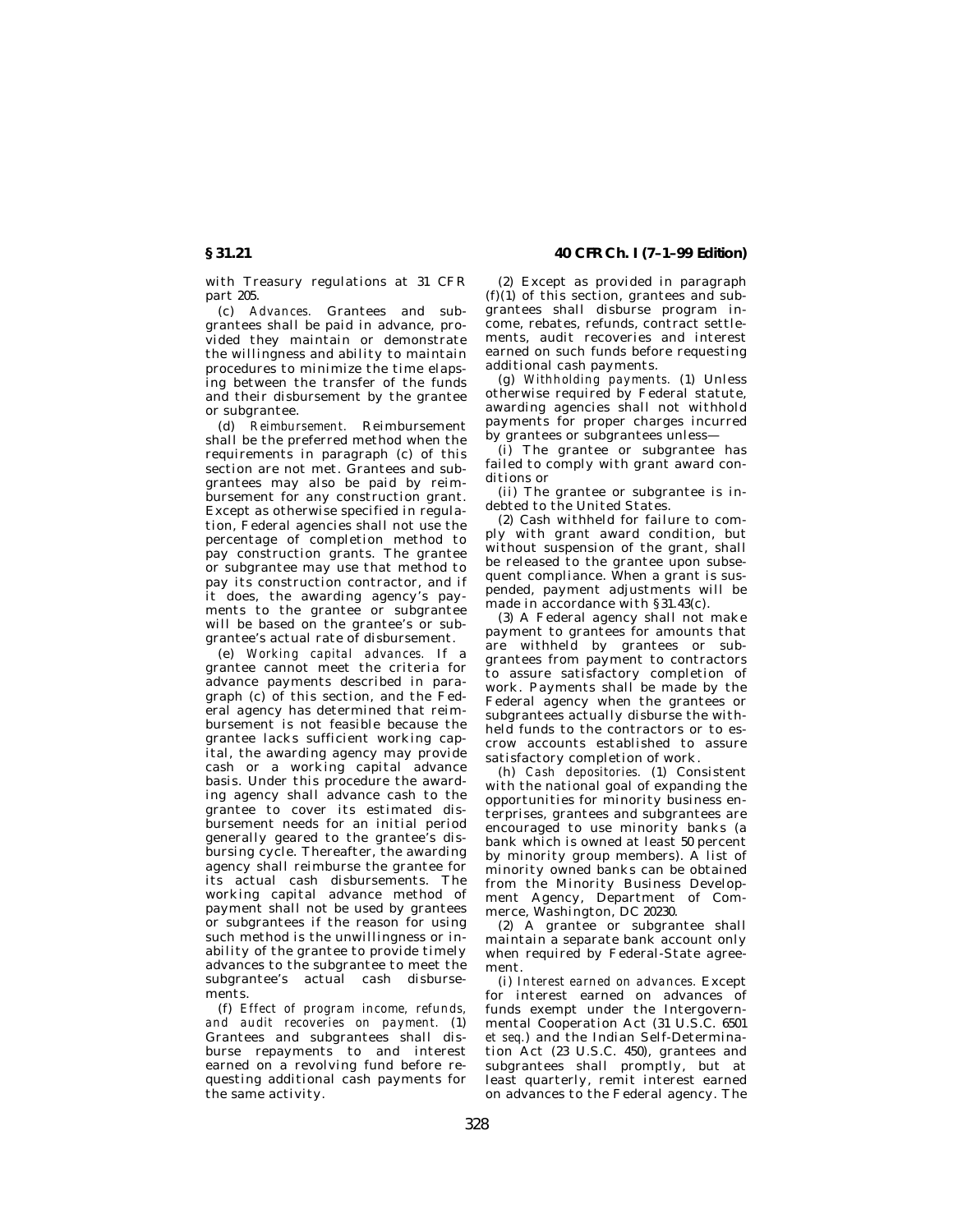grantee or subgrantee may keep interest amounts up to \$100 per year for administrative expenses.

# **§ 31.22 Allowable costs.**

(a) *Limitation on use of funds.* Grant funds may be used only for:

(1) The allowable costs of the grantees, subgrantees and cost-type contractors, including allowable costs in the form of payments to fixed-price contractors; and

(2) Reasonable fees or profit to costtype contractors but not any fee or profit (or other increment above allowable costs) to the grantee or subgrantee.

(b) *Applicable cost principles.* For each kind of organization, there is a set of Federal principles for determining allowable costs. Allowable costs will be determined in accordance with the cost principles applicable to the organization incurring the costs. The following chart lists the kinds of organizations and the applicable cost principles.

| For the costs of $a$ —                                                                                                                                                                              | Use the principles in-                                                                                                                                                                                       |
|-----------------------------------------------------------------------------------------------------------------------------------------------------------------------------------------------------|--------------------------------------------------------------------------------------------------------------------------------------------------------------------------------------------------------------|
| State, local or Indian tribal<br>government.                                                                                                                                                        | OMB Circular A-87.                                                                                                                                                                                           |
| Private nonprofit organization<br>other than an (1) institution<br>of higher education, (2)<br>hospital, or (3) organization<br>named in OMB Circular A-<br>122 as not subject to that<br>circular. | OBM Circular A-122.                                                                                                                                                                                          |
| Educational institutions.<br>For-profit organization other<br>than a hospital and an or-<br>ganization named in OBM<br>Circular A-122 as not sub-<br>ject to that circular.                         | OMB Circular A-21.<br>48 CFR part 31, Contract<br>Cost Principles and Proce-<br>dures, or uniform cost ac-<br>counting standards that<br>comply with cost principles<br>acceptable to the Federal<br>agency. |

#### **§ 31.23 Period of availability of funds.**

(a) *General.* Where a funding period is specified, a grantee may charge to the award only costs resulting from obligations of the funding period unless carryover of unobligated balances is permitted, in which case the carryover balances may be charged for costs resulting from obligations of the subsequent funding period.

(b) *Liquidation of obligations.* A grantee must liquidate all obligations incurred under the award not later than 90 days after the end of the funding period (or as specified in a program regulation) to coincide with the submission of the annual Financial Status Report (SF–269). The Federal agency may extend this deadline at the request of the grantee.

# **§ 31.24 Matching or cost sharing.**

(a) *Basic rule: Costs and contributions acceptable.* With the qualifications and exceptions listed in paragraph (b) of this section, a matching or cost sharing requirement may be satisfied by either or both of the following:

(1) Allowable costs incurred by the grantee, subgrantee or a cost-type contractor under the assistance agreement. This includes allowable costs borne by non-Federal grants or by other cash donations from non-Federal third parties.

(2) The value of third party in-kind contributions applicable to the period to which the cost sharing or matching requirements applies.

(b) *Qualifications and exceptions*—(1) *Costs borne by other Federal grant agreements.* Except as provided by Federal statute, a cost sharing or matching requirement may not be met by costs borne by another Federal grant. This prohibition does not apply to income earned by a grantee or subgrantee from a contract awarded under another Federal grant.

(2) *General revenue sharing.* For the purpose of this section, general revenue sharing funds distributed under 31 U.S.C. 6702 are not considered Federal grant funds.

(3) *Cost or contributions counted towards other Federal costs-sharing requirements.* Neither costs nor the values of third party in-kind contributions may count towards satisfying a cost sharing or matching requirement of a grant agreement if they have been or will be counted towards satisfying a cost sharing or matching requirement of another Federal grant agreement, a Federal procurement contract, or any other award of Federal funds.

(4) *Costs financed by program income.* Costs financed by program income, as defined in § 31.25, shall not count towards satisfying a cost sharing or matching requirement unless they are expressly permitted in the terms of the assistance agreement. (This use of general program income is described in  $§31.25(g).$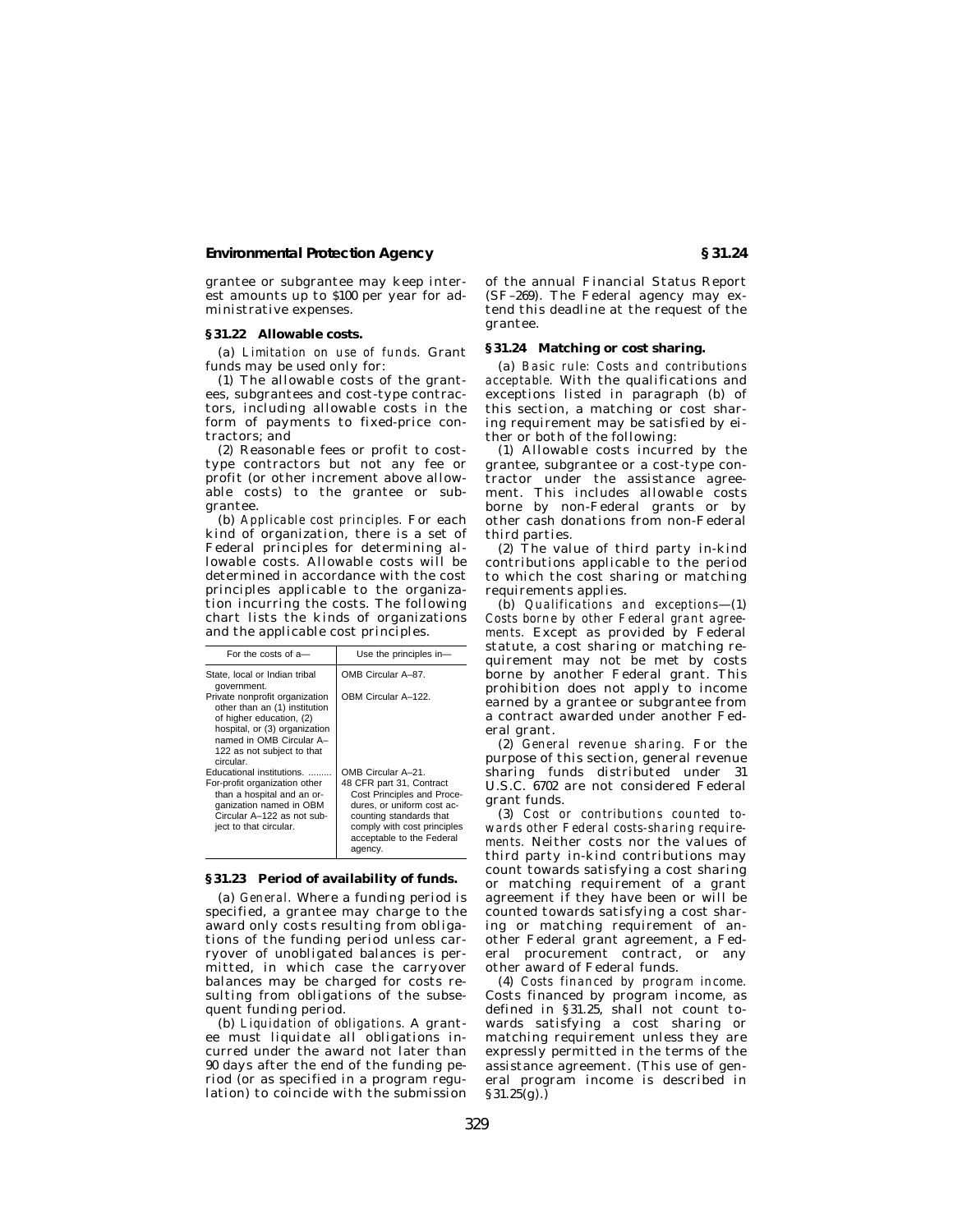(5) *Services or property financed by income earned by contractors.* Contractors under a grant may earn income from the activities carried out under the contract in addition to the amounts earned from the party awarding the contract. No costs of services or property supported by this income may count toward satisfying a cost sharing or matching requirement unless other provisions of the grant agreement expressly permit this kind of income to be used to meet the requirement.

(6) *Records.* Costs and third party inkind contributions counting towards satisfying a cost sharing or matching requirement must be verifiable from the records of grantees and subgrantee or cost-type contractors. These records must show how the value placed on third party in-kind contributions was derived. To the extent feasible, volunteer services will be supported by the same methods that the organization uses to support the allocability of regular personnel costs.

(7) *Special standards for third party inkind contributions.* (i) Third party inkind contributions count towards satisfying a cost sharing or matching requirement only where, if the party receiving the contributions were to pay for them, the payments would be allowable costs.

(ii) Some third party in-kind contributions are goods and services that, if the grantee, subgrantee, or contractor receiving the contribution had to pay for them, the payments would have been an indirect costs. Costs sharing or matching credit for such contributions shall be given only if the grantee, subgrantee, or contractor has established, along with its regular indirect cost rate, a special rate for allocating to individual projects or programs the value of the contributions.

(iii) A third party in-kind contribution to a fixed-price contract may count towards satisfying a cost sharing or matching requirement only if it results in:

(A) An increase in the services or property provided under the contract (without additional cost to the grantee or subgrantee) or

(B) A cost savings to the grantee or subgrantee.

# **§ 31.24 40 CFR Ch. I (7–1–99 Edition)**

(iv) The values placed on third party in-kind contributions for cost sharing or matching purposes will conform to the rules in the succeeding sections of this part. If a third party in-kind contribution is a type not treated in those sections, the value placed upon it shall be fair and reasonable.

(c) *Valuation of donated services*—(1) *Volunteer services.* Unpaid services provided to a grantee or subgrantee by individuals will be valued at rates consistent with those ordinarily paid for similar work in the grantee's or subgrantee's organization. If the grantee or subgrantee does not have employees performing similar work, the rates will be consistent with those ordinarily paid by other employers for similar work in the same labor market. In either case, a reasonable amount for fringe benefits may be included in the valuation.

(2) *Employees of other organizations.* When an employer other than a grantee, subgrantee, or cost-type contractor furnishes free of charge the services of an employee in the employee's normal line of work, the services will be valued at the employee's regular rate of pay exclusive of the employee's fringe benefits and overhead costs. If the services are in a different line of work, paragraph (c)(1) of this section applies.

(d) *Valuation of third party donated supplies and loaned equipment or space.* (1) If a third party donates supplies, the contribution will be valued at the market value of the supplies at the time of donation.

(2) If a third party donates the use of equipment or space in a building but retains title, the contribution will be valued at the fair rental rate of the equipment or space.

(e) *Valuation of third party donated equipment, buildings, and land.* If a third party donates equipment, buildings, or land, and title passes to a grantee or subgrantee, the treatment of the donated property will depend upon the purpose of the grant or subgrant, as follows:

(1) *Awards for capital expenditures.* If the purpose of the grant or subgrant is to assist the grantee or subgrantee in the acquisition of property, the market value of that property at the time of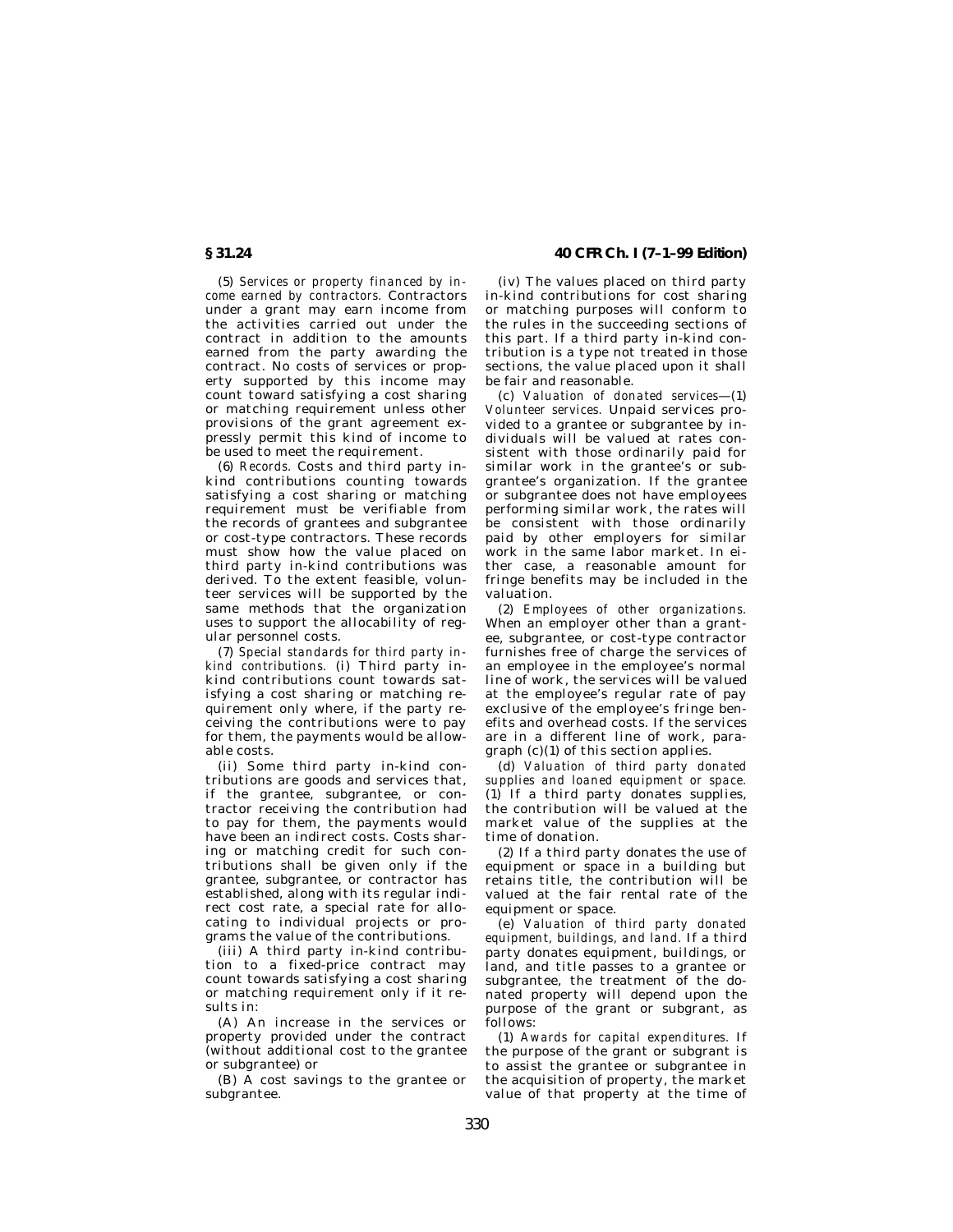donation may be counted as cost sharing or matching,

(2) *Other awards.* If assisting in the acquisition of property is not the purpose of the grant or subgrant, paragraphs (e)(2) (i) and (ii) of this section apply:

(i) If approval is obtained from the awarding agency, the market value at the time of donation of the donated equipment or buildings and the fair rental rate of the donated land may be counted as cost sharing or matching. In the case of a subgrant, the terms of the grant agreement may require that the approval be obtained from the Federal agency as well as the grantee. In all cases, the approval may be given only if a purchase of the equipment or rental of the land would be approved as an allowable direct cost. If any part of the donated property was acquired with Federal funds, only the non-federal share of the property may be counted as cost-sharing or matching.

(ii) If approval is not obtained under paragraph  $(e)(2)(i)$  of this section, no amount may be counted for donated land, and only depreciation or use allowances may be counted for donated equipment and buildings. The depreciation or use allowances for this property are not treated as third party in-kind contributions. Instead, they are treated as costs incurred by the grantee or subgrantee. They are computed and allocated (usually as indirect costs) in accordance with the cost principles specified in §31.22, in the same way as depreciation or use allowances for purchased equipment and buildings. The amount of depreciation or use allowances for donated equipment and buildings is based on the property's market value at the time it was donated.

(f) *Valuation of grantee or subgrantee donated real property for construction/acquisition.* If a grantee or subgrantee donates real property for a construction or facilities acquisition project, the current market value of that property may be counted as cost sharing or matching. If any part of the donated property was acquired with Federal funds, only the non-federal share of the property may be counted as cost sharing or matching.

(g) *Appraisal of real property.* In some cases under paragraphs (d), (e) and (f) of this section, it will be necessary to establish the market value of land or a building or the fair rental rate of land or of space in a building. In these cases, the Federal agency may require the market value or fair rental value be set by an independent appraiser, and that the value or rate be certified by the grantee. This requirement will also be imposed by the grantee on subgrantees.

#### **§ 31.25 Program income.**

(a) *General.* Grantees are encouraged to earn income to defray program costs. Program income includes income from fees for services performed, from the use or rental of real or personal property acquired with grant funds, from the sale of commodities or items fabricated under a grant agreement, and from payments of principal and interest on loans made with grant funds. Except as otherwise provided in regulations of the Federal agency, program income does not include interest on grant funds, rebates, credits, discounts, refunds, etc. and interest earned on any of them.

(b) *Definition of program income.* Program income means gross income received by the grantee or subgrantee directly generated by a grant supported activity, or earned only as a result of the grant agreement during the grant period. ''During the grant period'' is the time between the effective date of the award and the ending date of the award reflected in the final financial report.

(c) *Cost of generating program income.* If authorized by Federal regulations or the grant agreement, costs incident to the generation of program income may be deducted from gross income to determine program income.

(d) *Governmental revenues.* Taxes, special assessments, levies, fines, and other such revenues raised by a grantee or subgrantee are not program income unless the revenues are specifically identified in the grant agreement or Federal agency regulations as program income.

(e) *Royalties.* Income from royalties and license fees for copyrighted material, patents, and inventions developed by a grantee or subgrantee is program income only if the revenues are specifically identified in the grant agreement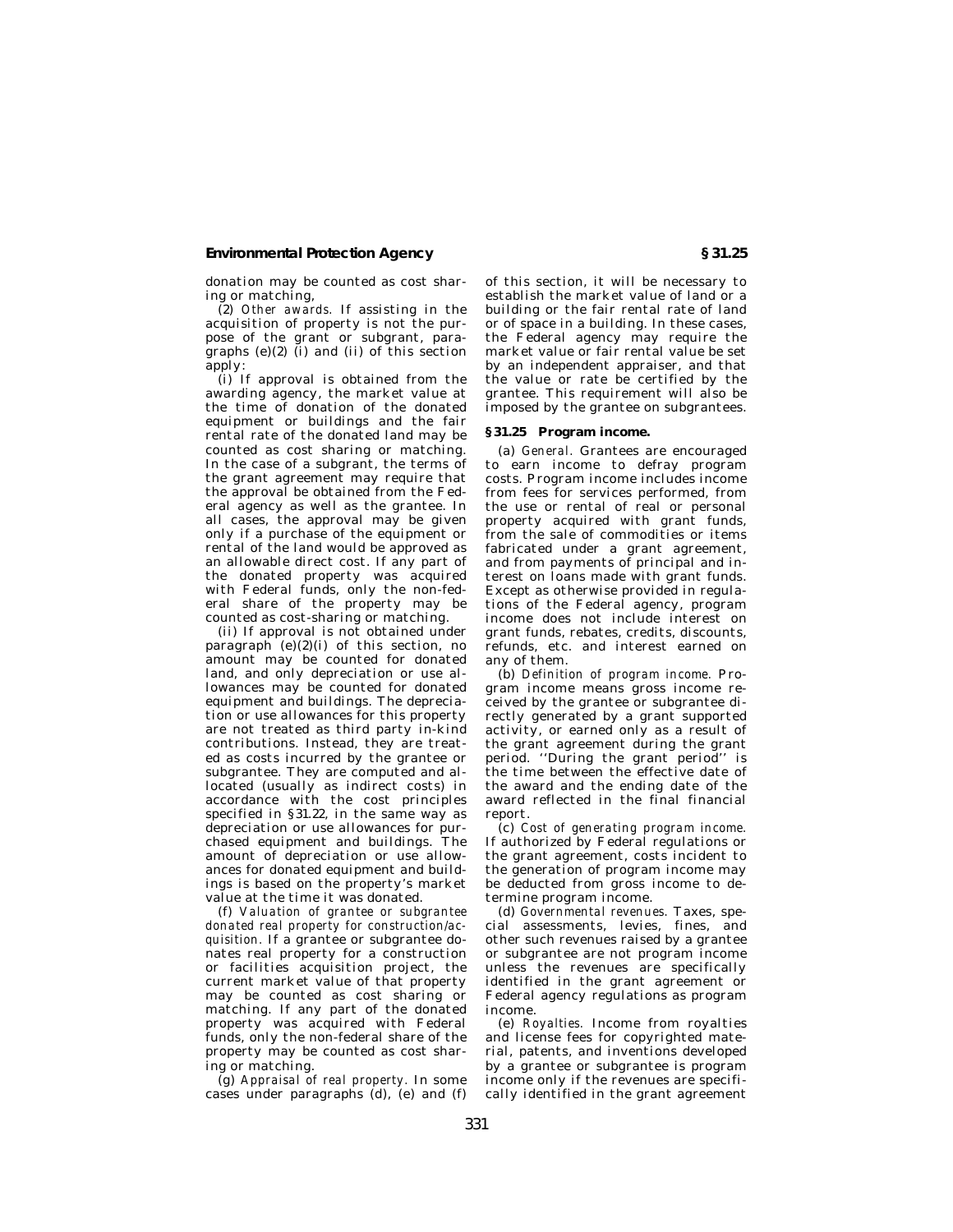or Federal agency regulations as program income. (See §31.34.)

(f) *Property.* Proceeds from the sale of real property or equipment will be handled in accordance with the requirements of §§31.31 and 31.32.

(g) *Use of program income.* Program income shall be deducted from outlays which may be both Federal and non-Federal as described below, unless the Federal agency regulations or the grant agreement specify another alternative (or a combination of the alternatives). In specifying alternatives, the Federal agency may distinguish between income earned by the grantee and income earned by subgrantees and between the sources, kinds, or amounts of income. When Federal agencies authorize the alternatives in paragraphs (g) (2) and (3) of this section, program income in excess of any limits stipulated shall also be deducted from outlays.

(1) *Deduction.* Ordinarily program income shall be deducted from total allowable costs to determine the net allowable costs. Program income shall be used for current costs unless the Federal agency authorizes otherwise. Program income which the grantee did not anticipate at the time of the award shall be used to reduce the Federal agency and grantee contributions rather than to increase the funds committed to the project.

(2) *Addition.* When authorized, program income may be added to the funds committed to the grant agreement by the Federal agency and the grantee. The program income shall be used for the purposes and under the conditions of the grant agreement.

(3) *Cost sharing or matching.* When authorized, program income may be used to meet the cost sharing or matching requirement of the grant agreement. The amount of the Federal grant award remains the same.

(h) *Income after the award period.* There are no Federal requirements governing the disposition of program income earned after the end of the award period (i.e., until the ending date of the final financial report, see paragraph (a) of this section), unless the terms of the agreement or the Federal agency regulations provide otherwise.

# **§ 31.26 40 CFR Ch. I (7–1–99 Edition)**

#### **§ 31.26 Non-Federal audit.**

(a) *Basic rule.* Grantees and subgrantees are responsible for obtaining audits in accordance with the Single Audit Act Amendments of 1996 (31 U.S.C. 7501–7507) and revised OMB Circular A–133, ''Audits of States, Local Governments, and Non-Profit Organizations.'' The audits shall be made by an independent auditor in accordance with generally accepted government auditing standards covering financial audits.

(b) *Subgrantees.* State or local governments, as those terms are defined for purposes of the Single Audit Act Amendments of 1996, that provide Federal awards to a subgrantee, which expends \$300,000 or more (or other amount as specified by OMB) in Federal awards in a fiscal year, shall:

(1) Determine whether State or local subgrantees have met the audit requirements of the Act and whether subgrantees covered by OMB Circular A– 110, ''Uniform Administrative Requirements for Grants and Agreements with Institutions of Higher Education, Hospitals, and Other Non-Profit Organizations,'' have met the audit requirements of the Act. Commercial contractors (private for-profit and private and governmental organizations) providing goods and services to State and local governments are not required to have a single audit performed. State and local governments should use their own procedures to ensure that the contractor has complied with laws and regulations affecting the expenditure of Federal funds;

(2) Determine whether the subgrantee spent Federal assistance funds provided in accordance with applicable laws and regulations. This may be accomplished by reviewing an audit of the subgrantee made in accordance with the Act, Circular A–110, or through other means (e.g., program reviews) if the subgrantee has not had such an audit;

(3) Ensure that appropriate corrective action is taken within six months after receipt of the audit report in instance of noncompliance with Federal laws and regulations;

(4) Consider whether subgrantee audits necessitate adjustment of the grantee's own records; and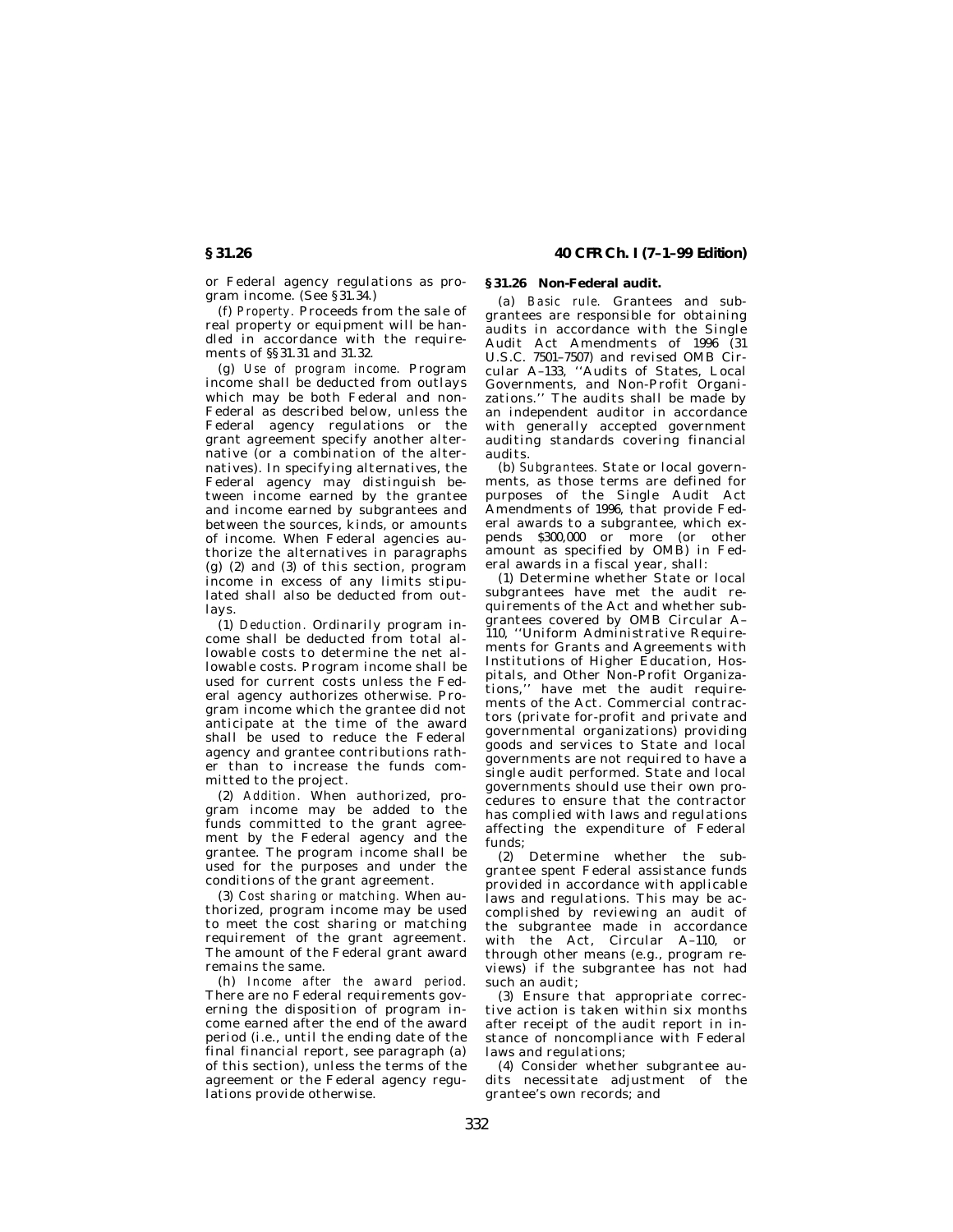(5) Require each subgrantee to permit independent auditors to have access to the records and financial statements.

(c) *Auditor selection.* In arranging for audit services, § 31.36 shall be followed.

[53 FR 8075, 8087, Mar. 11, 1988, as amended at 62 FR 45939, 45944, Aug. 29, 1997]

CHANGES, PROPERTY, AND SUBAWARDS

# **§ 31.30 Changes.**

(a) *General.* Grantees and subgrantees are permitted to rebudget within the approved direct cost budget to meet unanticipated requirements and may make limited program changes to the approved project. However, unless waived by the awarding agency, certain types of post-award changes in budgets and projects shall require the prior written approval of the awarding agency.

(b) *Relation to cost principles.* The applicable cost principles (see § 31.22) contain requirements for prior approval of certain types of costs. Except where waived, those requirements apply to all grants and subgrants even if paragraphs (c) through (f) of this section do not.

(c) *Budget changes.* (1) *Nonconstruction projects.* Except as stated in other regulations or an award document, grantees or subgrantees shall obtain the prior approval of the awarding agency whenever any of the following changes is anticipated under a nonconstruction award:

(i) Any revision which would result in the need for additional funding.

(ii) Unless waived by the awarding agency, cumulative transfers among direct cost categories, or, if applicable, among separately budgeted programs, projects, functions, or activities which exceed or are expected to exceed ten percent of the current total approved budget, whenever the awarding agency's share exceeds \$100,000.

(iii) Transfer of funds allotted for training allowances (i.e., from direct payments to trainees to other expense categories).

(2) *Construction projects.* Grantees and subgrantees shall obtain prior written approval for any budget revision which would result in the need for additional funds.

(3) *Combined construction and nonconstruction projects.* When a grant or subgrant provides funding for both construction and nonconstruction activities, the grantee or subgrantee must obtain prior written approval from the awarding agency before making any fund or budget transfer from nonconstruction to construction or vice versa.

(d) *Programmatic changes.* Grantees or subgrantees must obtain the prior approval of the awarding agency whenever any of the following actions is anticipated:

(1) Any revision of the scope or objectives of the project (regardless of whether there is an associated budget revision requiring prior approval).

(2) Need to extend the period of availability of funds.

(3) Changes in key persons in cases where specified in an application or a grant award. In research projects, a change in the project director or principal investigator shall always require approval unless waived by the awarding agency.

(4) Under nonconstruction projects, contracting out, subgranting (if authorized by law) or otherwise obtaining the services of a third party to perform activities which are central to the purposes of the award. This approval requirement is in addition to the approval requirements of § 31.36 but does not apply to the procurement of equipment, supplies, and general support services.

(e) *Additional prior approval requirements.* The awarding agency may not require prior approval for any budget revision which is not described in paragraph (c) of this section.

(f) *Requesting prior approval.* (1) A request for prior approval of any budget revision will be in the same budget formal the grantee used in its application and shall be accompanied by a narrative justification for the proposed revision.

(2) A request for a prior approval under the applicable Federal cost principles (see  $\hat{\S}$ 31.22) may be made by letter.

(3) A request by a subgrantee for prior approval will be addressed in writing to the grantee. The grantee will promptly review such request and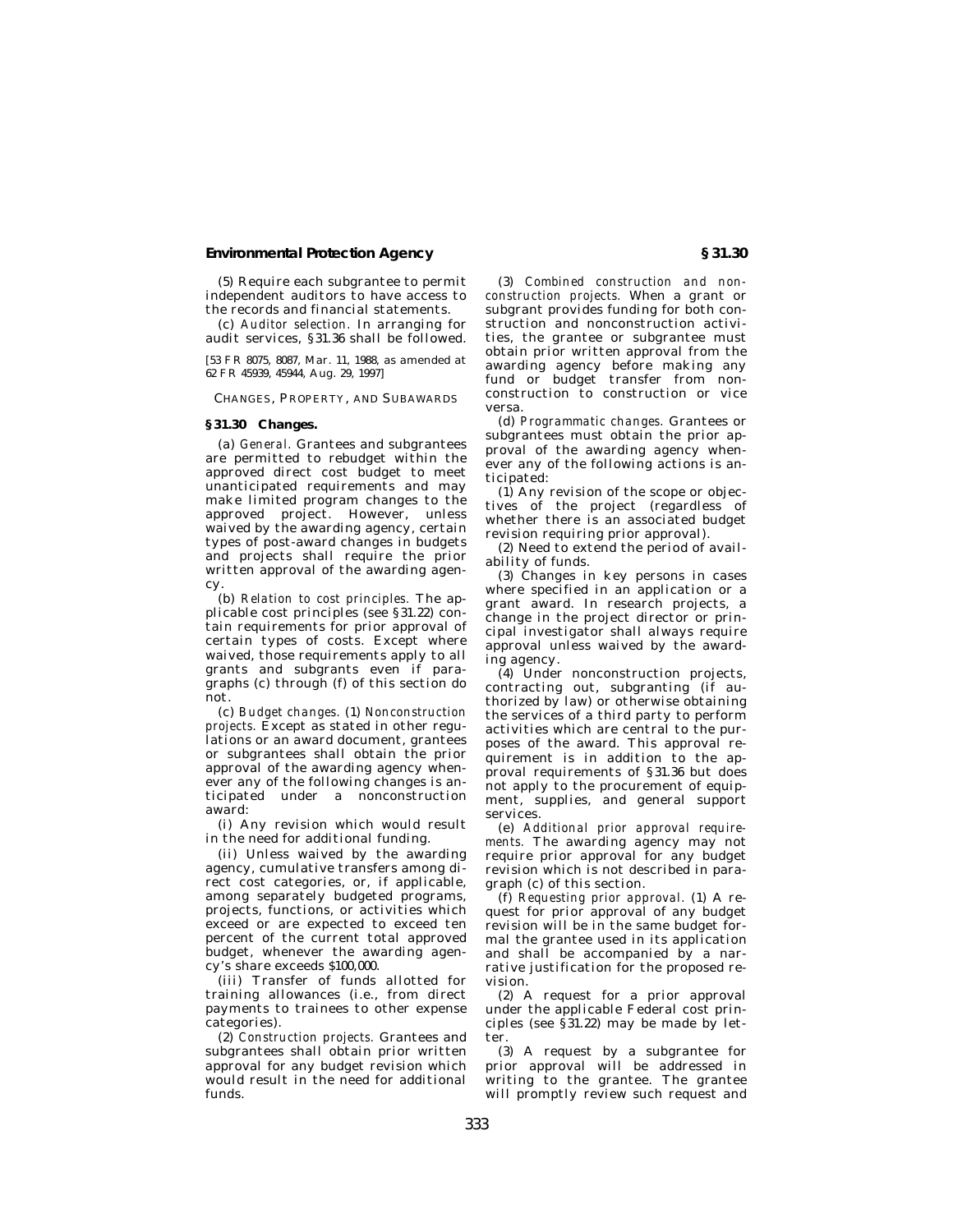**§ 31.31 40 CFR Ch. I (7–1–99 Edition)**

shall approve or disapprove the request in writing. A grantee will not approve any budget or project revision which is inconsistent with the purpose or terms and conditions of the Federal grant to the grantee. If the revision, requested by the subgrantee would result in a change to the grantee's approved project which requires Federal prior approval, the grantee will obtain the Federal agency's approval before approving the subgrantee's request.

# **§ 31.31 Real property.**

(a) *Title.* Subject to the obligations and conditions set forth in this section, title to real property acquired under a grant or subgrant will vest upon acquisition in the grantee or subgrantee respectively.

(b) *Use.* Except as otherwise provided by Federal statutes, real property will be used for the originally authorized purposes as long as needed for that purposes, and the grantee or subgrantee shall not dispose of or encumber its title or other interests.

(c) *Disposition.* When real property is no longer needed for the originally authorized purpose, the grantee or subgrantee will request disposition instructions from the awarding agency. The instructions will provide for one of the following alternatives:

(1) *Retention of title.* Retain title after compensating the awarding agency. The amount paid to the awarding agency will be computed by applying the awarding agency's percentage of participation in the cost of the original purchase to the fair market value of the property. However, in those situations where a grantee or subgrantee is disposing of real property acquired with grant funds and acquiring replacement real property under the same program, the net proceeds from the disposition may be used as an offset to the cost of the replacement property.

(2) *Sale of property.* Sell the property and compensate the awarding agency. The amount due to the awarding agency will be calculated by applying the awarding agency's percentage of participation in the cost of the original purchase to the proceeds of the sale after deduction of any actual and reasonable selling and fixing-up expenses. If the grant is still active, the net pro-

ceeds from sale may be offset against the original cost of the property. When a grantee or subgrantee is directed to sell property, sales procedures shall be followed that provide for competition to the extent practicable and result in the highest possible return.

(3) *Transfer of title.* Transfer title to the awarding agency or to a thirdparty designated/approved by the awarding agency. The grantee or subgrantee shall be paid an amount calculated by applying the grantee or subgrantee's percentage of participation in the purchase of the real property to the current fair market value of the property.

# **§ 31.32 Equipment.**

(a) *Title.* Subject to the obligations and conditions set forth in this section, title to equipment acquired under a grant or subgrant will vest upon acquisition in the grantee or subgrantee respectively.

(b) *States.* A State will use, manage, and dispose of equipment acquired under a grant by the State in accordance with State laws and procedures. Other grantees and subgrantees will follow paragraphs (c) through (e) of this section.

(c) *Use.* (1) Equipment shall be used by the grantee or subgrantee in the program or project for which it was acquired as long as needed, whether or not the project or program continues to be supported by Federal funds. When no longer needed for the original program or project, the equipment may be used in other activities currently or previously supported by a Federal agency.

(2) The grantee or subgrantee shall also make equipment available for use on other projects or programs currently or previously supported by the Federal Government, providing such use will not interfere with the work on the projects or program for which it was originally acquired. First preference for other use shall be given to other programs or projects supported by the awarding agency. User fees should be considered if appropriate.

(3) Notwithstanding the encouragement in § 31.25(a) to earn program income, the grantee or subgrantee must not use equipment acquired with grant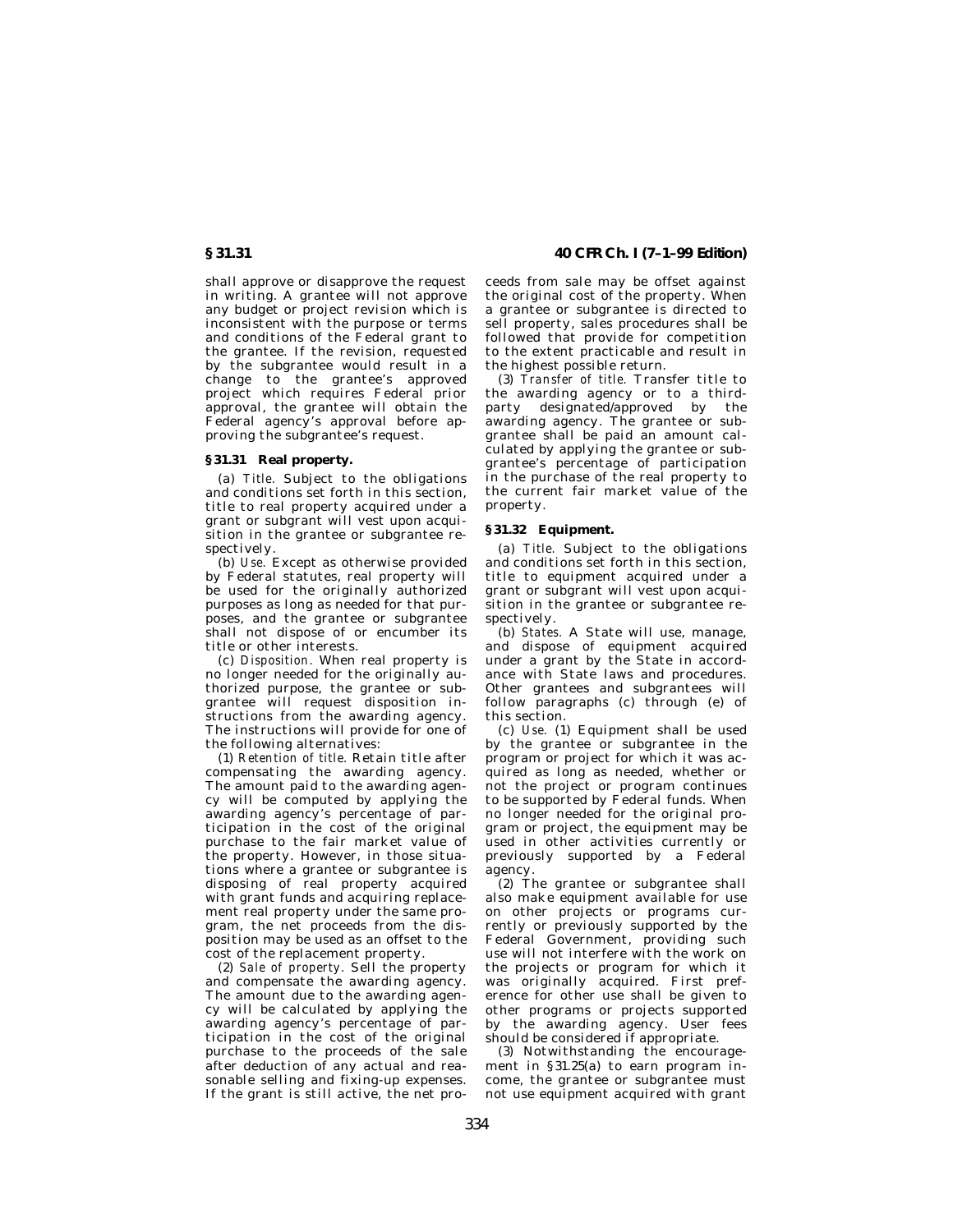funds to provide services for a fee to compete unfairly with private companies that provide equivalent services, unless specifically permitted or contemplated by Federal statute.

(4) When acquiring replacement equipment, the grantee or subgrantee may use the equipment to be replaced as a trade-in or sell the property and use the proceeds to offset the cost of the replacement property, subject to the approval of the awarding agency.

(d) *Management requirements.* Procedures for managing equipment (including replacement equipment), whether acquired in whole or in part with grant funds, until disposition takes place will, as a minimum, meet the following requirements:

(1) Property records must be maintained that include a description of the property, a serial number or other identification number, the source of property, who holds title, the acquisition date, and cost of the property, percentage of Federal participation in the cost of the property, the location, use and condition of the property, and any ultimate disposition data including the date of disposal and sale price of the property.

(2) A physical inventory of the property must be taken and the results reconciled with the property records at least once every two years.

(3) A control system must be developed to ensure adequate safeguards to prevent loss, damage, or theft of the property. Any loss, damage, or theft shall be investigated.

(4) Adequate maintenance procedures must be developed to keep the property in good condition.

(5) If the grantee or subgrantee is authorized or required to sell the property, proper sales procedures must be established to ensure the highest possible return.

(e) *Disposition.* When original or replacement equipment acquired under a grant or subgrant is no longer needed for the original project or program or for other activities currently or previously supported by a Federal agency, disposition of the equipment will be made as follows:

(1) Items of equipment with a current per-unit fair market value of less than \$5,000 may be retained, sold or otherwise disposed of with no further obligation to the awarding agency.

(2) Items of equipment with a current per unit fair market value in excess of \$5,000 may be retained or sold and the awarding agency shall have a right to an amount calculated by multiplying the current market value or proceeds from sale by the awarding agency's share of the equipment.

(3) In cases where a grantee or subgrantee fails to take appropriate disposition actions, the awarding agency may direct the grantee or subgrantee to take excess and disposition actions.

(f) *Federal equipment.* In the event a grantee or subgrantee is provided federally-owned equipment:

(1) Title will remain vested in the Federal Government.

(2) Grantees or subgrantees will manage the equipment in accordance with Federal agency rules and procedures, and submit an annual inventory listing.

(3) When the equipment is no longer needed, the grantee or subgrantee will request disposition instructions from the Federal agency.

(g) *Right to transfer title.* The Federal awarding agency may reserve the right to transfer title to the Federal Government or a third party named by the awarding agency when such a third party is otherwise eligible under existing statutes. Such transfers shall be subject to the following standards:

(1) The property shall be identified in the grant or otherwise made known to the grantee in writing.

(2) The Federal awarding agency shall issue disposition instruction within 120 calendar days after the end of the Federal support of the project for which it was acquired. If the Federal awarding agency fails to issue disposition instructions within the 120 calendar-day period the grantee shall follow  $31.32(e)$ .

(3) When title to equipment is transferred, the grantee shall be paid an amount calculated by applying the percentage of participation in the purchase to the current fair market value of the property.

# **§ 31.33 Supplies.**

(a) *Title.* Title to supplies acquired under a grant or subgrant will vest,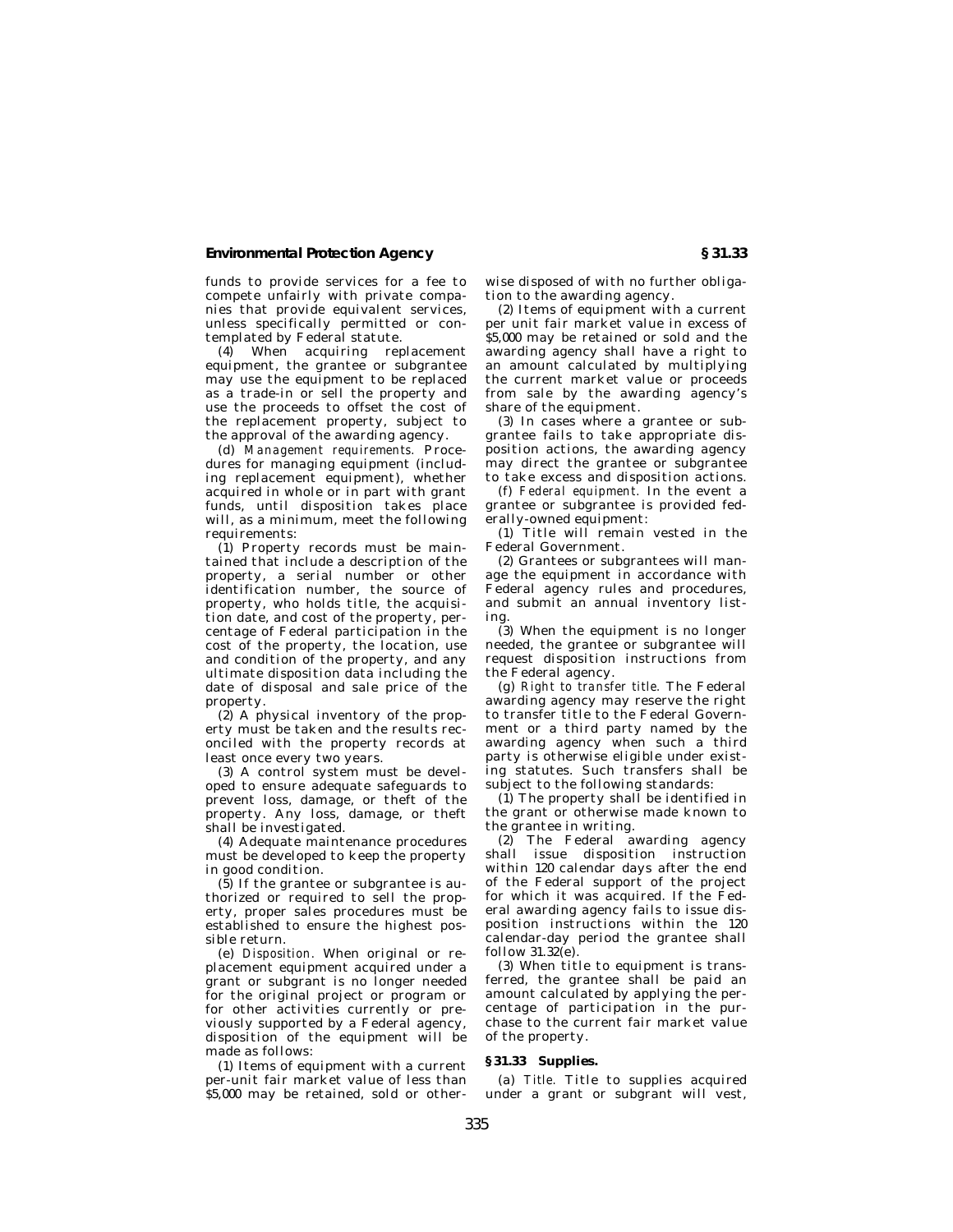# **§ 31.34 40 CFR Ch. I (7–1–99 Edition)**

upon acquisition, in the grantee or subgrantee respectively.

(b) *Disposition.* If there is a residual inventory of unused supplies exceeding \$5,000 in total aggregate fair market value upon termination or completion of the award, and if the supplies are not needed for any other federally sponsored programs or projects, the grantee or subgrantee shall compensate the awarding agency for its share.

### **§ 31.34 Copyrights.**

The Federal awarding agency reserves a royalty-free, nonexclusive, and irrevocable license to reproduce, publish or otherwise use, and to authorize others to use, for Federal Government purposes:

(a) The copyright in any work developed under a grant, subgrant, or contract under a grant or subgrant; and

(b) Any rights of copyright to which a grantee, subgrantee or a contractor purchases ownership with grant support.

#### **§ 31.35 Subawards to debarred and suspended parties.**

Grantees and subgrantees must not make any award or permit any award (subgrant or contract) at any tier to any party which is debarred or suspended or is otherwise excluded from or ineligible for participation in Federal assistance programs under Executive Order 12549, ''Debarment and Suspension.''

#### **§ 31.36 Procurement.**

(a) *States.* When procuring property and services under a grant, a State will follow the same policies and procedures it uses for procurements from its non-Federal funds. The State will ensure that every purchase order or other contract includes any clauses required by Federal statutes and executive orders and their implementing regulations. Other grantees and subgrantees will follow paragraphs (b) through (i) in this section.

(b) *Procurement standards.* (1) Grantees and subgrantees will use their own procurement procedures which reflect applicable State and local laws and regulations, provided that the procurements conform to applicable Federal law and the standards identified in this section.

(2) Grantees and subgrantees will maintain a contract administration system which ensures that contractors perform in accordance with the terms, conditions, and specifications of their contracts or purchase orders.

(3) Grantees and subgrantees will maintain a written code of standards of conduct governing the performance of their employees engaged in the award and administration of contracts. No employee, officer or agent of the grantee or subgrantee shall participate in selection, or in the award or administration of a contract supported by Federal funds if a conflict of interest, real or apparent, would be involved. Such a conflict would arise when:

(i) The employee, officer or agent,

(ii) Any member of his immediate family,

(iii) His or her partner, or

(iv) An organization which employs, or is about to employ, any of the above, has a financial or other interest in the firm selected for award. The grantee's or subgrantee's officers, employees or agents will neither solicit nor accept gratuities, favors or anything of monetary value from contractors, potential contractors, or parties to subagreements. Grantee and subgrantees may set minimum rules where the financial interest is not substantial or the gift is an unsolicited item of nominal intrinsic value. To the extent permitted by State or local law or regulations, such standards or conduct will provide for penalties, sanctions, or other disciplinary actions for violations of such standards by the grantee's and subgrantee's officers, employees, or agents, or by contractors or their agents. The awarding agency may in regulation provide additional prohibitions relative to real, apparent, or potential conflicts of interest.

(4) Grantee and subgrantee procedures will provide for a review of proposed procurements to avoid purchase of unnecessary or duplicative items. Consideration should be given to consolidating or breaking out procurements to obtain a more economical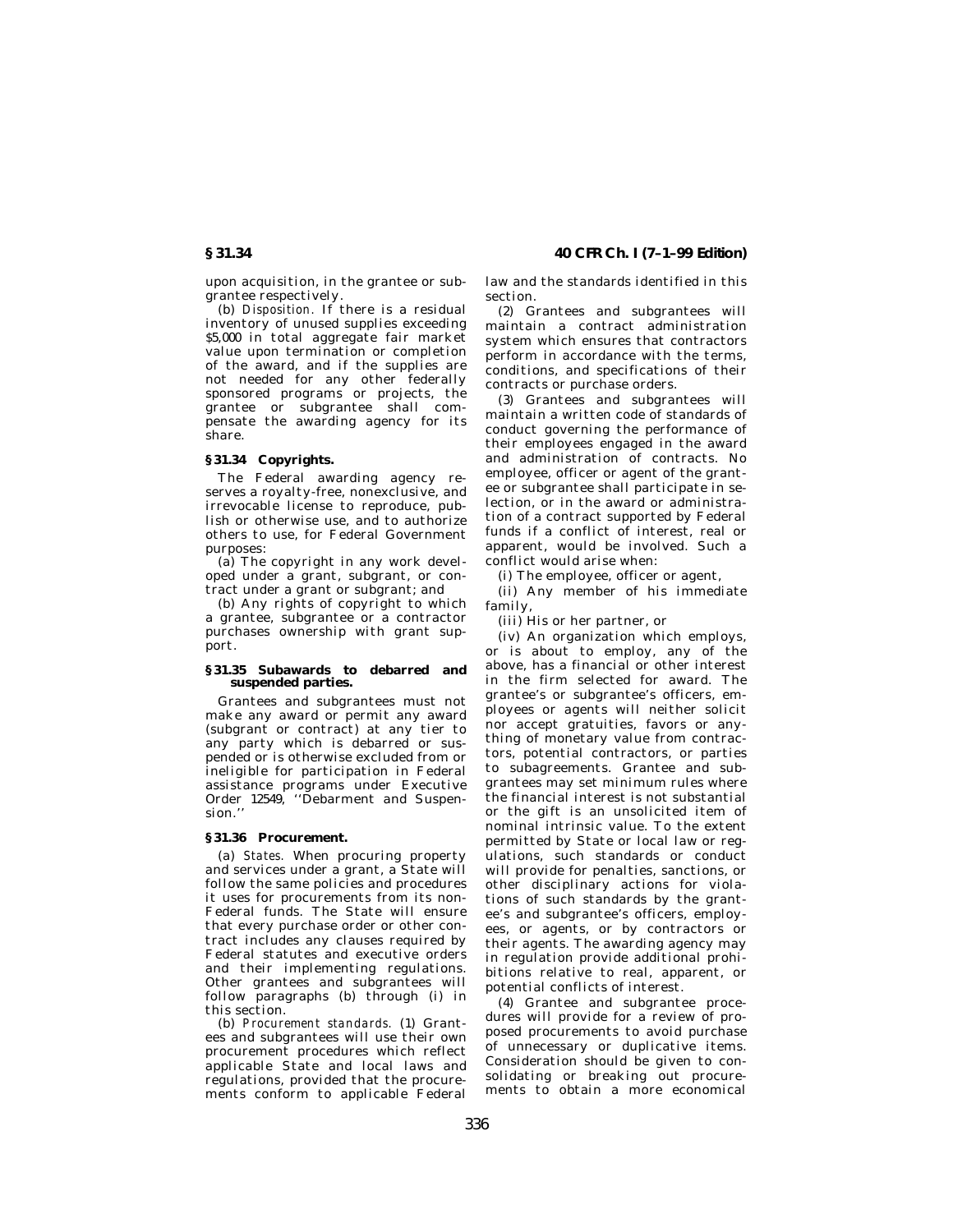purchase. Where appropriate, an analysis will be made of lease versus purchase alternatives, and any other appropriate analysis to determine the most economical approach.

(5) To foster greater economy and efficiency, grantees and subgrantees are encouraged to enter into State and local intergovernmental agreements for procurement or use of common goods and services.

(6) Grantees and subgrantees are encouraged to use Federal excess and surplus property in lieu of purchasing new equipment and property whenever such use is feasible and reduces project costs.

(7) Grantees and subgrantees are encouraged to use value engineering clauses in contracts for construction projects of sufficient size to offer reasonable opportunities for cost reductions. Value engineering is a systematic and creative anaylsis of each contract item or task to ensure that its essential function is provided at the overall lower cost.

(8) Grantees and subgrantees will make awards only to responsible contractors possessing the ability to perform successfully under the terms and conditions of a proposed procurement. Consideration will be given to such matters as contractor integrity, compliance with public policy, record of past performance, and financial and technical resources.

(9) Grantees and subgrantees will maintain records sufficient to detail the significant history of a procurement. These records will include, but are not necessarily limited to the following: rationale for the method of procurement, selection of contract type, contractor selection or rejection, and the basis for the contract price.

(10) Grantees and subgrantees will use time and material type contracts only—

(i) After a determination that no other contract is suitable, and

(ii) If the contract includes a ceiling price that the contractor exceeds at its own risk.

(11) Grantees and subgrantees alone will be responsible, in accordance with good administrative practice and sound business judgment, for the settlement of all contractual and administrative

issues arising out of procurements. These issues include, but are not limited to source evaluation, protests, disputes, and claims. These standards do not relieve the grantee or subgrantee of any contractual responsibilities under its contracts. Federal agencies will not substitute their judgment for that of the grantee or subgrantee unless the matter is primarily a Federal concern. Violations of law will be referred to the local, State, or Federal authority having proper jurisdiction.

(12) Grantees and subgrantees will have protest procedures to handle and resolve disputes relating to their procurements and shall in all instances disclose information regarding the protest to the awarding agency. A protestor must exhaust all administrative remedies with the grantee and subgrantee before pursuing a protest with the Federal agency. Reviews of protests by the Federal agency will be limited to:

(i) Violations of Federal law or regulations and the standards of this section (violations of State or local law will be under the jurisdiction of State or local authorities) and

(ii) Violations of the grantee's or subgrantee's protest procedures for failure to review a complaint or protest. Protests received by the Federal agency other than those specified above will be referred to the grantee or subgrantee.

(c) *Competition.* (1) All procurement transactions will be conducted in a manner providing full and open competition consistent with the standards of § 31.36. Some of the situations considered to be restrictive of competition include but are not limited to:

(i) Placing unreasonable requirements on firms in order for them to qualify to do business,

(ii) Requiring unnecessary experience and excessive bonding,

(iii) Noncompetitive pricing practices between firms or between affiliated companies,

(iv) Noncompetitive awards to consultants that are on retainer contracts,

(v) Organizational conflicts of interest,

(vi) Specifying only a ''brand name'' product instead of allowing ''an equal'' product to be offered and describing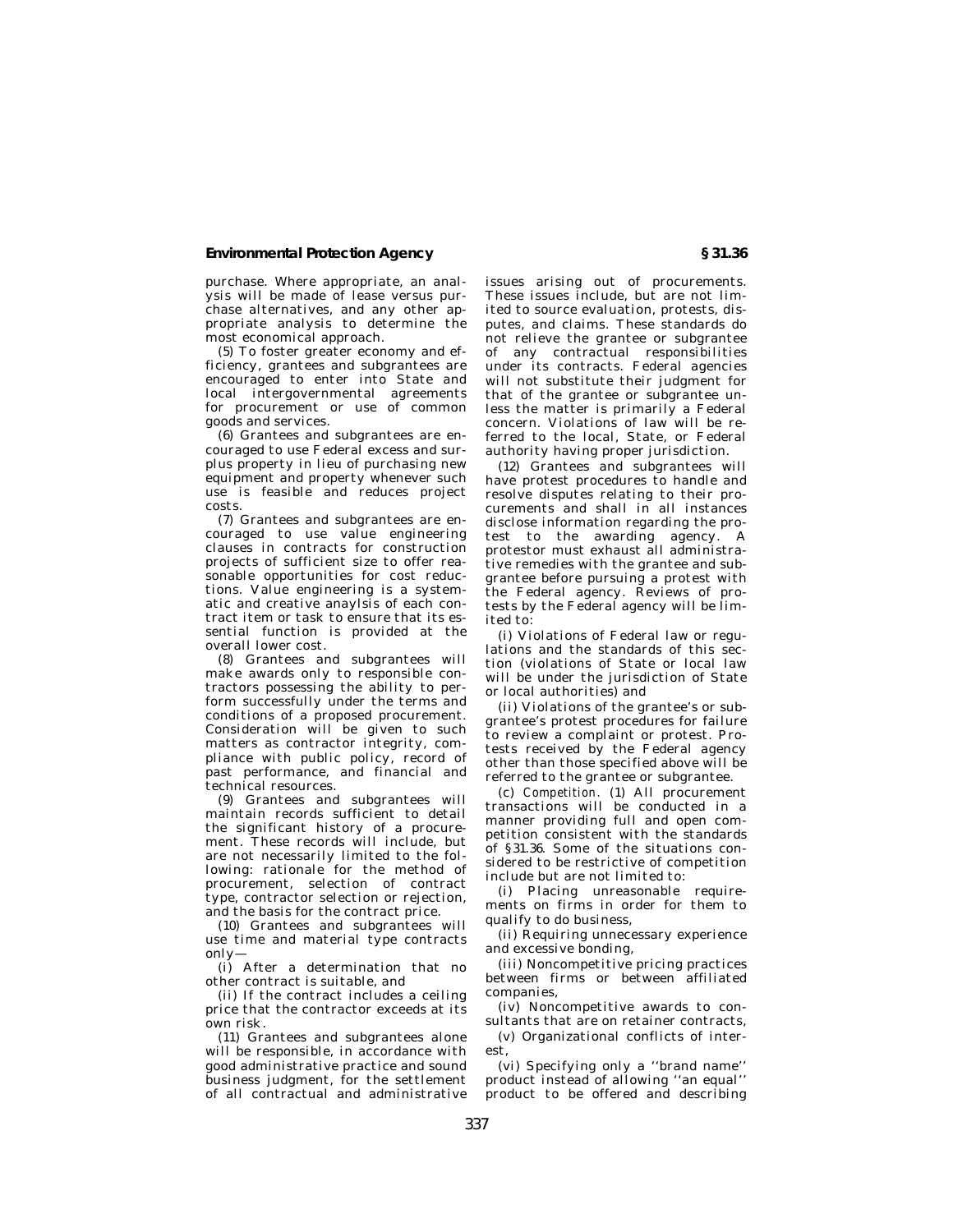the performance of other relevant requirements of the procurement, and

(vii) Any arbitrary action in the procurement process.

(2) Grantees and subgrantees will conduct procurements in a manner that prohibits the use of statutorily or administratively imposed in-State or local geographical preferences in the evaluation of bids or proposals, except in those cases where applicable Federal statutes expressly mandate or encourage geographic preference. Nothing in this section preempts State licensing laws. When contracting for architectural and engineering (A/E) services, geographic location may be a selection criteria provided its application leaves an appropriate number of qualified firms, given the nature and size of the project, to compete for the contract.

(3) Grantees will have written selection procedures for procurement transactions. These procedures will ensure that all solicitations:

(i) Incorporate a clear and accurate description of the technical requirements for the material, product, or service to be procured. Such description shall not, in competitive procurements, contain features which unduly restrict competition. The description may include a statement of the qualitative nature of the material, product or service to be procured, and when necessary, shall set forth those minimum essential characteristics and standards to which it must conform if it is to satisfy its intended use. Detailed product specifications should be avoided if at all possible. When it is impractical or uneconomical to make a clear and accurate description of the technical requirements, a ''brand name or equal'' description may be used as a means to define the performance or other salient requirements of a procurement. The specific features of the named brand which must be met by offerors shall be clearly stated; and

(ii) Identify all requirements which the offerors must fulfill and all other factors to be used in evaluating bids or proposals.

(4) Grantees and subgrantees will ensure that all prequalified lists of persons, firms, or products which are used in acquiring goods and services are current and include enough qualified sources to ensure maximum open and free competition. Also, grantees and subgrantees will not preclude potential bidders from qualifying during the solicitation period.

(5) Construction grants awarded under Title II of the Clean Water Act are subject to the following ''Buy American'' requirements in paragraphs  $(c)(5)$  (i)–(iii) of this section. Section 215 of the Clean Water Act requires that contractors give preference to the use of domestic material in the construction of EPA-funded treatment works.

(i) Contractors must use domestic construction materials in preference to nondomestic material if it is priced no more than 6 percent higher than the bid or offered price of the nondomestic material, including all costs of delivery to the construction site and any applicable duty, whether or not assessed. The grantee will normally base the computations on prices and costs in effect on the date of opening bids or proposals.

(ii) The award official may waive the Buy American provision based on factors the award official considers relevant, including:

(A) Such use is not in the public interest;

(B) The cost is unreasonable;

(C) The Agency's available resources are not sufficient to implement the provision, subject to the Deputy Administrator's concurrence;

(D) The articles, materials or supplies of the class or kind to be used or the articles, materials or supplies from which they are manufactured are not mined, produced or manufactured in the United States in sufficient and reasonably available commerical quantities or satisfactory quality for the particular project; or

(E) Application of this provision is contrary to multilateral government procurement agreements, subject to the Deputy Administrator's concurrence.

(iii) All bidding documents, subagreements, and, if appropriate, requests for proposals must contain the following 'Buy American'' provision: In accordance with section 215 of the Clean Water Act (33 U.S.C. 1251 *et seq.*) and implementing EPA regulations, the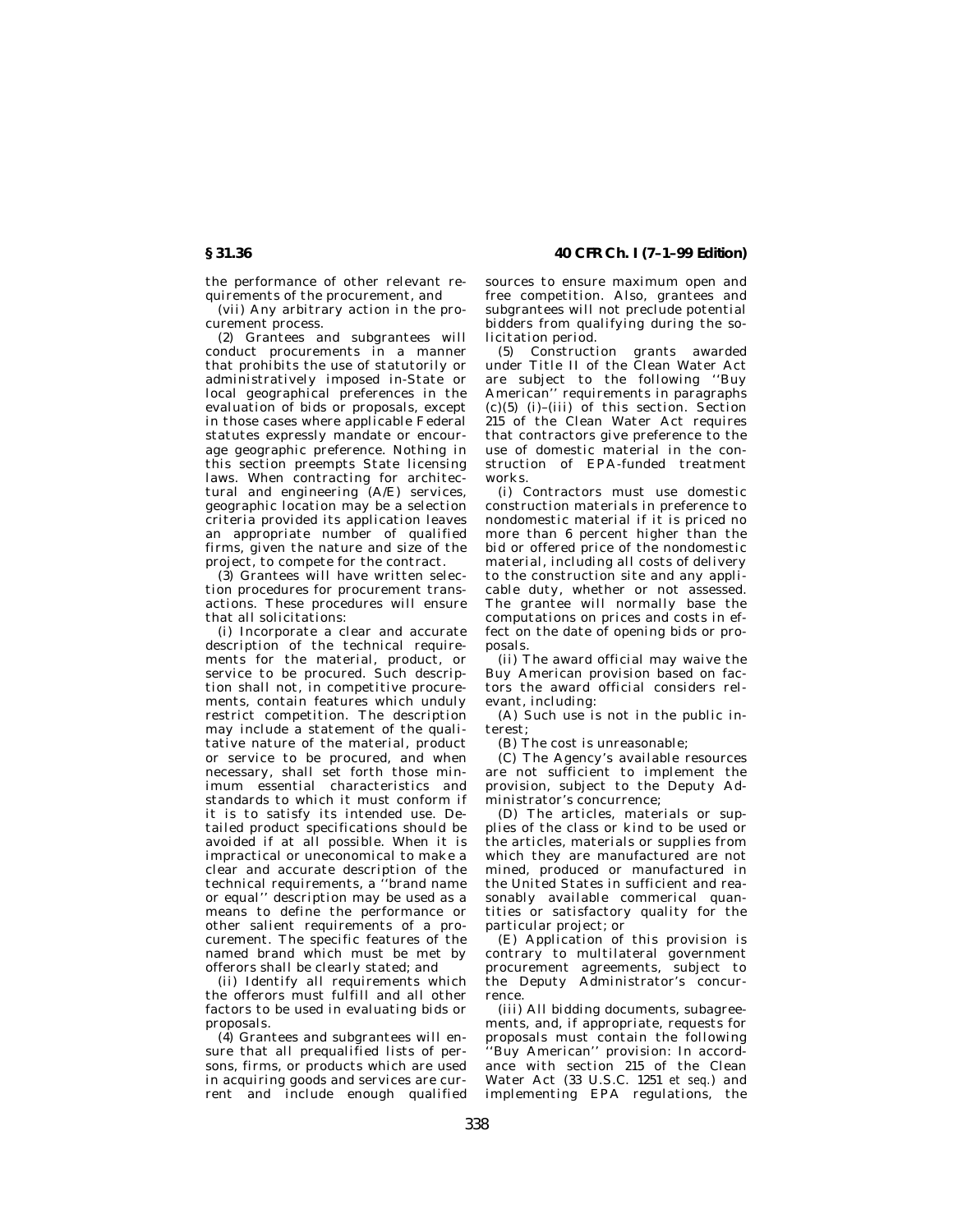contractor agrees that preference will be given to domestic construction materials by the contractor, subcontractors, materialmen and suppliers in the performance of this subagreement.

(d) *Methods of procurement to be followed—*(1) *Procurement by small purchase procedures.* Small purchase procedures are those relatively simple and informal procurement methods for securing services, supplies, or other property that do not cost more than the simplified acquisition threshold fixed at 41 U.S.C. 403(11) (currently set at \$100,000). If small purchase procedures are used, price or rate quotations shall be obtained from an adequate number of qualified sources.

(2) Procurement by *sealed bids* (formal advertising). Bids are publicly solicited and a firm-fixed-price contract (lump sum or unit price) is awarded to the responsible bidder whose bid, conforming with all the material terms and conditions of the invitation for bids, is the lowest in price. The sealed bid method is the preferred method for procuring construction, if the conditions in  $31.36(d)(2)(i)$  apply.

(i) In order for sealed bidding to be feasible, the following conditions should be present:

(A) A complete, adequate, and realistic specification or purchase description is available;

(B) Two or more responsible bidders are willing and able to compete effectively and for the business; and

(C) The procurement lends itself to a firm fixed price contract and the selection of the successful bidder can be made principally on the basis of price.

(ii) If sealed bids are used, the following requirements apply:

(A) The invitation for bids will be publicly advertised and bids shall be solicited from an adequate number of known suppliers, providing them sufficient time prior to the date set for opening the bids;

(B) The invitation for bids, which will include any specifications and pertinent attachments, shall define the items or services in order for the bidder to properly respond;

(C) All bids will be publicly opened at the time and place prescribed in the invitation for bids;

(D) A firm fixed-price contract award will be made in writing to the lowest responsive and responsible bidder. Where specified in bidding documents, factors such as discounts, transportation cost, and life cycle costs shall be considered in determining which bid is lowest. Payment discounts will only be used to determine the low bid when prior experience indicates that such discounts are usually taken advantage of; and

(E) Any or all bids may be rejected if there is a sound documented reason.

(3) Procurement by *competitive proposals.* The technique of competitive proposals is normally conducted with more than one source submitting an offer, and either a fixed-price or costreimbursement type contract is awarded. It is generally used when conditions are not appropriate for the use of sealed bids. If this method is used, the following requirements apply:

(i) Requests for proposals will be publicized and identify all evaluation factors and their relative importance. Any response to publicized requests for proposals shall be honored to the maximum extent practical;

(ii) Proposals will be solicited from an adequate number of qualified sources;

(iii) Grantees and subgrantees will have a method for conducting technical evaluations of the proposals received and for selecting awardees;

(iv) Awards will be made to the responsible firm whose proposal is most advantageous to the program, with price and other factors considered; and

(v) Grantees and subgrantees may use competitive proposal procedures for qualifications-based procurement of architectural/engineering (A/E) professional services whereby competitors' qualifications are evaluated and the most qualified competitor is selected, subject to negotiation of fair and reasonable compensation. The method, where price is not used as a selection factor, can only be used in procurement of A/E professional services. It cannot be used to purchase other types of services though A/E firms are a potential source to perform the proposed effort.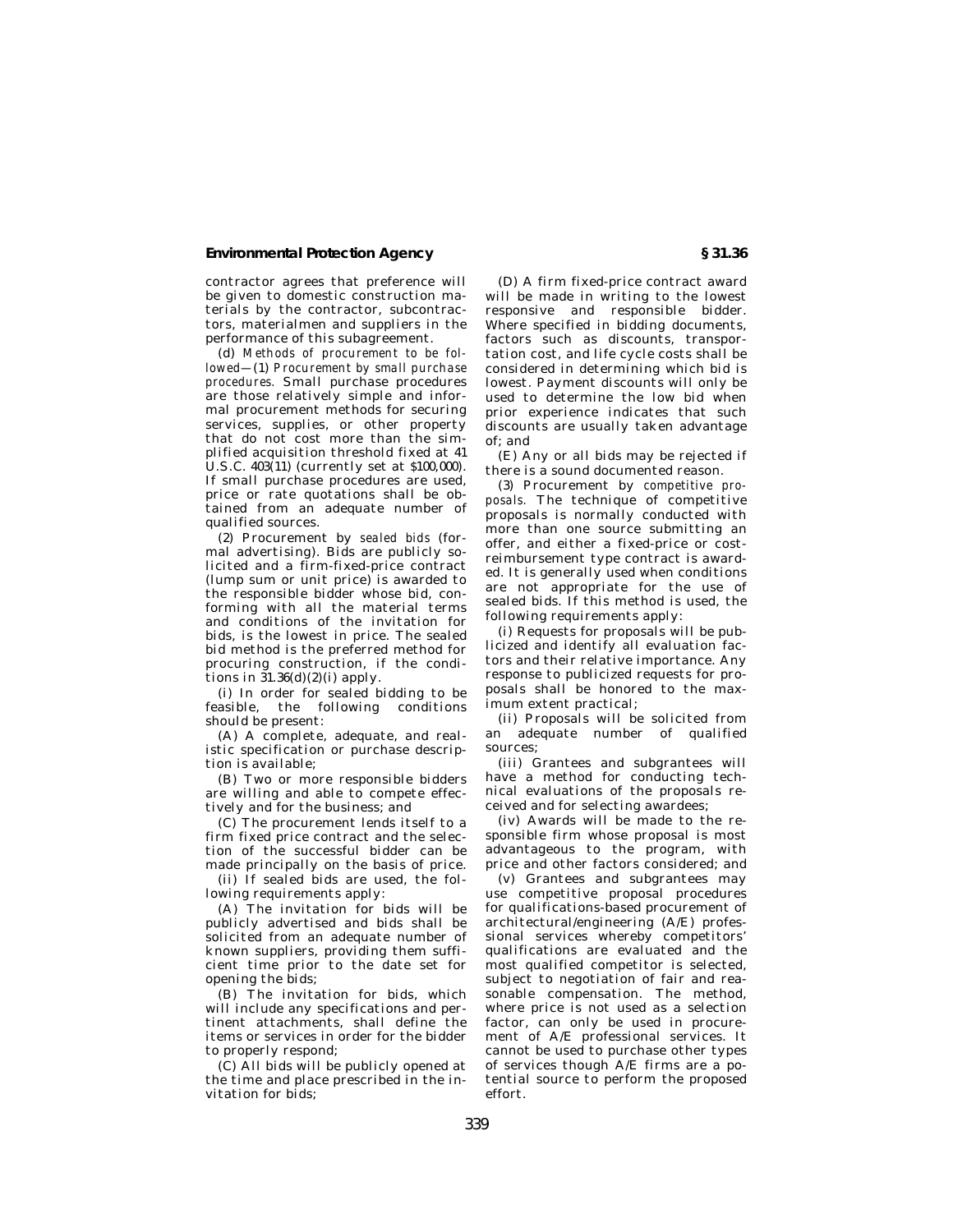# **§ 31.36 40 CFR Ch. I (7–1–99 Edition)**

(4) Procurement by *noncompetitive proposals* is procurement through solicitation of a proposal from only one source, or after solicitation of a number of sources, competition is determined inadequate.

(i) Procurement by noncompetitive proposals may be used only when the award of a contract is infeasible under small purchase procedures, sealed bids or competitive proposals and one of the following circumstances applies:

(A) The item is available only from a single source;

(B) The public exigency or emergency for the requirement will not permit a delay resulting from competitive solicitation;

(C) The awarding agency authorizes noncompetitive proposals; or

(D) After solicitation of a number of sources, competition is determined inadequate.

(ii) Cost analysis, i.e., verifying the proposed cost data, the projections of the data, and the evaluation of the specific elements of costs and profits, is required.

(iii) Grantees and subgrantees may be required to submit the proposed procurement to the awarding agency for pre-award review in accordance with paragraph (g) of this section.

(e) *Contracting with small and minority firms, women's business enterprise and labor surplus area firms.* (1) The grantee and subgrantee will take all necessary affirmative steps to assure that minority firms, women's business enterprises, and labor surplus area firms are used when possible.

(2) Affirmative steps shall include:

(i) Placing qualified small and minority businesses and women's business enterprises on solicitation lists;

(ii) Assuring that small and minority businesses, and women's business enterprises are solicited whenever they are potential sources;

(iii) Dividing total requirements, when economically feasible, into smaller tasks or quantities to permit maximum participation by small and minority business, and women's business enterprises;

(iv) Establishing delivery schedules, where the requirement permits, which encourage participation by small and minority business, and women's business enterprises;

(v) Using the services and assistance of the Small Business Administration, and the Minority Business Development Agency of the Department of Commerce; and

(vi) Requiring the prime contractor, if subcontracts are to be let, to take the affirmative steps listed in paragraphs  $(e)(2)$  (i) through  $(v)$  of this section.

(f) *Contract cost and price.* (1) Grantees and subgrantees must perform a cost or price analysis in connection with every procurement action including contract modifications. The method and degree of analysis is dependent on the facts surrounding the particular procurement situation, but as a starting point, grantees must make independent estimates before receiving bids or proposals. A cost analysis must be performed when the offeror is required to submit the elements of his estimated cost, e.g., under professional, consulting, and architectural engineering services contracts. A cost analysis will be necessary when adequate price competition is lacking, and for sole source procurements, including contract modifications or change orders, unless price resonableness can be established on the basis of a catalog or market price of a commercial product sold in substantial quantities to the general public or based on prices set by law or regulation. A price analysis will be used in all other instances to determine the reasonableness of the proposed contract price.

(2) Grantees and subgrantees will negotiate profit as a separate element of the price for each contract in which there is no price competition and in all cases where cost analysis is performed. To establish a fair and reasonable profit, consideration will be given to the complexity of the work to be performed, the risk borne by the contractor, the contractor's investment, the amount of subcontracting, the quality of its record of past performance, and industry profit rates in the surrounding geographical area for similar work.

(3) Costs or prices based on estimated costs for contracts under grants will be allowable only to the extent that costs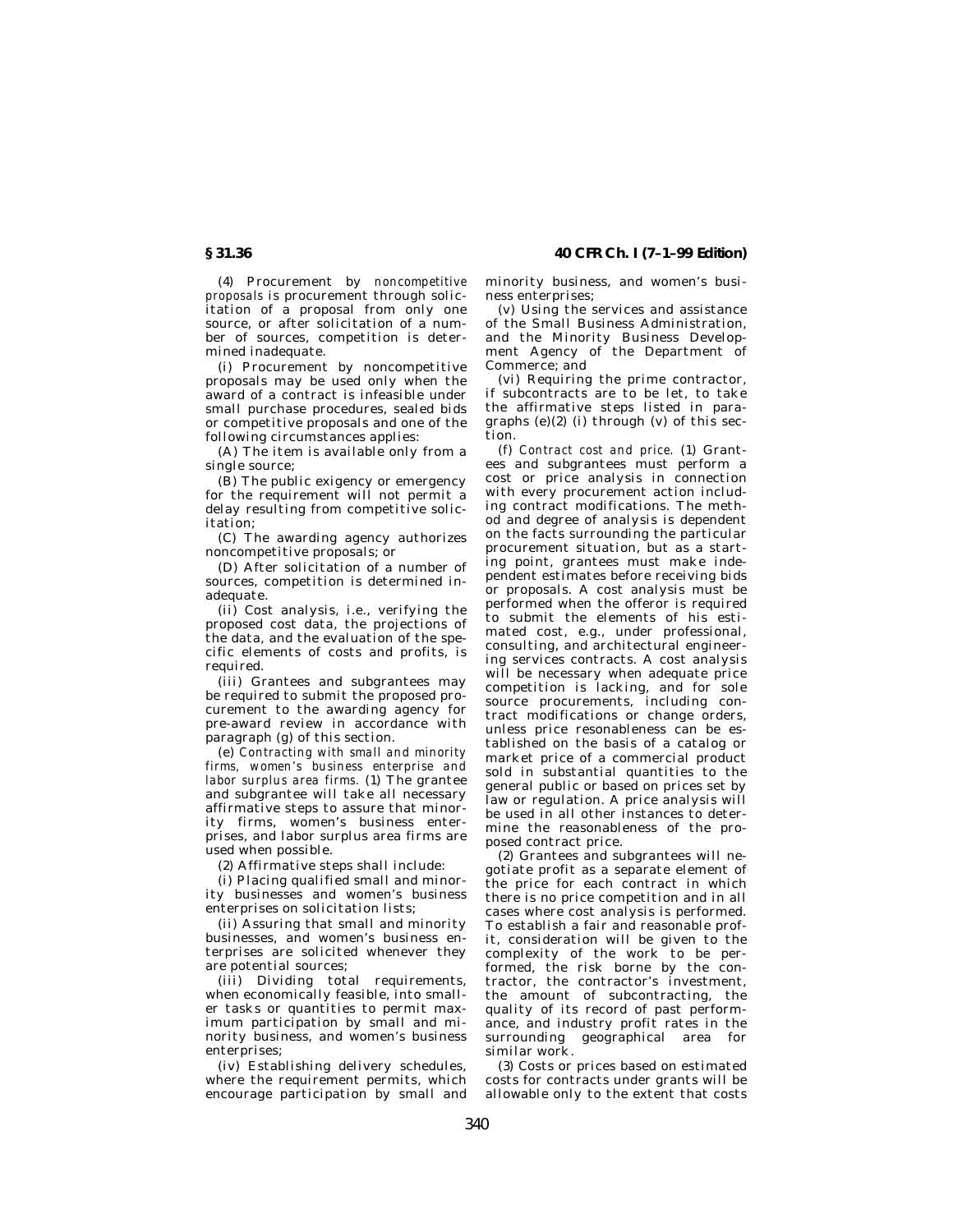incurred or cost estimates included in negotiated prices are consistent with Federal cost principles (see § 31.22). Grantees may reference their own cost principles that comply with the applicable Federal cost principles.

(4) The cost plus a percentage of cost and percentage of construction cost methods of contracting shall not be used.

(g) *Awarding agency review.* (1) Grantees and subgrantees must make available, upon request of the awarding agency, technical specifications on proposed procurements where the awarding agency believes such review is needed to ensure that the item and/or service specified is the one being proposed for purchase. This review generally will take place prior to the time the specification is incorporated into a solicitation document. However, if the grantee or subgrantee desires to have the review accomplished after a solicitation has been developed, the awarding agency may still review the specifications, with such review usually limited to the technical aspects of the proposed purchase.

(2) Grantees and subgrantees must on request make available for awarding agency pre-award review procurement documents, such as requests for proposals or invitations for bids, independent cost estimates, etc. when:

(i) A grantee's or subgrantee's procurement procedures or operation fails to comply with the procurement standards in this section; or

(ii) The procurement is expected to exceed the simplified acquisition threshold and is to be awarded without competition or only one bid or offer is received in response to a solicitation; or

(iii) The procurement, which is expected to exceed the simplified acquisition threshold, specifies a ''brand name'' product; or

(iv) The proposed award is more than the simplified acquisition threshold and is to be awarded to other than the apparent low bidder under a sealed bid procurement; or

(v) A proposed contract modification changes the scope of a contract or increases the contract amount by more than the simplified acquisition threshold.

(3) A grantee or subgrantee will be exempt from the pre-award review in paragraph  $(g)(2)$  of this section if the awarding agency determines that its procurement systems comply with the standards of this section.

(i) A grantee or subgrantee may request that its procurement system be reviewed by the awarding agency to determine whether its system meets these standards in order for its system to be certified. Generally, these reviews shall occur where there is a continuous high-dollar funding, and thirdparty contracts are awarded on a regular basis.

(ii) A grantee or subgrantee may selfcertify its procurement system. Such self-certification shall not limit the awarding agency's right to survey the system. Under a self-certification procedure, awarding agencies may wish to rely on written assurances from the grantee or subgrantee that it is complying with these standards. A grantee or subgrantee will cite specific procedures, regulations, standards, etc., as being in compliance with these requirements and have its system available for review.

(h) *Bonding requirements.* For construction or facility improvement contracts or subcontracts exceeding the simplified acquisition threshold, the awarding agency may accept the bonding policy and requirements of the grantee or subgrantee provided the awarding agency has made a determination that the awarding agency's interest is adequately protected. If such a determination has not been made, the minimum requirements shall be as follows:

(1) *A bid guarantee from each bidder equivalent to five percent of the bid price.* The ''bid guarantee'' shall consist of a firm commitment such as a bid bond, certified check, or other negotiable instrument accompanying a bid as assurance that the bidder will, upon acceptance of his bid, execute such contractual documents as may be required within the time specified.

(2) *A performance bond on the part of the contractor for 100 percent of the contract price.* A ''performance bond'' is one executed in connection with a contract to secure fulfillment of all the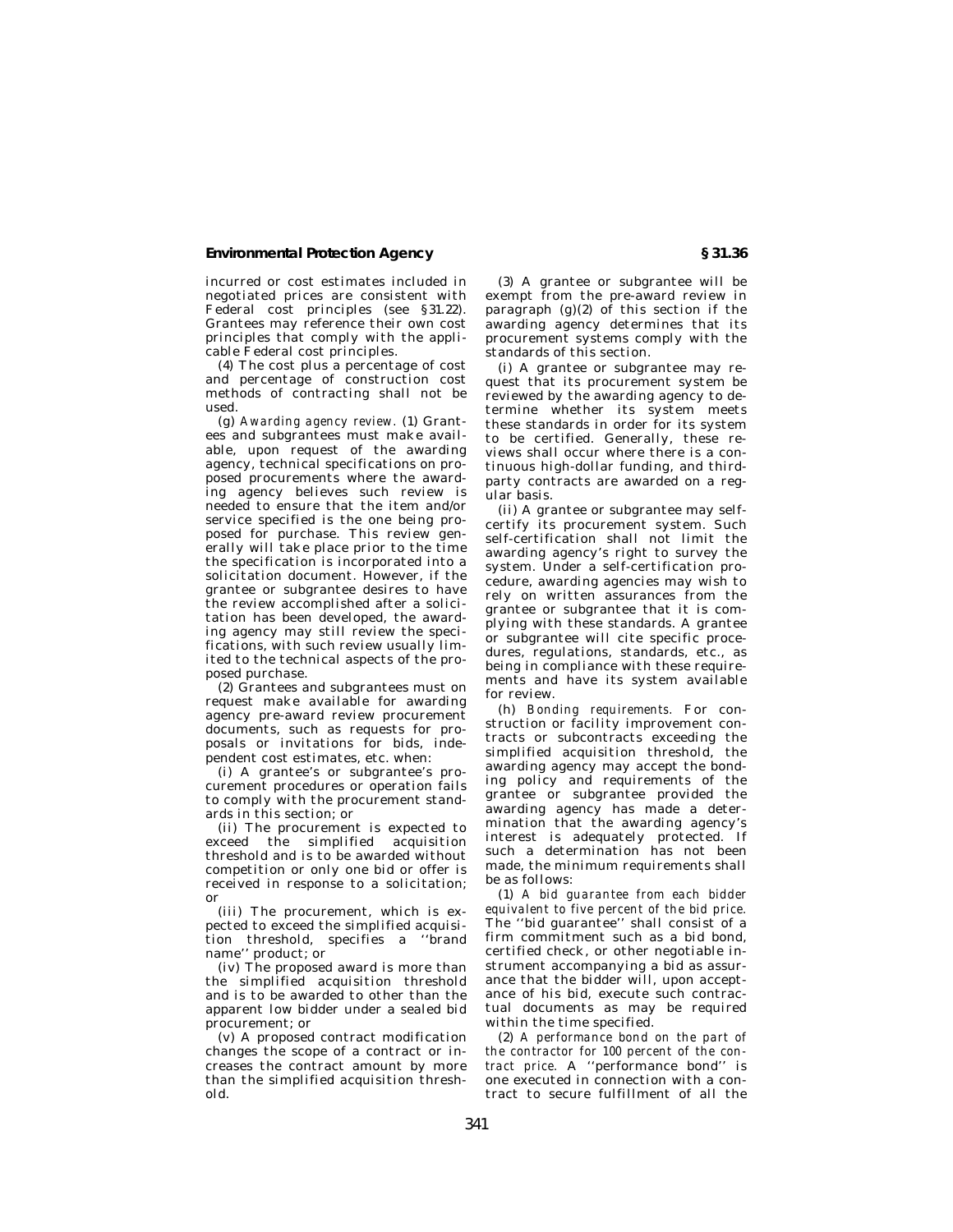**§ 31.36 40 CFR Ch. I (7–1–99 Edition)**

contractor's obligations under such contract.

(3) *A payment bond on the part of the contractor for 100 percent of the contract price.* A ''payment bond'' is one executed in connection with a contract to assure payment as required by law of all persons supplying labor and material in the execution of the work provided for in the contract.

(i) *Contract provisions.* A grantee's and subgrantee's contracts must contain provisions in paragraph (i) of this section. Federal agencies are permitted to require changes, remedies, changed conditions, access and records retention, suspension of work, and other clauses approved by the Office of Federal Procurement Policy.

(1) Administrative, contractual, or legal remedies in instances where contractors violate or breach contract terms, and provide for such sanctions and penalties as may be appropriate. (Contracts more than the simplified acquisition threshold)

(2) Termination for cause and for convenience by the grantee or subgrantee including the manner by which it will be effected and the basis for settlement. (All contracts in excess of \$10,000)

(3) Compliance with Executive Order 11246 of September 24, 1965, entitled ''Equal Employment Opportunity,'' as amended by Executive Order 11375 of October 13, 1967, and as supplemented in Department of Labor regulations (41 CFR chapter 60). (All construction contracts awarded in excess of \$10,000 by grantees and their contractors or subgrantees)

(4) Compliance with the Copeland ''Anti-Kickback'' Act (18 U.S.C. 874) as supplemented in Department of Labor regulations (29 CFR part 3). (All contracts and subgrants for construction or repair)

(5) Compliance with the Davis-Bacon Act (40 U.S.C. 276a to 276a–7) as supplemented by Department of Labor regulations (29 CFR part 5). (Construction contracts in excess of \$2000 awarded by grantees and subgrantees when required by Federal grant program legislation)

(6) Compliance with Sections 103 and 107 of the Contract Work Hours and Safety Standards Act (40 U.S.C. 327–330) as supplemented by Department of Labor regulations  $(29 \tCFR part 5)$ . (Construction contracts awarded by grantees and subgrantees in excess of \$2000, and in excess of \$2500 for other contracts which involve the employment of mechanics or laborers)

(7) Notice of awarding agency requirements and regulations pertaining to reporting.

(8) Notice of awarding agency requirements and regulations pertaining to patent rights with respect to any discovery or invention which arises or is developed in the course of or under such contract.

(9) Awarding agency requirements and regulations pertaining to copyrights and rights in data.

(10) Access by the grantee, the subgrantee, the Federal grantor agency, the Comptroller General of the United States, or any of their duly authorized representatives to any books, documents, papers, and records of the contractor which are directly pertinent to that specific contract for the purpose of making audit, examination, excerpts, and transcriptions.

(11) Retention of all required records for three years after grantees or subgrantees make final payments and all other pending matters are closed.

(12) Compliance with all applicable standards, orders, or requirements issued under section 306 of the Clean Air Act (42 U.S.C. 1857(h)), section 508 of the Clean Water Act (33 U.S.C. 1368), Executive Order 11738, and Environmental Protection Agency regulations (40 CFR part 15). (Contracts, subcontracts, and subgrants of amounts in excess of \$100,000)

(13) Mandatory standards and policies relating to energy efficiency which are contained in the State energy conservation plan issued in compliance with the Energy Policy and Conservation Act (Pub. L. 94–163, 89 Stat. 871).

(j) *Payment to consultants.* (1) EPA will limit its participation in the salary rate (excluding overhead) paid to individual consultants retained by grantees or by a grantee's contractors or subcontractors to the maximum daily rate for a GS–18. (Grantees may, however, pay consultants more than this amount). This limitation applies to consultation services of designated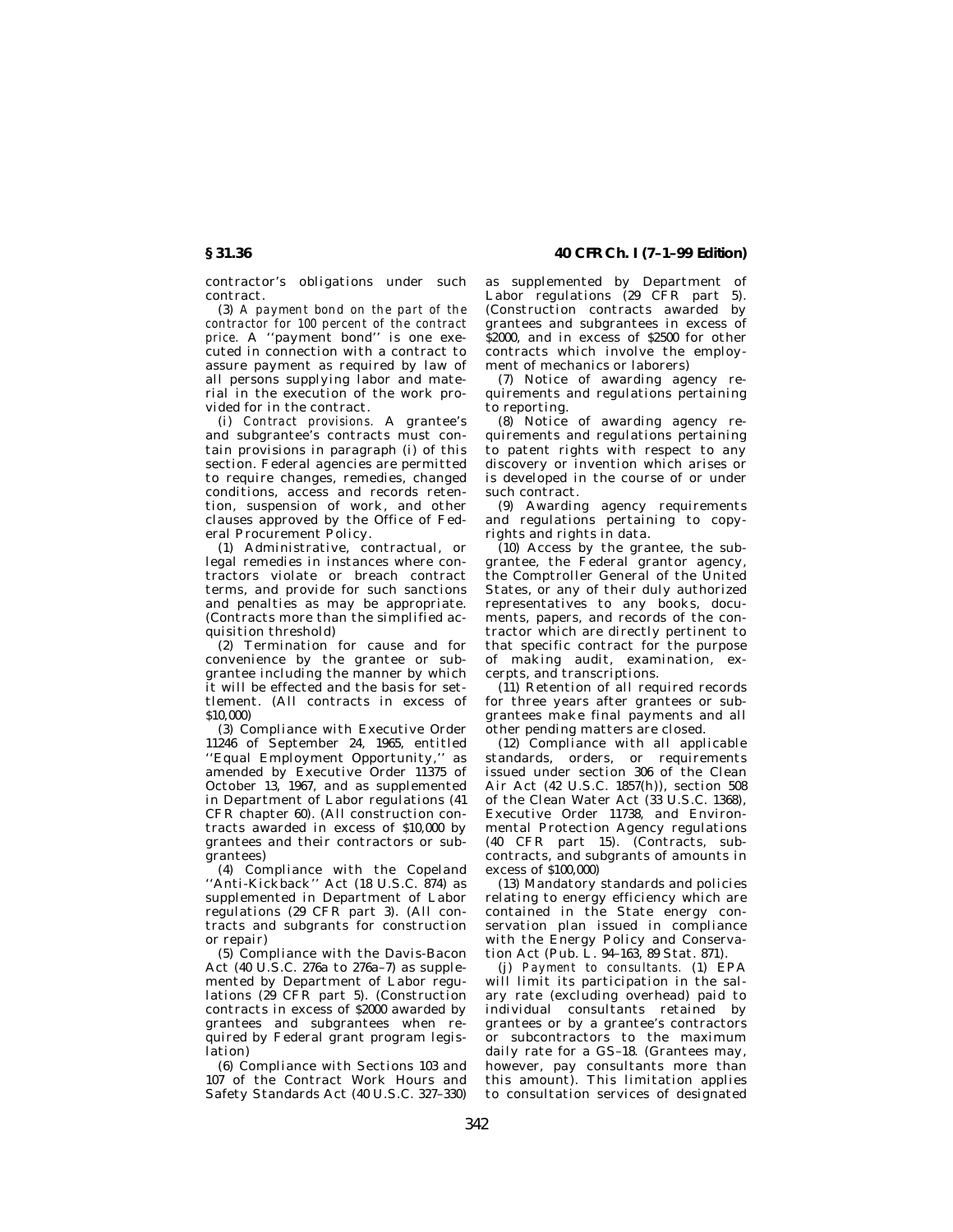individuals with specialized skills who are paid at a daily or hourly rate. This rate does not include transportation and subsistence costs for travel performed; grantees will pay these in accordance with their normal travel reimbursement practices. (Pub. L. 99– 591).

(2) Subagreements with firms for services which are awarded using the procurement requirements in this part are not affected by this limitation.

(k) *Use of the same architect or engineer during construction.* (1) If the grantee is satisfied with the qualifications and performance of the architect or engineer who provided any or all of the facilities planning or design services for a waste-water treatment works project and wishes to retain that firm or individual during construction of the project, it may do so without further public notice and evaluation of qualifications, provided:

(i) The grantee received a facilities planning (Step 1) or design grant (Step 2), and selected the architect or engineer in accordance with EPA's procurement regulations in effect when EPA awarded the grant; or

(ii) The award official approves non-<br>competitive procurement under procurement § 31.36(d)(4) for reasons other than simply using the same individual or firm that provided facilities planning or design services for the project; or

(iii) The grantee attests that:

(A) The initial request for proposals clearly stated the possibility that the firm or individual selected could be awarded a subagreement for services during construction; and

(B) The firm or individual was selected for facilities planning or design services in accordance with procedures specified in this section.

(C) No employee, officer or agent of the grantee, any member of their immediate families, or their partners have financial or other interest in the firm selected for award; and

(D) None of the grantee's officers, employees or agents solicited or accepted gratuities, favors or anything of monetary value from contractors or other parties to subagreements.

(2) However, if the grantee uses the procedures in paragraph (k)(1) of this section to retain an architect or engineer, any Step 3 subagreements between the architect or engineer and the grantee must meet all of the other procurement provisions in §31.36.

[53 FR 8068 and 8087, Mar. 11, 1988, and amended at 53 FR 8075, Mar. 11, 1988; 60 FR 19639, 19644, Apr. 19, 1995]

#### **§ 31.37 Subgrants.**

(a) *States.* States shall follow State law and procedures when awarding and administering subgrants (whether on a cost reimbursement or fixed amount basis) of financial assistance to local and Indian tribal governments. States shall:

(1) Ensure that every subgrant includes any clauses required by Federal statute and executive orders and their implementing regulations;

(2) Ensure that subgrantees are aware of requirements imposed upon them by Federal statute and regulation;

(3) Ensure that a provision for compliance with § 31.42 is placed in every cost reimbursement subgrant; and

(4) Conform any advances of grant funds to subgrantees substantially to the same standards of timing and amount that apply to cash advances by Federal agencies.

(b) *All other grantees.* All other grantees shall follow the provisions of this part which are applicable to awarding agencies when awarding and administering subgrants (whether on a cost reimbursement or fixed amount basis) of financial assistance to local and Indian tribal governments. Grantees shall:

(1) Ensure that every subgrant includes a provision for compliance with this part;

(2) Ensure that every subgrant includes any clauses required by Federal statute and executive orders and their implementing regulations; and

(3) Ensure that subgrantees are aware of requirements imposed upon them by Federal statutes and regulations.

(c) *Exceptions.* By their own terms, certain provisions of this part do not apply to the award and administration of subgrants:

(1) Section 31.10;

(2) Section 31.11;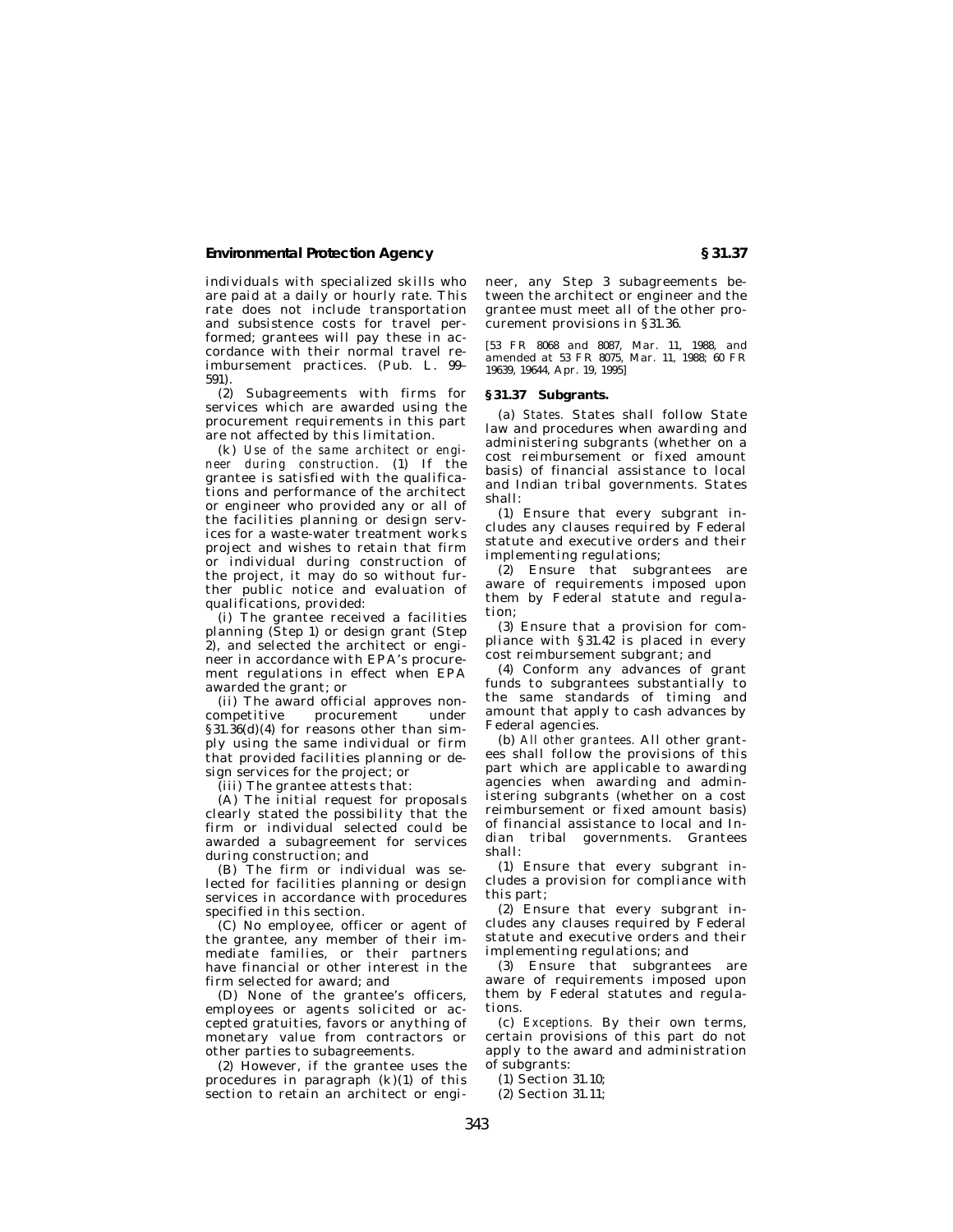(3) The letter-of-credit procedures specified in Treasury Regulations at 31 CFR part 205, cited in §31.21; and

(4) Section 31.50.

REPORTS, RECORDS, RETENTION, AND ENFORCEMENT

#### **§ 31.40 Monitoring and reporting program performance.**

(a) *Monitoring by grantees.* Grantees are responsible for managing the dayto-day operations of grant and subgrant supported activities. Grantees must monitor grant and subgrant supported activities to assure compliance with applicable Federal requirements and that performance goals are being achieved. Grantee monitoring must cover each program, function or activity.

(b) *Nonconstruction performance reports.* The Federal agency may, if it decides that performance information available from subsequent applications contains sufficient information to meet its programmatic needs, require the grantee to submit a performance report only upon expiration or termination of grant support. Unless waived by the Federal agency this report will be due on the same date as the final Financial Status Report.

(1) Grantees shall submit annual performance reports unless the awarding agency requires quarterly or semi-annual reports. However, performance reports will not be required more frequently than quarterly. Annual reports shall be due 90 days after the grant year, quarterly or semi-annual reports shall be due 30 days after the reporting period. The final performance report will be due 90 days after the expiration or termination of grant support. If a justified request is submitted by a grantee, the Federal agency may extend the due date for any performance report. Additionally, requirements for unnecessary performance reports may be waived by the Federal agency.

(2) Performance reports will contain, for each grant, brief information on the following:

(i) A comparison of actual accomplishments to the objectives established for the period. Where the output of the project can be quantified, a computation of the cost per unit of output may be required if that information will be useful.

(ii) The reasons for slippage if established objectives were not met.

(iii) Additional pertinent information including, when appropriate, analysis and explanation of cost overruns or high unit costs.

(3) Grantees will not be required to submit more than the original and two copies of performance reports.

(4) Grantees will adhere to the standards in this section in prescribing performance reporting requirements for subgrantees.

(c) *Construction performance reports.* For the most part, on-site technical inspections and certified percentage-ofcompletion data are relied on heavily by Federal agencies to monitor progress under construction grants and subgrants. The Federal agency will require additional formal performance reports only when considered necessary, and never more frequently than quarterly.

(d) *Significant developments.* Events may occur between the scheduled performance reporting dates which have significant impact upon the grant or subgrant supported activity. In such cases, the grantee must inform the Federal agency as soon as the following types of conditions become known:

(1) Problems, delays, or adverse conditions which will materially impair the ability to meet the objective of the award. This disclosure must include a statement of the action taken, or contemplated, and any assistance needed to resolve the situation.

(2) Favorable developments which enable meeting time schedules and objectives sooner or at less cost than anticipated or producing more beneficial results than originally planned.

(e) Federal agencies may make site visits as warranted by program needs.

(f) *Waivers, extensions.* (1) Federal agencies may waive any performance report required by this part if not needed.

(2) The grantee may waive any performance report from a subgrantee when not needed. The grantee may extend the due date for any performance report from a subgrantee if the grantee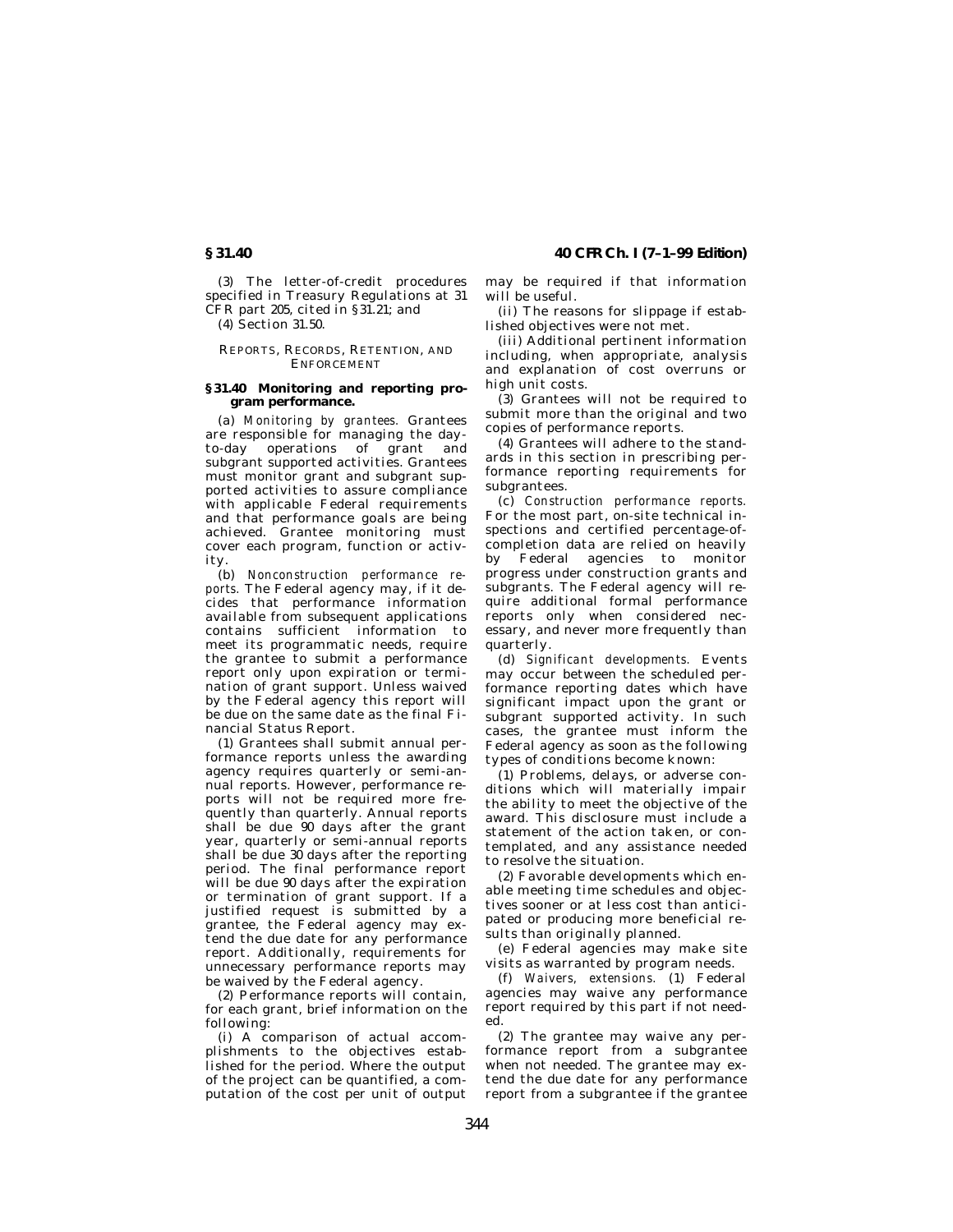will still be able to meet its performance reporting obligations to the Federal agency.

#### **§ 31.41 Financial reporting.**

(a) *General.* (1) Except as provided in paragraphs (a)  $(2)$  and  $(5)$  of this section, grantees will use only the forms specified in paragraphs (a) through (e) of this section, and such supplementary or other forms as may from time to time be authorized by OMB, for:

(i) Submitting financial reports to Federal agencies, or

(ii) Requesting advances or reimbursements when letters of credit are not used.

(2) Grantees need not apply the forms prescribed in this section in dealing with their subgrantees. However, grantees shall not impose more burdensome requirements on subgrantees.

(3) Grantees shall follow all applicable standard and supplemental Federal agency instructions approved by OMB to the extent required under the Paperwork Reduction Act of 1980 for use in connection with forms specified in paragraphs (b) through (e) of this section. Federal agencies may issue substantive supplementary instructions only with the approval of OMB. Federal agencies may shade out or instruct the grantee to disregard any line item that the Federal agency finds unnecessary for its decisionmaking purposes.

(4) Grantees will not be required to submit more than the original and two copies of forms required under this part.

(5) Federal agencies may provide computer outputs to grantees to expedite or contribute to the accuracy of reporting. Federal agencies may accept the required information from grantees in machine usable format or computer printouts instead of prescribed forms.

(6) Federal agencies may waive any report required by this section if not needed.

(7) Federal agencies may extend the due date of any financial report upon receiving a justified request from a grantee.

(b) *Financial Status Report*—(1) *Form.* Grantees will use Standard Form 269 or 269A, Financial Status Report, to report the status of funds for all nonconstruction grants and for construction grants when required in accordance with  $\S 31.41(e)(2)(iii)$ .

(2) *Accounting basis.* Each grantee will report program outlays and program income on a cash or accrual basis as prescribed by the awarding agency. If the Federal agency requires accrual information and the grantee's accounting records are not normally kept on the accrual basis, the grantee shall not be required to convert its accounting system but shall develop such accrual information through and analysis of the documentation on hand.

(3) *Frequency.* The Federal agency may prescribe the frequency of the report for each project or program. However, the report will not be required more frequently than quarterly. If the Federal agency does not specify the frequency of the report, it will be submitted annually. A final report will be required upon expiration or termination of grant support.

(4) *Due date.* When reports are required on a quarterly or semiannual basis, they will be due 30 days after the reporting period. When required on an annual basis, they will be due 90 days after the grant year. Final reports will be due 90 days after the expiration or termination of grant support.

(c) *Federal Cash Transactions Report*— (1) *Form.* (i) For grants paid by letter or credit, Treasury check advances or electronic transfer of funds, the grantee will submit the Standard Form 272, Federal Cash Transactions Report, and when necessary, its continuation sheet, Standard Form 272a, unless the terms of the award exempt the grantee from this requirement.

(ii) These reports will be used by the Federal agency to monitor cash advanced to grantees and to obtain disbursement or outlay information for each grant from grantees. The format of the report may be adapted as appropriate when reporting is to be accomplished with the assistance of automatic data processing equipment provided that the information to be submitted is not changed in substance.

(2) *Forecasts of Federal cash requirements.* Forecasts of Federal cash requirements may be required in the Remarks" section of the report.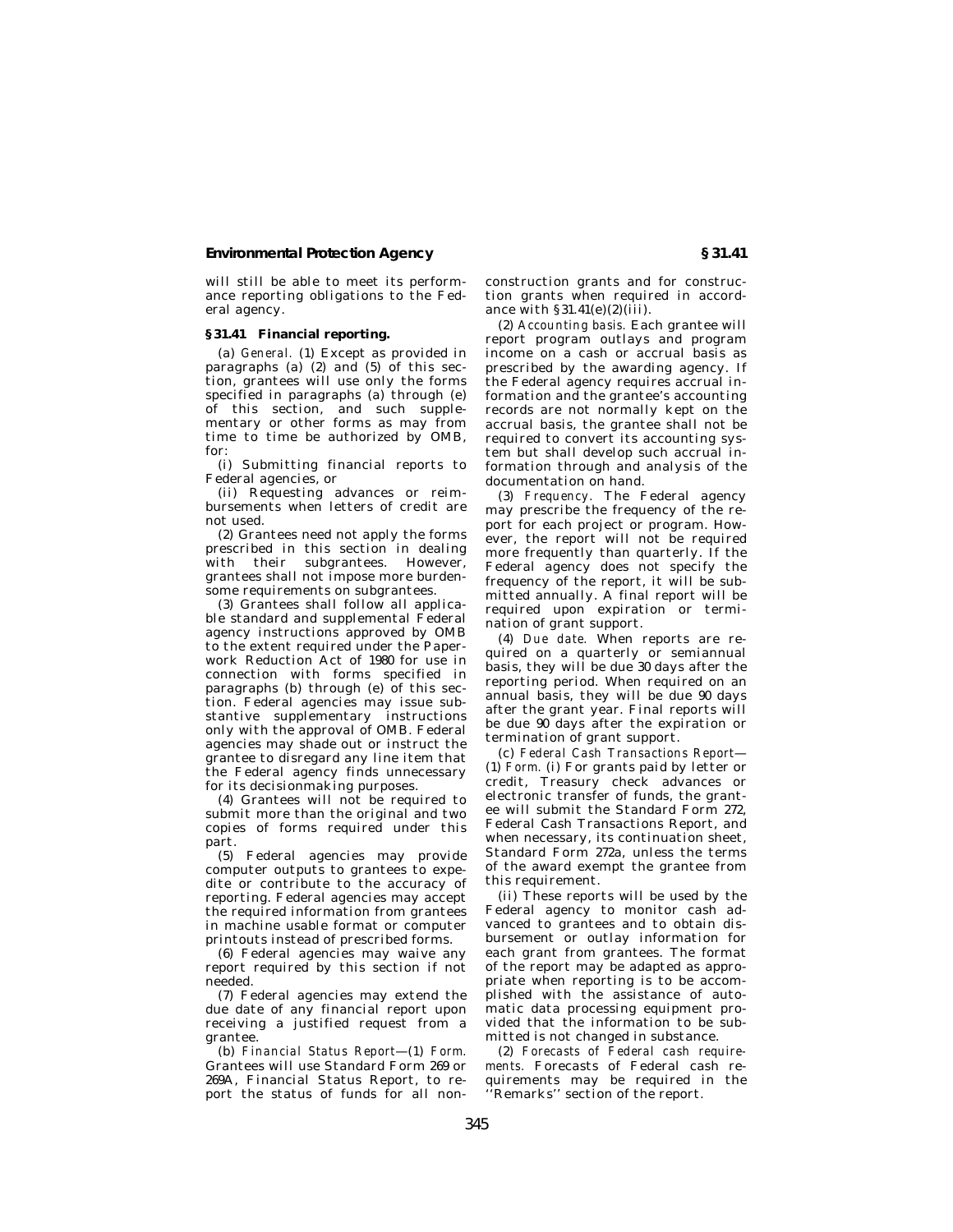(3) *Cash in hands of subgrantees.* When considered necessary and feasible by the Federal agency, grantees may be required to report the amount of cash advances in excess of three days' needs in the hands of their subgrantees or contractors and to provide short narrative explanations of actions taken by the grantee to reduce the excess balances.

(4) *Frequency and due date.* Grantees must submit the report no later than 15 working days following the end of each quarter. However, where an advance either by letter of credit or electronic transfer of funds is authorized at an annualized rate of one million dollars or more, the Federal agency may require the report to be submitted within 15 working days following the end of each month.

(d) *Request for advance or reimbursement*—(1) *Advance payments.* Requests for Treasury check advance payments will be submitted on Standard Form 270, Request for Advance or Reimbursement. (This form will not be used for drawdowns under a letter of credit, electronic funds transfer or when Treasury check advance payments are made to the grantee automatically on a predetermined basis.)

(2) *Reimbursements.* Requests for reimbursement under grants will also be submitted on Standard Form 270. (For reimbursement requests under construction grants, see paragraph (e)(1) of this section.)

(3) The frequency for submitting payment requests is treated in  $\S 31.41(b)(3)$ .

(e) *Outlay report and request for reimbursement for construction programs.* (1) Grants that support construction activities paid by reimbursement method.

(i) Requests for reimbursement under construction grants will be submitted on Standard Form 271, Outlay Report and Request for Reimbursement for Construction Programs. Federal agencies may, however, prescribe the Request for Advance or Reimbursement form, specified in § 31.41(d), instead of this form.

(ii) The frequency for submitting reimbursement requests is treated in §31.41(b)(3).

(2) *Grants that support construction activities paid by letter of credit, electronic*

**§ 31.42 40 CFR Ch. I (7–1–99 Edition)**

*funds transfer or Treasury check advance.* (i) When a construction grant is paid by letter of credit, electronic funds transfer or Treasury check advances, the grantee will report its outlays to the Federal agency using Standard Form 271, Outlay Report and Request for Reimbursement for Construction Programs. The Federal agency will provide any necessary special instruction. However, frequency and due date shall be governed by  $\S 31.41(b)$  $(3)$  and  $(4)$ .

(ii) When a construction grant is paid by Treasury check advances based on periodic requests from the grantee, the advances will be requested on the form specified in §31.41(d).

(iii) The Federal agency may substitute the Financial Status Report specified in §31.41(b) for the Outlay  $Re$ port and Request for Reimbursement for Construction Programs.

(3) *Accounting basis.* The accounting basis for the Outlay Report and Request for Reimbursement for Construction Programs shall be governed by  $§ 31.41(b)(2)$ .

#### **§ 31.42 Retention and access requirements for records.**

(a) *Applicability.* (1) This section applies to all financial and programmatic records, supporting documents, statistical records, and other records of grantees or subgrantees which are:

(i) Required to be maintained by the terms of this part, program regulations or the grant agreement, or

(ii) Otherwise reasonably considered as pertinent to program regulations or the grant agreement.

(2) This section does not apply to records maintained by contractors or subcontractors. For a requirement to place a provision concerning records in certain kinds of contracts, see § 31.36(i)(10).

(b) *Length of retention period.* (1) Except as otherwise provided, records must be retained for three years from the starting date specified in paragraph (c) of this section.

(2) If any litigation, claim, negotiation, audit or other action involving the records has been started before the expiration of the 3-year period, the records must be retained until completion of the action and resolution of all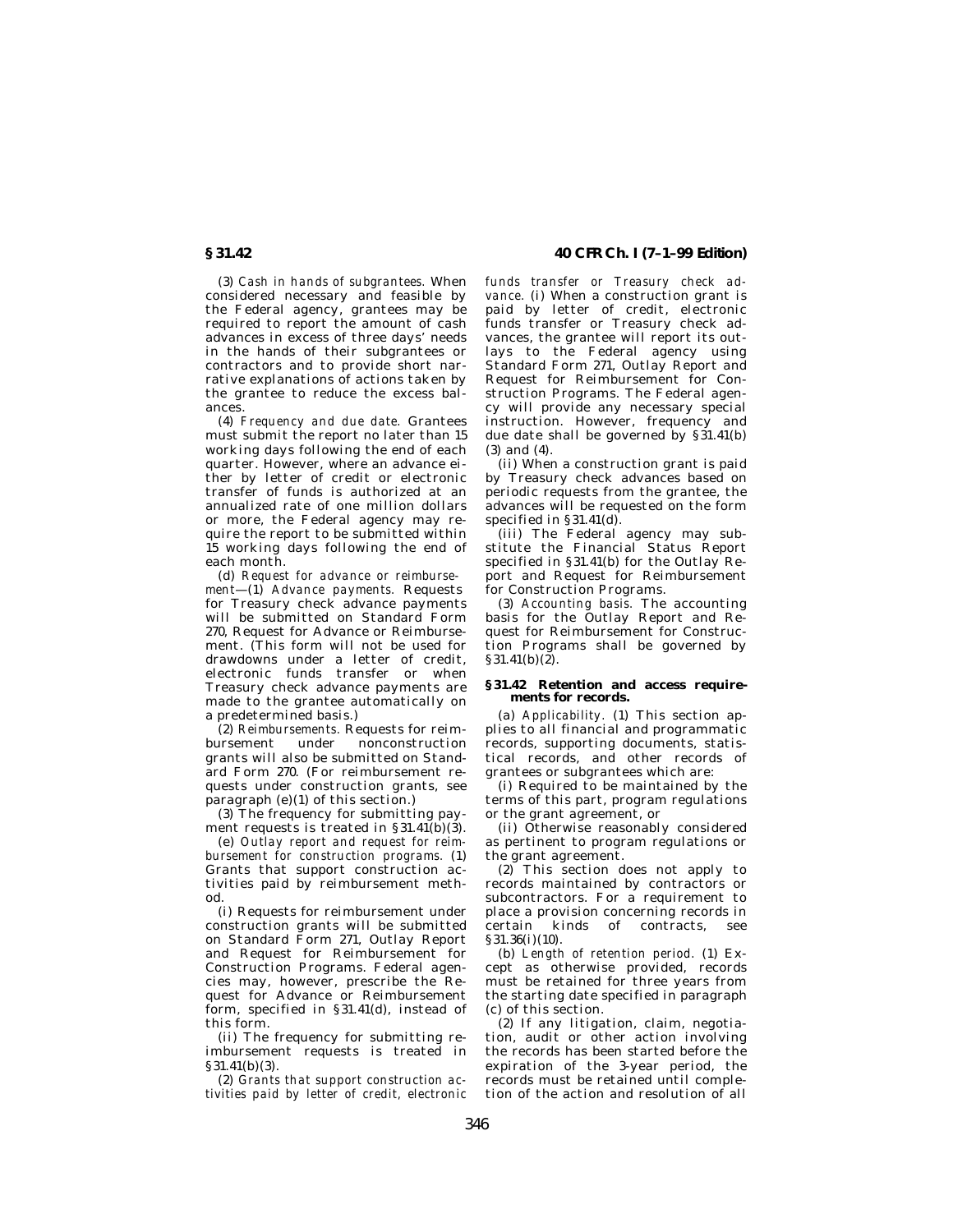issues which arise from it, or until the end of the regular 3-year period, whichever is later.

(3) To avoid duplicate recordkeeping, awarding agencies may make special arrangements with grantees and subgrantees to retain any records which are continuously needed for joint use. The awarding agency will request transfer of records to its custody when it determines that the records possess long-term retention value. When the records are transferred to or maintained by the Federal agency, the 3 year retention requirement is not applicable to the grantee or subgrantee.

(c) *Starting date of retention period*—(1) *General.* When grant support is continued or renewed at annual or other intervals, the retention period for the records of each funding period starts on the day the grantee or subgrantee submits to the awarding agency its single or last expenditure report for that period. However, if grant support is continued or renewed quarterly, the retention period for each year's records starts on the day the grantee submits its expenditure report for the last quarter of the Federal fiscal year. In all other cases, the retention period starts on the day the grantee submits its final expenditure report. If an expenditure report has been waived, the retention period starts on the day the report would have been due.

(2) *Real property and equipment records.* The retention period for real property and equipment records starts from the date of the disposition or replacement or transfer at the direction of the awarding agency.

(3) *Records for income transactions after grant or subgrant support.* In some cases grantees must report income after the period of grant support. Where there is such a requirement, the retention period for the records pertaining to the earning of the income starts from the end of the grantee's fiscal year in which the income is earned.

(4) *Indirect cost rate proposals, cost allocations plans, etc.* This paragraph applies to the following types of documents, and their supporting records: indirect cost rate computations or proposals, cost allocation plans, and any similar accounting computations of the rate at which a particular group of costs is chargeable (such as computer usage chargeback rates or composite fringe benefit rates).

(i) *If submitted for negotiation.* If the proposal, plan, or other computation is required to be submitted to the Federal Government (or to the grantee) to form the basis for negotiation of the rate, then the 3-year retention period for its supporting records starts from the date of such submission.

(ii) *If not submitted for negotiation.* If the proposal, plan, or other computation is not required to be submitted to the Federal Government (or to the grantee) for negotiation purposes, then the 3-year retention period for the proposal plan, or computation and its supporting records starts from end of the fiscal year (or other accounting period) covered by the proposal, plan, or other computation.

(d) *Substitution of microfilm.* Copies made by microfilming, photocopying, or similar methods may be substituted for the original records.

(e) *Access to records—*(1) *Records of grantees and subgrantees.* The awarding agency and the Comptroller General of the United States, or any of their authorized representatives, shall have the right of access to any pertinent books, documents, papers, or other records of grantees and subgrantees which are pertinent to the grant, in order to make audits, examinations, excerpts, and transcripts.

(2) *Expiration of right of access.* The rights of access in this section must not be limited to the required retention period but shall last as long as the records are retained.

(f) *Restrictions on public access.* The Federal Freedom of Information Act (5 U.S.C. 552) does not apply to records Unless required by Federal, State, or local law, grantees and subgrantees are not required to permit public access to their records.

### **§ 31.43 Enforcement.**

(a) *Remedies for noncompliance.* If a grantee or subgrantee materially fails to comply with any term of an award, whether stated in a Federal statute or regulation, an assurance, in a State plan or application, a notice of award, or elsewhere, the awarding agency may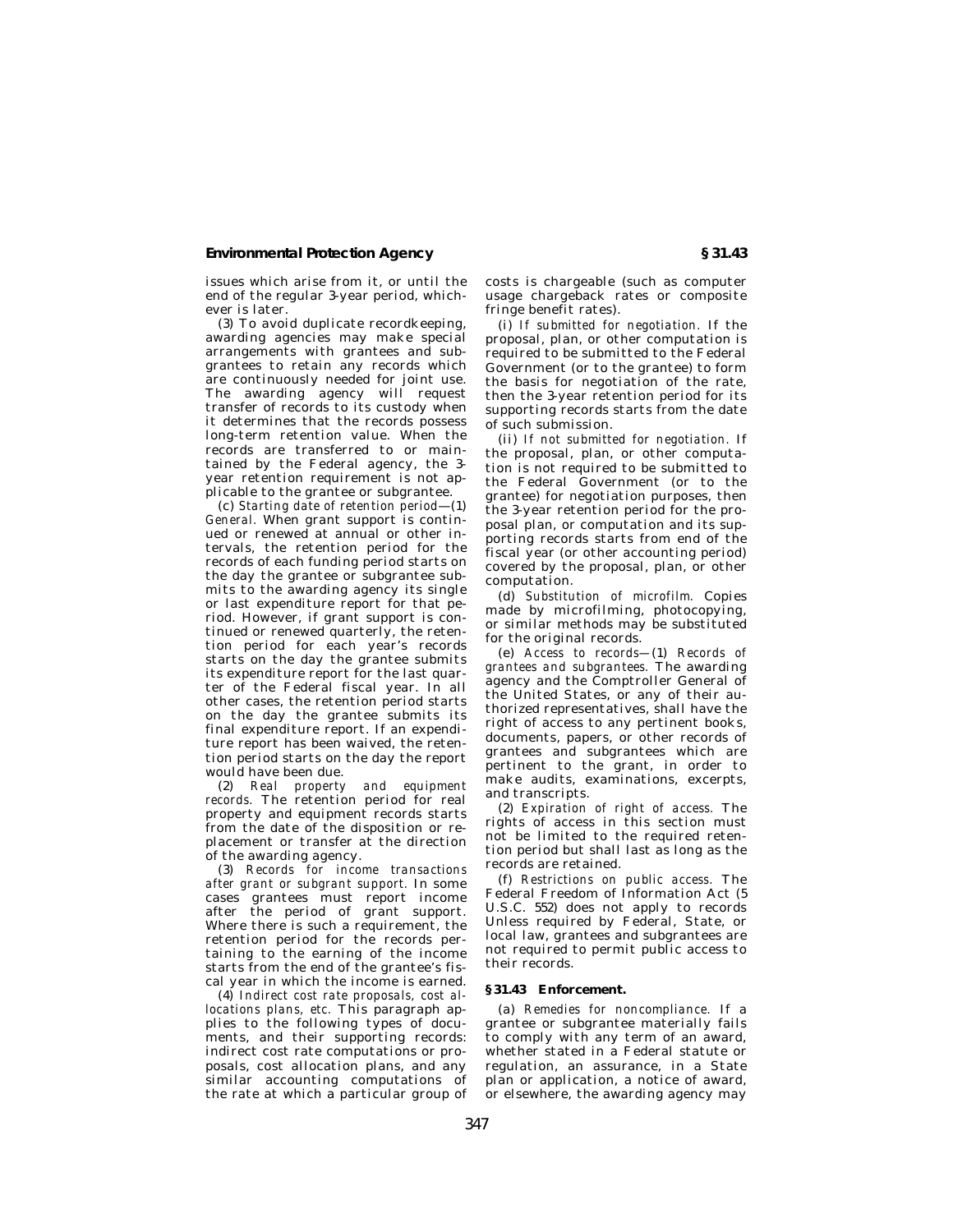take one or more of the following actions, as appropriate in the circumstances:

(1) Temporarily withhold cash payments pending correction of the deficiency by the grantee or subgrantee or more severe enforcement action by the awarding agency,

(2) Disallow (that is, deny both use of funds and matching credit for) all or part of the cost of the activity or ac-.<br>tion not in compliance,

(3) Wholly or partly suspend or terminate the current award for the grantee's or subgrantee's program,

(i) EPA can also wholly or partly annul the current award for the grantee's or subgrantee's program,

(ii) [Reserved]

(4) Withhold further awards for the program, or

(5) Take other remedies that may be legally available.

(b) *Hearings, appeals.* In taking an enforcement action, the awarding agency will provide the grantee or subgrantee an opportunity for such hearing, appeal, or other administrative proceeding to which the grantee or subgrantee is entitled under any statute or regulation applicable to the action involved.

(c) *Effects of suspension and termination.* Costs of grantee or subgrantee resulting from obligations incurred by the grantee or subgrantee during a suspension or after termination of an award are not allowable unless the awarding agency expressly authorizes them in the notice of suspension or termination or subsequently. Other grantee or subgrantee costs during suspension or after termination which are necessary and not reasonably avoidable are allowable if:

(1) The costs result from obligations which were properly incurred by the grantee or subgrantee before the effective date of suspension or termination, are not in anticipation of it, and, in the case of a termination, are termination, are noncancellable, and,

(2) The costs would be allowable if the award were not suspended or expired normally at the end of the funding period in which the termination takes effect.

(d) *Relationship to Debarment and Suspension.* The enforcement remedies

**§ 31.44 40 CFR Ch. I (7–1–99 Edition)**

identified in this section, including suspension and termination, do not preclude grantee or subgrantee from being subject to ''Debarment and Suspension'' under E.O. 12549 (see § 31.35).

[53 FR 8068 and 8087, Mar. 11, 1988, as amended at 53 FR 8076, Mar. 11, 1988]

#### **§ 31.44 Termination for convenience.**

Except as provided in § 31.43 awards may be terminated in whole or in part only as follows:

(a) By the awarding agency with the consent of the grantee or subgrantee in which case the two parties shall agree upon the termination conditions, including the effective date and in the case of partial termination, the portion to be terminated, or

(b) By the grantee or subgrantee upon written notification to the awarding agency, setting forth the reasons for such termination, the effective date, and in the case of partial termination, the portion to be terminated. However, if, in the case of a partial termination, the awarding agency determines that the remaining portion of the award will not accomplish the purposes for which the award was made, the awarding agency may terminate the award in its entirety under either § 31.43 or paragraph (a) of this section.

#### **§ 31.45 Quality assurance.**

If the grantee's project involves environmentally related measurements or data generation, the grantee shall develop and implement quality assurance practices consisting of policies, procedures, specifications, standards, and documentation sufficient to produce data of quality adequate to meet project objectives and to minimize loss of data due to out-of-control conditions or malfunctions.

[53 FR 8076, Mar. 11, 1988]

### **Subpart D—After-the-Grant Requirements**

# **§ 31.50 Closeout.**

(a) *General.* The Federal agency will close out the award when it determines that all applicable administrative actions and all required work of the grant has been completed.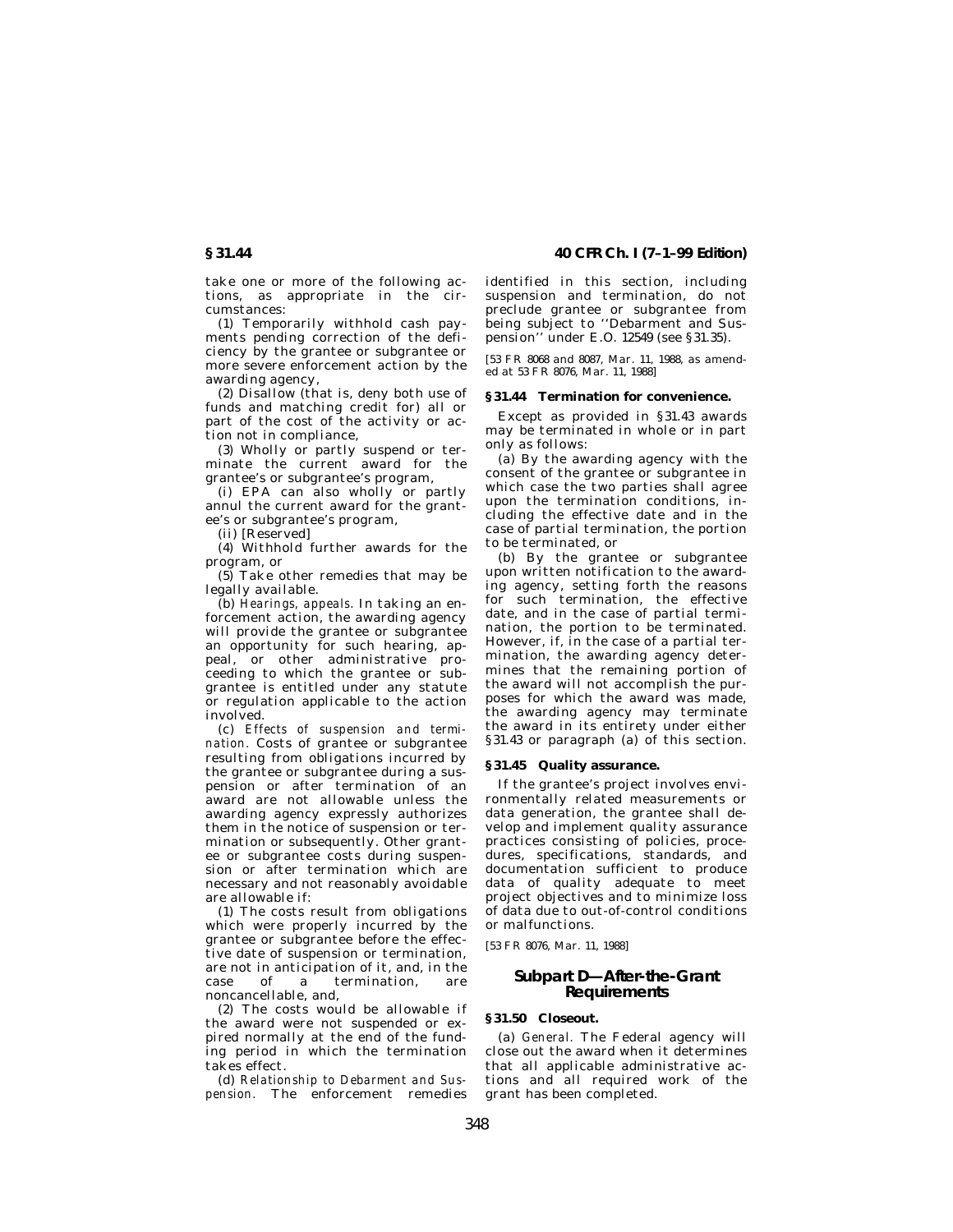(b) *Reports.* Within 90 days after the expiration or termination of the grant, the grantee must submit all financial, performance, and other reports required as a condition of the grant. Upon request by the grantee, Federal agencies may extend this timeframe. These may include but are not limited to:

(1) Final performance or progress report.

(2) Financial Status Report (SF 269) or Outlay Report and Request for Reimbursement for Construction Programs (SF–271) (as applicable.)

(3) Final request for payment (SF– 270) (if applicable).

(4) Invention disclosure (if applicable).

(5) Federally-owned property report: In accordance with § 31.32(f), a grantee must submit an inventory of all federally owned property (as distinct from property acquired with grant funds) for which it is accountable and request disposition instructions from the Federal agency of property no longer needed.

(c) *Cost adjustment.* The Federal agency will, within 90 days after receipt of reports in paragraph (b) of this section, make upward or downward adjustments to the allowable costs.

(d) *Cash adjustments.* (1) The Federal agency will make prompt payment to the grantee for allowable reimbursable costs.

(2) The grantee must immediately refund to the Federal agency any balance of unobligated (unencumbered) cash advanced that is not authorized to be retained for use on other grants.

### **§ 31.51 Later disallowances and adjustments.**

The closeout of a grant does not affect:

(a) The Federal agency's right to disallow costs and recover funds on the basis of a later audit or other review;

(b) The grantee's obligation to return any funds due as a result of later refunds, corrections, or other transactions;

(c) Records retention as required in §31.42;

(d) Property management requirements in §§31.31 and 31.32; and

(e) Audit requirements in § 31.26.

# **§ 31.52 Collection of amounts due.**

(a) Any funds paid to a grantee in excess of the amount to which the grantee is finally determined to be entitled under the terms of the award constitute a debt to the Federal Government. If not paid within a reasonable period after demand, the Federal agency may reduce the debt by:

(1) Making an adminstrative offset against other requests for reimbursements,

(2) Withholding advance payments otherwise due to the grantee, or

(3) Other action permitted by law.

(b) Except where otherwise provided by statutes or regulations, the Federal agency will charge interest on an overdue debt in accordance with the Federal Claims Collection Standards (4 CFR Ch. II). The date from which interest is computed is not extended by litigation or the filing of any form of appeal.

# **Subpart E—Entitlement [Reserved]**

# **Subpart F—Disputes**

#### **§ 31.70 Disputes.**

(a) Disagreements should be resolved at the lowest level possible.

(b) If an agreement cannot be reached, the EPA disputes decision official will provide a written final decision. The EPA disputes decision official is the individual designated by the award official to resolve disputes concerning assistance agreements.

(c) The disputes decision official's decision will constitute final agency action unless a request for review is filed by registered mail, return receipt requested, within 30 calendar days of the date of the decision.

(1) For final decisions issued by an EPA disputes decision official at Headquarters, the request for review shall be filed with the Assistant Administrator responsible for the assistance program.

(2) For final decisions issued by a Regional disputes decision official, the request for review shall be filed with the Regional Administrator. If the Regional Administrator issued the final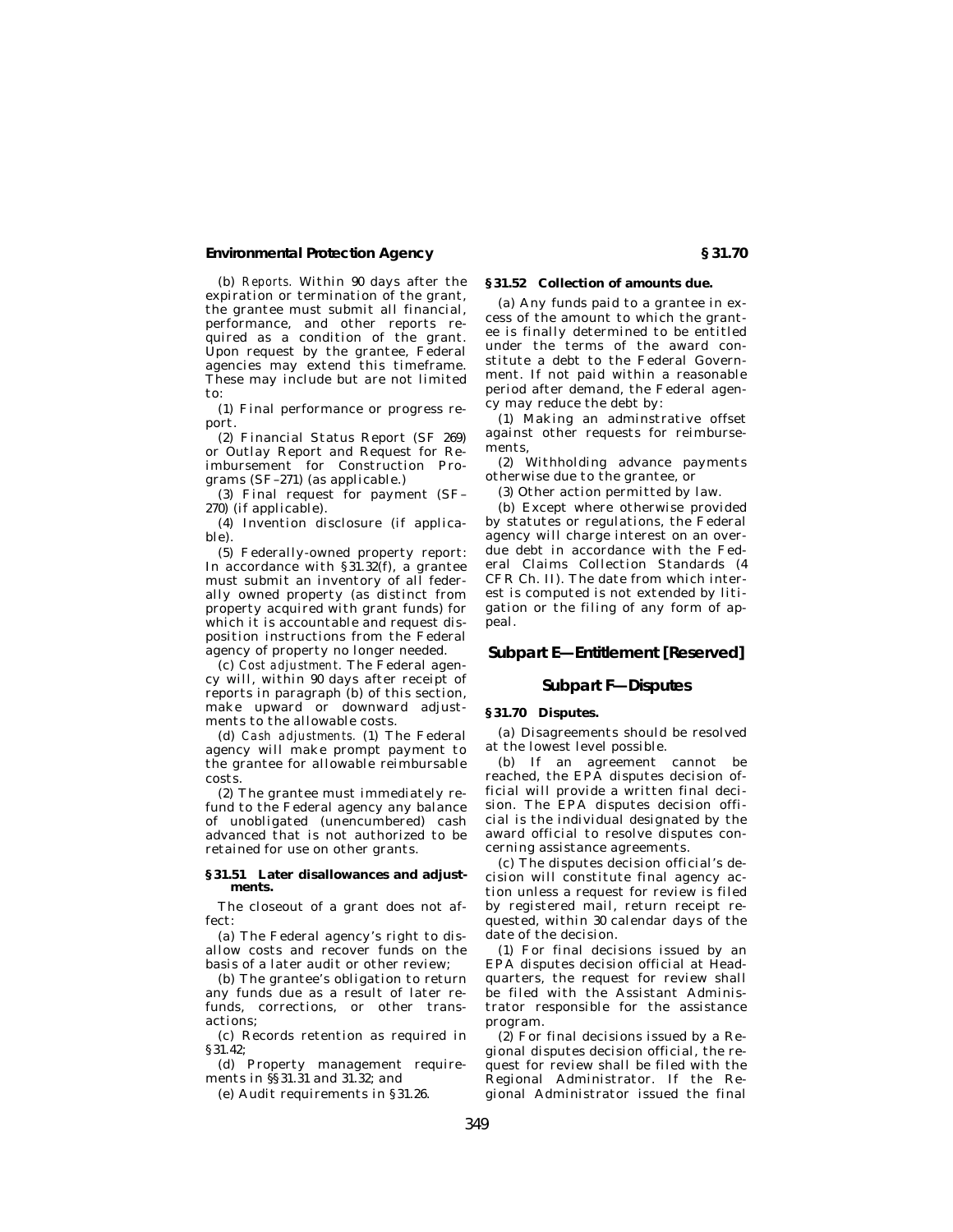**Pt. 31, App. A 40 CFR Ch. I (7–1–99 Edition)**

decision, the request for reconsideration shall be filed with the Regional Administrator.

(d) The request shall include:

(1) A copy of the EPA disputes decision official's final decision;

(2) A statement of the amount in dispute;

(3) A description of the issues involved; and

(4) A concise statement of the objections to the final decision.

(e) The disputant(s) may be represented by counsel and may submit documentary evidence and briefs for inclusion in a written record.

(f) Disputants are entitled to an informal conference with EPA officials.

(g) Disputants are entitled to a written decision from the appropriate Regional or Assistant Administrator.

(h) A decision by the Assistant Administrator to confirm the final decision of a Headquarters disputes decision official will constitute the final Agency action.

(i) A decision by the Regional Administrator to confirm the Regional disputes decision official's decision will constitute the final Agency action. However, a petition for discretionary review by the Assistant Administrator responsible for the assistance program may be filed within 30 calendar days of the Regional Administrator's decision. The petition shall be sent to the Assistant Administrator by registered mail, return receipt requested, and shall include:

(1) A copy of the Regional Administrator's decision; and

(2) A concise statement of the objections to the decision.

(j) If the Assistant Administrator decides not to review the Regional Administrator's decision, the Assistant Administrator will advise the disputant(s) in writing that the Regional Administrator's decision remains the final Agency action.

(k) If the Assistant Administrator decides to review the Regional Administrator's decision, the review will generally be limited to the written record on which the Regional Administrator's decision was based. The Assistant Administrator may allow the disputant(s) to submit briefs in support of the petition for review and may provide an opportunity for an informal conference in order to clarify technical or legal issues. After reviewing the Regional Administrator's decision, the Assistant Administrator will issue a written decision which will then become the final Agency action.

(l) Reviews may not be requested of: (1) Decisions on requests for exceptions under §31.6;

(2) Bid protest decisions under § 31.36(b)(12);

(3) National Environmental Policy Act decisions under part 6;

(4) Advanced wastewater treatment decisions of the Administrator; and

(5) Policy decisions of the EPA Audit Resolution Board.

[53 FR 8076, Mar. 11, 1988]

APPENDIX A TO PART 31—AUDIT RE-QUIREMENTS FOR STATE AND LOCAL GOVERNMENT RECIPIENTS

EXECUTIVE OFFICE OF THE PRESIDENT

*Office of Management and Budget*

#### Circular No. A–128

April 12, 1985

To the Heads of Executive Departments and Establishments.

Subject: Audits of State and Local Governments.

1. *Purpose.* This Circular is issued pursuant to the Single Audit Act of 1984, Public Law 98–502. It establishes audit requirements for State and local governments that receive Federal aid, and defines Federal responsibilities for implementing and monitoring those requirements.

2. *Supersession.* The Circular supersedes Attachment P, ''Audit Requirements,'' of Circular A–102, ''Uniform requirements for grants to State and local governments.''

3. *Background.* The Single Audit Act builds upon earlier efforts to improve audits of Federal aid programs. The Act requires State or local governments that receive \$100,000 or more a year in Federal funds to have an audit made for that year. Section 7505 of the Act requires the Director of the Office of Management and Budget to prescribe policies, procedures and guidelines to implement the Act. It specifies that the Director shall designate ''cognizant'' Federal agencies, determine criteria for making appropriate charges to Federal programs for the cost of audits, and provide procedures to assure that small firms or firms owned and controlled by disadvantaged individuals have the opportunity to participate in contracts for single audits.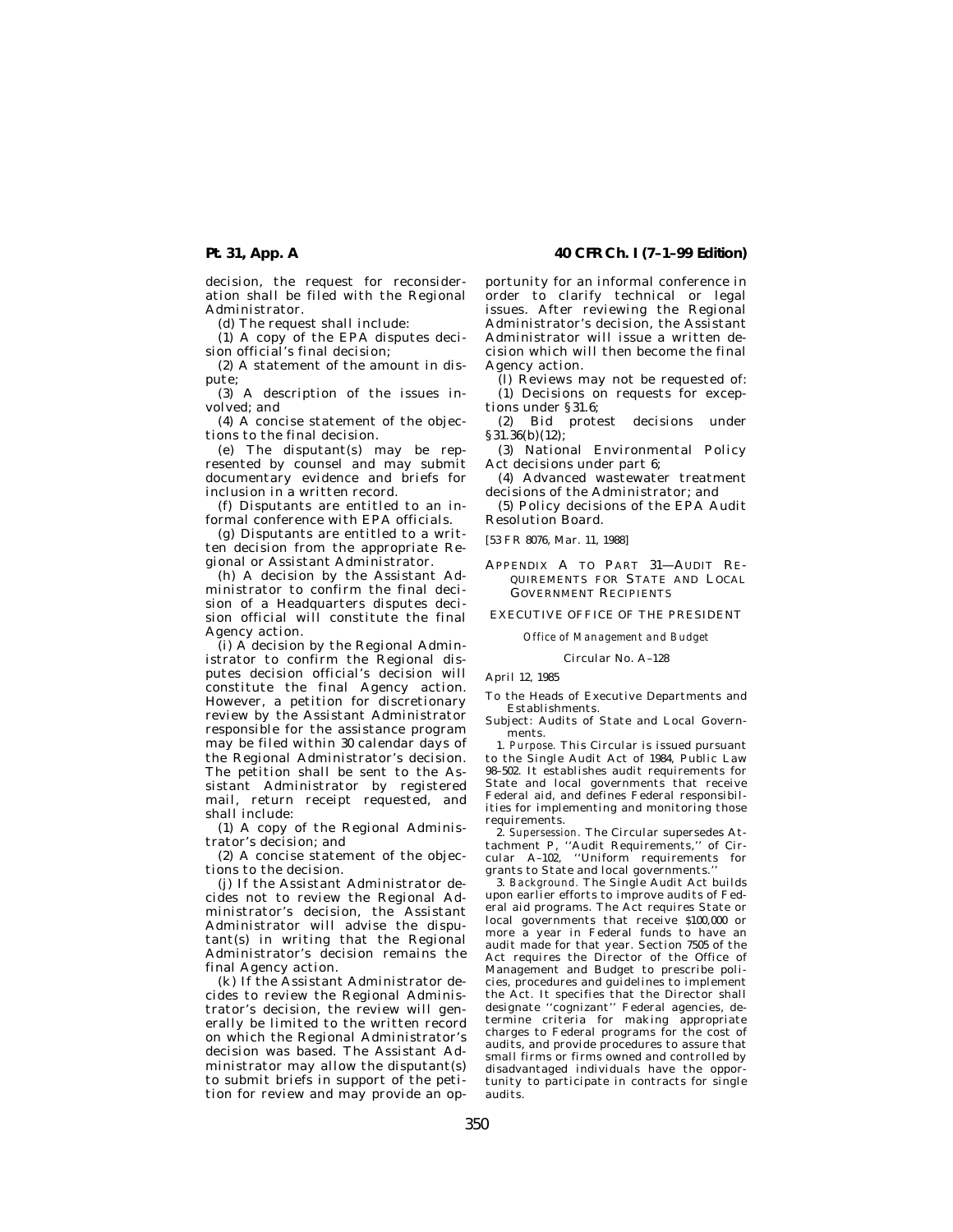# Environmental Protection Agency **Pt. 31, App. A**

4. *Policy.* The Single Audit Act requires the following:

a. State or local governments that receive \$100,000 or more a year in Federal financial assistance shall have an audit made in accordance with this Circular.

b. State or local governments that receive between \$25,000 and \$100,000 a year shall have an audit made in accordance with this Circular, or in accordance with Federal laws and regulations governing the programs they participate in.

c. State or local governments that receive less than \$25,000 a year shall be exempt from compliance with the Act and other Federal audit requirements. These State and local governments shall be governed by audit re-quirements prescribed by State or local law or regulation.

d. Nothing in this paragraph exempts State or local governments from maintaining records of Federal financial assistance or from providing access to such records to Federal agencies, as provided for in Federal law or in Circular A–102, ''Uniform requirements for grants to State or local governments.

5. *Definitions.* For the purposes of this Circular the following definitions from the Single Audit Act apply:

a. *Cognizant agency* means the Federal agency assigned by the Office of Management and Budget to carry out the responsibilities described in paragraph 11 of this Circular.

b. *Federal financial assistance* means assistance provided by a Federal agency in the form of grants, contracts, cooperative agreements, loans, loan guarantees, property, interest subsidies, insurance, or direct appropriations, but does not include direct Federal cash assistance to individuals. It includes awards received directly from Federal agencies, or indirectly through other units of State and local governments.

c. *Federal agency* has the same meaning as the term *agency* in section 551(1) of Title 5, United States Code.

d. *Generally accepted accounting principles* has the meaning specified in the generally accepted government auditing standards.

e. *Generally accepted government auditing standards* means the *Standards for Audit of Government Organizations, Programs, Activities, and Functions,* developed by the Comptroller General, dated February 27, 1981.

f. *Independent auditor* means:

(1) A State or local government auditor who meets the independence standards specified in generally accepted government auditing standards; or

(2) A public accountant who meets such independence standards.

g. *Internal controls* means the plan of organization and methods and procedures adopted by management to ensure that:

(1) Resource use is consistent with laws, regulations, and policies;

(2) Resources are safeguarded against waste, loss, and misuse; and

(3) Reliable data are obtained, maintained, and fairly disclosed in reports.

h. *Indian tribe* means any Indian tribe, band, nations, or other organized group or community, including any Alaskan Native village or regional or village corporations (as defined in, or established under, the Alaskan Native Claims Settlement Act) that is recognized by the United States as eligible for the special programs and services provided by the United States to Indians because of their status as Indians.

i. *Local government* means any unit of local government within a State, including a county, a borough, municipality, city, town, township, parish, local public authority, special district, school district, intrastate district, council of governments, and any other instrumentality of local government.

j. *Major Federal Assistance Program,* as defined by Pub. L. 98–502, is described in the Attachment to this Circular.

k. *Public accountants* means those individuals who meet the qualification standards included in generally accepted government auditing standards for personnel performing government audits.

l. *State* means any State of the United States, the District of Columbia, the Commonwealth of Puerto Rico, the Virgin Islands, Guam, American Samoa, the Commonwealth of the Northern Mariana Islands, and the Trust Territory of the Pacific Islands, any instrumentality thereof, and any multi-State, regional, or interstate entity that has governmental functions and any Indian tribe.

m. *Subrecipient* means any person or government department, agency, or establishment that receives Federal financial assistance to carry out a program through a State or local government, but does not include an individual that is a beneficiary of such a program. A subrecipient may also be a direct recipient of Federal financial assistance.

6. *Scope of audit.* The Single Audit Act provides that:

a. The audit shall be made by an independent auditor in accordance with generally accepted government auditing standards covering financial and compliance audits.

b. The audit shall cover the entire operations of a State or local government or, at the option of that government, it may cover departments, agencies or establishments that received, expended, or otherwise administered Federal financial assistance during the year. However, if a State or local government receives \$25,000 or more in General Revenue Sharing Funds in a fiscal year, it shall have an audit of its entire operations. A series of audits of individual departments, agencies, and establishments for the same fiscal year may be considered a single audit.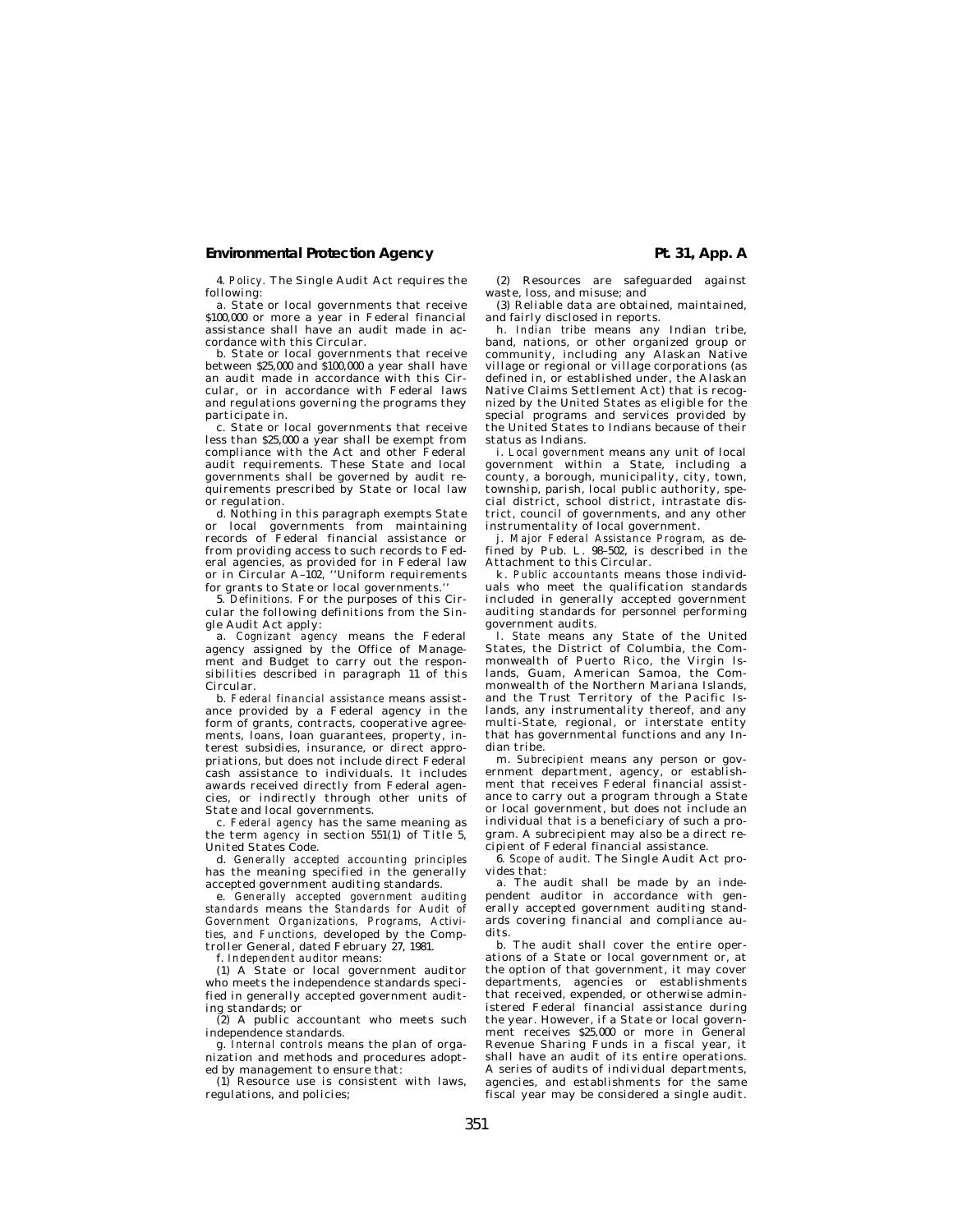c. Public hospitals and public colleges and universities may be excluded from State and local audits and the requirements of this Circular. However, if such entities are excluded, audits of these entities shall be made in accordance with statutory requirements and the provisions of Circular A–110. ''Uniform requirements for grants to universities, hospitals, and other nonprofit organizations.

d. The auditor shall determine whether:

(1) The financial statements of the government, department, agency or establishment present fairly its financial position and the results of its financial operations in accordance with generally accepted accounting principles:

(2) The organization has internal accounting and other control systems to provide reasonable assurance that it is managing Federal financial assistance programs in compliance with applicable laws and regulations; and

(3) The organization has complied with laws and regulations that may have material effect on its financial statements and on each major Federal assistance program.

7. *Frequency of audit.* Audits shall be made annually unless the State or local government has, by January 1, 1987, a constitutional or statutory requirement for less frequent audits. For those governments, the cognizant agency shall permit biennial audits, covering both years, if the government so requests. It shall also honor requests for biennial audits by governments that have an administrative policy calling for audits less frequent than annual, but only for fiscal years beginning before January 1, 1987.

8. *Internal control and compliance reviews.* The Single Audit Act requires that the independent auditor determine and report on whether the organization has internal control systems to provide reasonable assurance that it is managing Federal assistance programs in compliance with applicable laws and regulations.

a. *Internal control review.* In order to provide this assurance the auditor must make a study and evaluation of internal control systems used in administering Federal assistance programs. The study and evaluation must be made whether or not the auditor intends to place reliance on such systems. As part of this review, the auditor shall:

(1) Test whether these internal control systems are functioning in accordance with prescribed procedures.

(2) Examine the recipient's system for monitoring subrecipients and obtaining and acting on subrecipient audit reports.

b. *Compliance review.* The law also requires the auditor to determine whether the organization has complied with laws and regulations that may have a material effect on each major Federal assistance program.

(1) In order to determine which major programs are to be tested for compliance, State

### **Pt. 31, App. A 40 CFR Ch. I (7–1–99 Edition)**

and local governments shall identify in their accounts all Federal funds received and expended and the programs under which they were received. This shall include funds received directly from Federal agencies and through other State and local governments.

(2) The review must include the selection and testing of a representative number of charges from each major Federal assistance program. The selection and testing of transactions shall be based on the auditor's professional judgment considering such factors as the amount of expenditures for the program and the individual awards; the newness of the program or changes in its conditions; prior experience with the program, particularly as revealed in audits and other evaluations (e.g., inspections program reviews); the extent to which the program is carried out through subrecipients; the extent to which the program contracts for goods or services; the level to which the program is already subject to program reviews or other forms of independent oversight; the adequacy of the controls for ensuring compliance; the expectation of adherence or lack of adherence to the applicable laws and regulations; and the potential impact of adverse findings.

(a) In making the test of transactions, the auditor shall determine whether.

- —The amounts reported as expenditures were for allowable services, and
- —The records show that those who received services or benefits were eligible to receive them.

(b) In addition to transaction testing, the auditor shall determine whether:

—Matching requirements, levels of effort and earmarking limitations were met,

- —Federal financial reports and claims for advances and reimbursements contain information that is supported by the books and records from which the basic financial statements have been prepared, and
- —Amounts claimed or used for matching were determined in accordance with OMB Circular A–87, ''Cost principles for State and local governments,'' and Attachment F of Circular A–102, ''Uniform requirements for grants to State and local governments.

(c) The principal compliance requirements of the largest Federal aid programs may be ascertained by referring to the *Compliance Supplement for Single Audits of State and Local Governments,* issued by OMB and available from the Government Printing Office. For those programs not covered in the Compliance Supplement, the auditor may ascertain compliance requirements by researching the statutes, regulations, and agreements gov-

erning individual programs. (3) Transactions related to other Federal assistance programs that are selected in connection with examinations of financial statements and evaluations of internal controls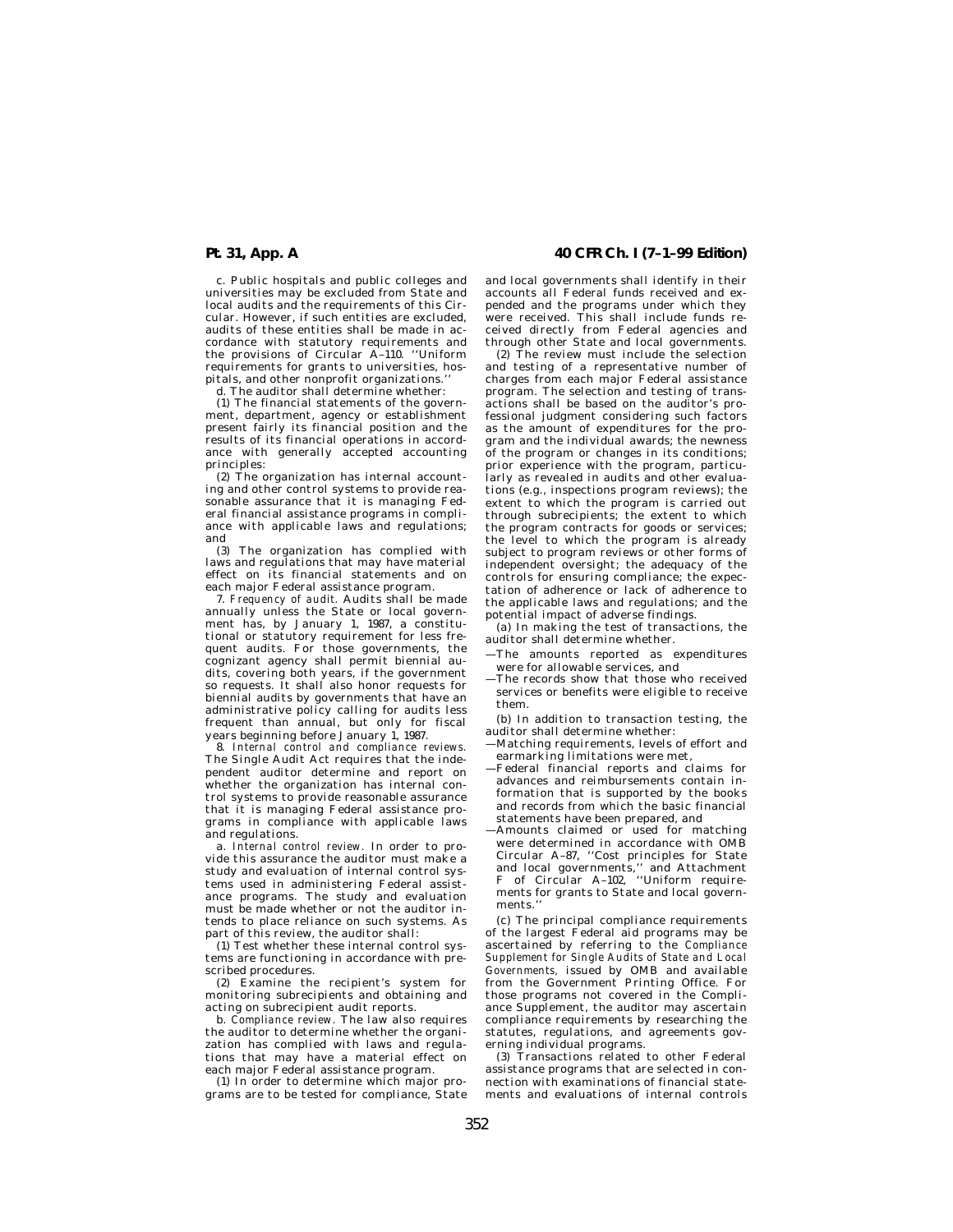#### **Environmental Protection Agency Pt. 31, App. A**

shall be tested for compliance with Federal laws and regulations that apply to such transactions.

9. *Subrecipients.* State or local governments that receive Federal financial assistance and provide \$25,000 or more of it in a fiscal year to a subrecipient shall:

a. Determine whether State or local subrecipients have met the audit requirements of this Circular and whether subrecipients covered by Circular A–110. ''Uniform requirements for grants to universities, hospitals, and other nonprofit organizations," have met that requirement;

b. Determine whether the subrecipient spent Federal assistance funds provided in accordance with applicable laws and regulations. This may be accomplished by reviewing an audit of the subrecipient made in accordance with this Circular, Circular A–110, or through other means (e.g., program reviews) if the subrecipient has not yet had such an audit;

c. Ensure that appropriate corrective action is taken within six months after receipt of the audit report in instances of noncompliance with Federal laws and regulations;

d. Consider whether subrecipient audits necessitate adjustment of the recipient's own records; and

e. Require each subrecipient to permit independent auditors to have access to the records and financial statements as necessary to comply with this Circular.

10. *Relation to other audit requirements.* The Single Audit Act provides that an audit made in accordance with this Circular shall be in lieu of any financial or financial compliance audit required under individual Federal assistance programs. To the extent that a single audit provides Federal agencies with information and assurance they need to carry out their overall responsibilities, they shall rely upon and use such information. However, a Federal agency shall make any additional audits which are necessary to carry out its responsibilities under Federal law and regulation. Any additional Federal audit effort shall be planned and carried out in such a way as to avoid duplication.

a. The provisions of this Circular do not limit the authority of Federal agencies to make, or contract for audits and evaluations of Federal financial assistance programs, nor do they limit the authority of any Federal agency Inspector General or other Federal audit official.

b. The provisions of this Circular do not authorize any State or local government or subrecipient thereof to constrain Federal agencies, in any manner, from carrying out additional audits.

c. A Federal agency that makes or contracts for audits in additon to the audits made by recipients pursuant to this Circular shall, consistent with other applicable laws and regulations, arrange for funding the cost of such additional audits. Such additional audits include economy and efficiency audits, program results audits, and program evaluations.

11. *Cognizant agency responsibilities.* The Single Audit Act provides for congnizant Federal agencies to oversee the implementation of this Circular.

a. The Office of Management and Budget will assign cognizant agencies for States and their subdivisions and larger local govern-ments and their subdivisions. Other Federal agencies may participate with an assigned cognizant agency, in order to fulfill the cognizant responsibilities. Smaller governments not assigned a cognizant agency will be under the general oversight of the Federal agency that provides them the most funds whether directly or indirectly.

b. A cognizant agency shall have the following responsibilities:

(1) Ensure that audits are made and reports are received in a timely manner and in accordance with the requirements of this Circular.

(2) Provide technical advice and liaison to State and local governments and independent auditors.

(3) Obtain or make quality control reviews of selected audits made by non-Federal audit organizations, and provide the results, when appropriate, to other interested organizations.

(4) Promptly inform other affected Federal agencies and appropriate Federal law enforcement officials of any reported illegal acts or irregularities. They should also inform State or local law enforcement and prosecuting authorities, if not advised by the recipient, of any violation of law within their jurisdiction.

(5) Advise the recipient of audits that have been found not to have met the requirements set forth in this Circular. In such instances, the recipient will be expected to work with the auditor to take corrective action. If corrective action is not taken, the cognizant agency shall notify the recipient and Federal awarding agencies of the facts and make recommendations for followup action. Major inadequacies or repetitive substandard performance of independent auditors shall be referred to appropriate professional bodies for disciplinary action.

(6) Coordinate, to the extent practicable, audits made by or for Federal agencies that are in addition to the audits made pursuant to this Circular, so that the additional audits build up such audits.

(7) Oversee the resolution of audit findings that affect the programs of more than one agency.

12. *Illegal acts or irregularities.* If the auditor becomes aware of illegal acts or other irregularities, prompt notice shall be given to recipient management officials above the level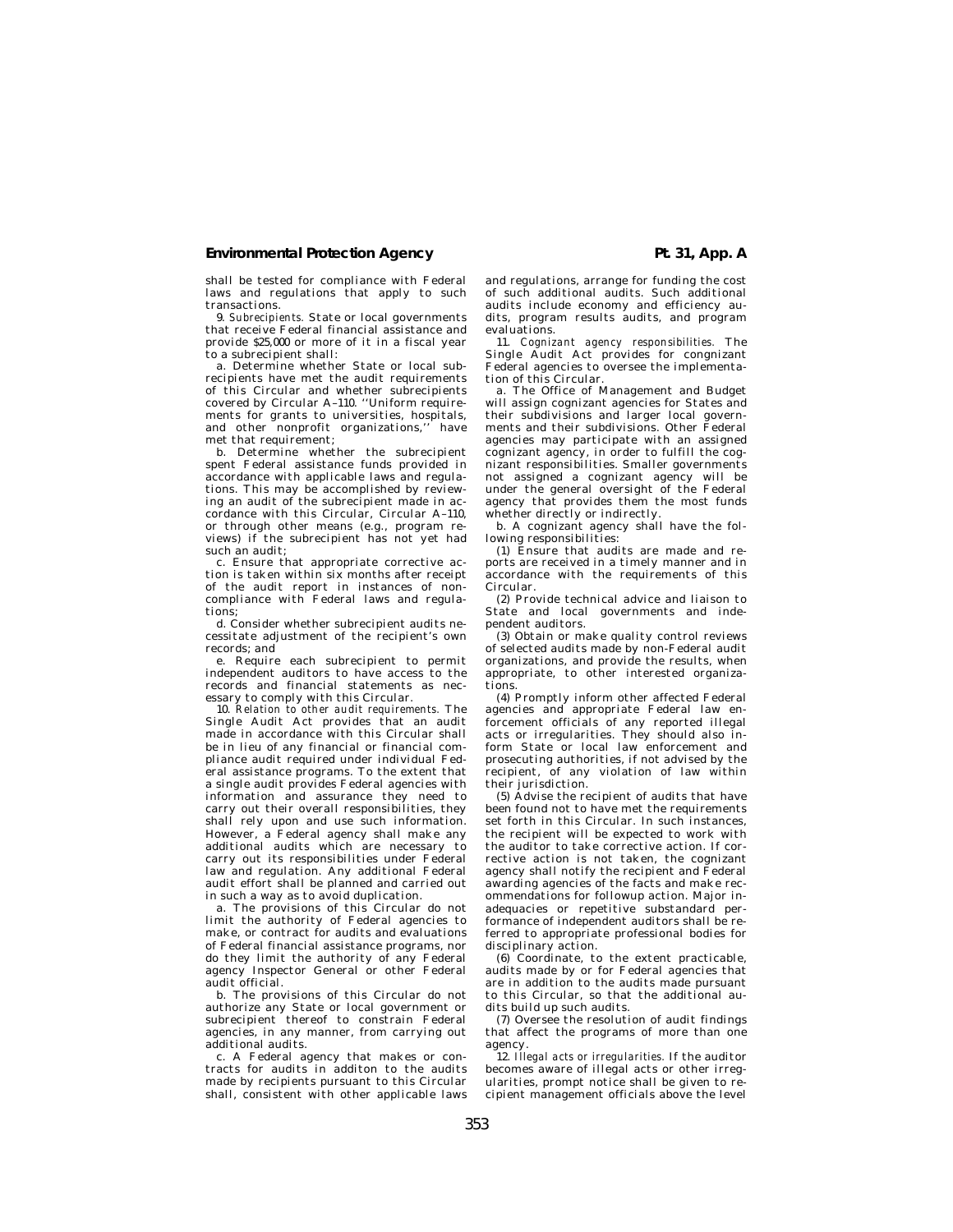of involvement. (See also program 13(a)(3) below for the auditor's reporting responsibilities.) The recipient, in turn, shall promptly notify the cognizant agency of the illegal acts or irregularities and of proposed and actual actions, if any. Illegal acts and irregularities include such matters as conflicts of interest, falsification of records or reports, and misappropriations of funds or other assets.

13. *Audit Reports.* Audit reports must be prepared at the completion of the audit. Reports serve many needs of State and local governments as well as meeting the requirements of the Single Audit Act.

a. The audit report shall state that the audit was made in accordance with the provisions of this Circular. The report shall be made up of at least:

(1) The auditor's report on financial statements and on a schedule of Federal assistance; the financial statements; and a schedule of Federal assistance, showing the total expenditures for each Federal assitance program as identified in the *Catalog of Federal Domestic Assistance.* Federal programs or grants that have not been assigned a catalog number shall be identified under the caption 'other Federal assistance.

(2) The author's report on the study and evaluation of internal control systems must identify the organization's significant internal accounting controls, and those controls designed to provide reasonable assurance that Federal programs are being managed in compliance with laws and regulations. It must also identify the controls that were evaluated, the controls that were not evaluated, and the material weaknesses identified as a result of the evaluation.

(3) The auditor's report on compliance containing:

- —A statement of positive assurance with respect to those items tested for compliance. including compliance with law and regulations pertaining to financial reports and claims for advances and reimbursements;
- —Negative assurance on those items not tested;
- —A summary of all instances of noncompliance; and
- —An identification of total amounts questioned, if any, for each Federal assistance award, as a result of noncompliance.

b. The three parts of the audit report may be bound into a single report, or presented at the same time as separate documents.

c. All fraud abuse, or illegal acts or indications of such acts, including all questioned costs found as the result of these acts that auditors become aware of, should normally be covered in a separate written report submitted in accordance with paragraph 13f.

d. In addition to the audit report, the recipient shall provide comments on the findings and recommendations in the report, in-

### **Pt. 31, App. A 40 CFR Ch. I (7–1–99 Edition)**

cluding a plan for corrective action taken or planned and comments on the status of corrective action taken on prior findings. If corrective action is not necessary, a statement describing the reason it is not should accompany the audit report.

e. The reports shall be made available by the State or local government for public inspection within 30 days after the completion of the audit.

f. In accordance with generally accepted government audit standards, reports shall be submitted by the auditor to the organization audited and to those requiring or arranging for the audit. In addition, the recipient shall submit copies of the reports to each Federal department or agency that provided Federal assistance funds to the recipient. Subrecipients shall submit copies to recipients that provided them Federal assistance funds. The reports shall be sent within 30 days after the completion of the audit, but no later than one year after the end of the audit period unless a longer period is agreed to with the cognizant agency.

g. Recipients of more than \$100,000 in Federal funds shall submit one copy of the audit report within 30 days after issuance to a central clearinghouse to be designated by the Office of Management and Budget. The clearinghouse will keep completed audits on file and follow up with State and local governments that have not submitted required audit reports.

h. Recipients shall keep audit reports on file for three years from their issuance.

14. *Audit Resolution.* As provided in paragraph 11, the cognizant agency shall be responsible for monitoring the resolution of audit findings that affect the programs of more than one Federal agency. Resolution of findings that relate to the programs of a single Federal agency will be the responsibility of the recipient and that agency. Alternate arrangements may be made on a case-bycase basis by agreement among the agencies concerned.

Resolution shall be made within six months after receipt of the report by the Federal departments and agencies. Corrective action should proceed as rapidly as possible.

15. *Audit workpapers and reports.* Workpapers and reports shall be retained for a minimum of three years from the date of the audit report, unless the auditor is notified in writing by the cognizant agency to extend the retention period. Audit workpapers shall be made available upon request to the cognizant agency or its designee or the General Accounting Office, at the completion of the audit.

16. *Audit Costs.* The cost of audits made in accordance with the provisions of this Circular are allowable charges to Federal assistance programs.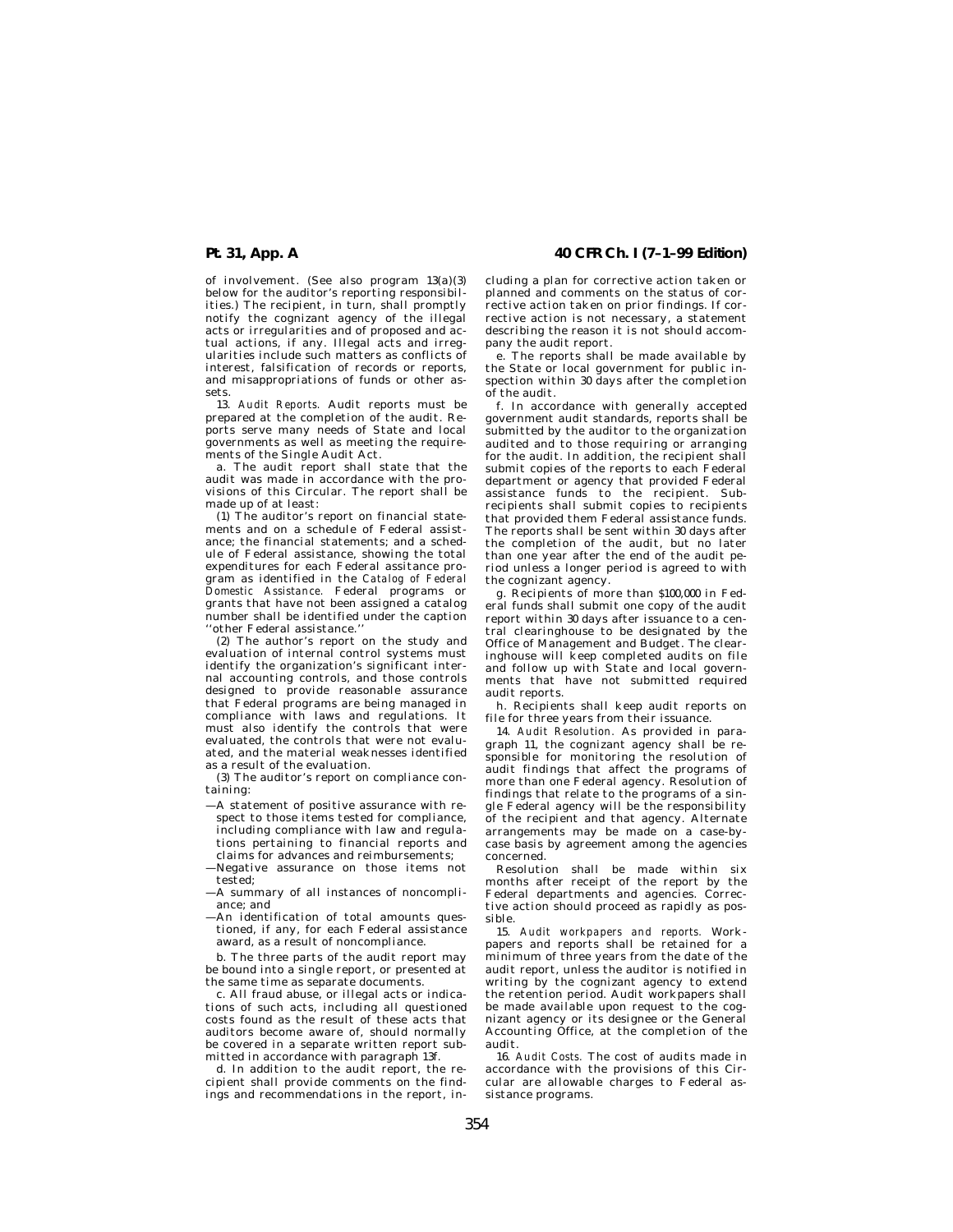#### **Environmental Protection Agency Pt. 31, App. A**

a. The charges may be considered a direct cost or an allocated indirect cost, determined in accordance with the provision of Circular A–87, ''Cost principles for State and

local governments.'' b. Generally, the percentage of costs charged to Federal assistance programs for a single audit shall not exceed the percentage that Federal funds expended represent of total funds expended by the recipient during the fiscal year. The percentage may be exceeded, however, if appropriate documentation demonstrates higher actual cost.

17. *Sanctions.* The Single Audit Act provides that no cost may be charged to Federal assistance programs for audits required by the Act that are not made in accordance with this Circular. In cases of continued inability or unwillingness to have a proper audit, Federal agencies must consider other appropriate sanctions including:

- —Withholding a percentage of assistance payments until the audit its completed satisfactorily,
- —Withholding or disallowing overhead costs, and
- —Suspending the Federal assistance agreement until the audit is made.

18. *Auditor Selection.* In arranging for audit services State and local governments shall follow the procurement standards prescribed by Attachment O of Circular A–102, ''Uniform requirements for grants to State and local governments.'' The standards provide that while recipients are encouraged to enter into intergovernmental agreements for audit and other services, analysis should be made to determine whether it would be more economical to purchase the services from private firms. In instances where use of such intergovernmental agreements are required by State statutes (e.g., audit services) these statutes will take precedence.

19. *Small and Minority Audit Firms.* Small audit firms and audit firms owned and controlled by socially and economically disadvantaged individuals shall have the maximum practicable opportunity to participate in contracts awarded to fulfill the requirements of this Circular. Recipients of Federal assistance shall take the following steps to further this goal:

a. Assure that small audit firms and audit firms owned and controlled by socially and economically disadvantaged individuals are used to the fullest extent practicable.

b. Make information on forthcoming opportunities available and arrange timeframes for the audit so as to encourage and facilitate participation by small audit firms and audit firms owned and controlled by socially and economically disadvantaged individuals.

c. Consider in the contract process whether firms competing for larger audits intend to subcontract with small audit firms and audit firms owned and controlled by socially and economically disadvantaged individuals.

d. Encourage contracting with small audit firms or audit firms owned and controlled by socially and economically disadvantaged individuals which have traditionally audited government programs and, in such cases where this is not possible, assure that these firms are given consideration for audit subcontracting opportunities.

e. Encourage contracting with consortiums of small audit firms as described in paragraph (a) above when a contract is too large for an individual small audit firm or audit firm owned and controlled by socially and economically disadvantaged individuals.

f. Use the services and assistance, as appropriate, of such organizations as the Small Business Administration in the solicitation and utilization of small audit firms or audit firms owned and controlled by socially and economically disadvantaged individuals.

20. *Reporting.* Each Federal agency will re-port to the Director of OMB on or before March 1, 1987, and annually thereafter on the effectiveness of State and local governments in carrying out the provisions of this Circular. The report must identify each State or local government or Indian tribe that, in the opinion of the agency, is failing to comply with the Circular.

21. *Regulations.* Each Federal agency shall include the provisions of this Circular in its regulations implementing the Single Audit Act.

22. *Effective date.* This Circular is effective upon publication and shall apply to fiscal years of State and local governments that begin after December 31, 1984. Earlier implementation is encouraged. However, until it is implemented, the audit provisions of Attachment P to Circular A–102 shall continue to be observed.

23. *Inquiries,* All questions or inquiries should be addressed to Financial Management Division, Office of Management and Budget, telephone number 202/395–3993.

24. *Sunset review date.* This Circular shall have an independent policy review to ascertain its effectiveness three years from the date of issuance.

> DAVID A. STOCKMAN, *Director.*

#### ATTACHMENT—CIRCULAR A–128

# *Definition of Major Program as Provided in Pub. L. 96–502*

*Major Federal Assistance Program,* for State and local governments having Federal assistance expenditures between \$100,000 and \$100,000,000, means any program for which Federal expenditures during the applicable year exceed the larger of \$308,000, or 3 percent of such total expenditures.